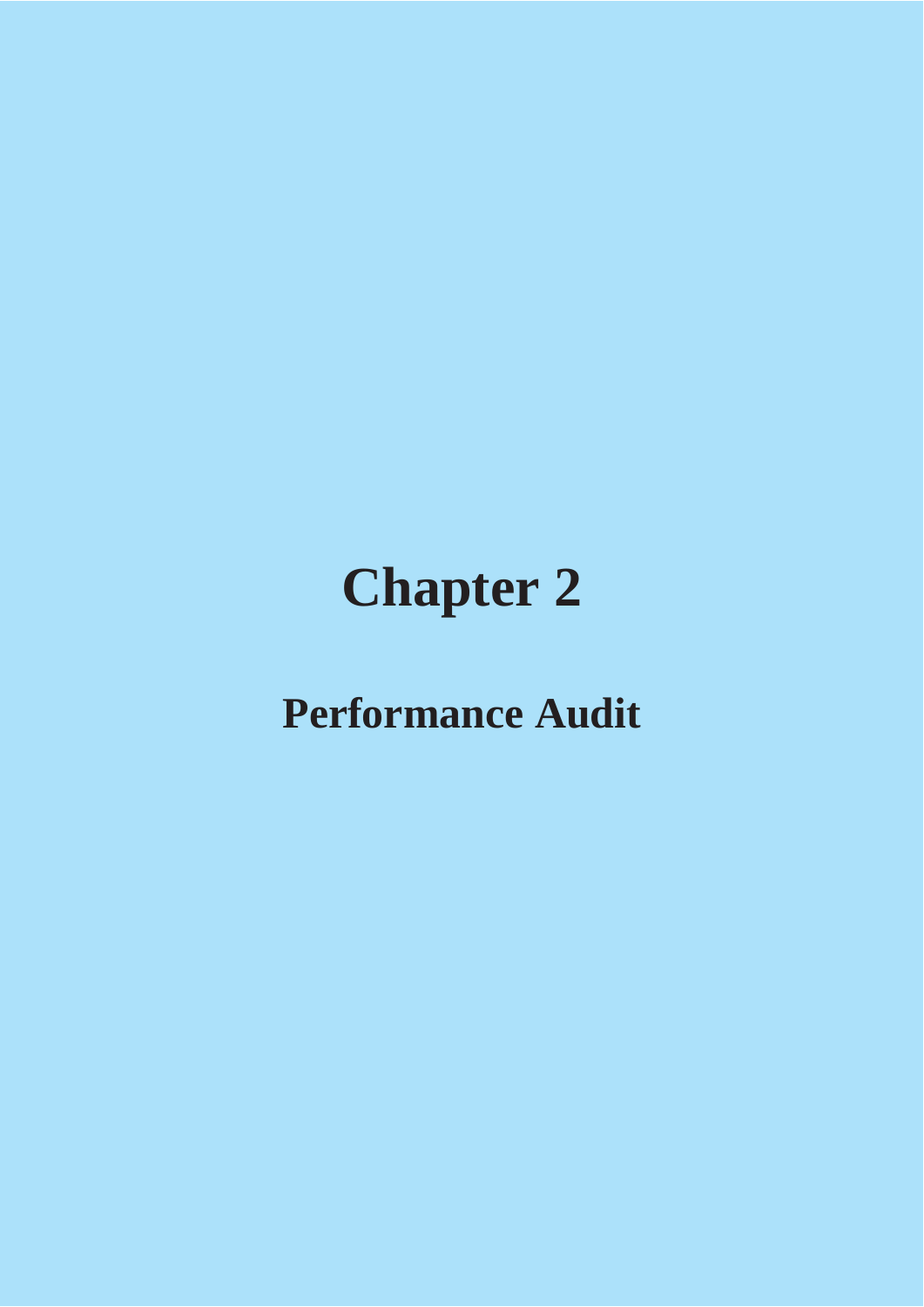## **Chapter 2: Performance Audit**

## **DISASTER MANAGEMENT, HOME (POLICE), CIVIL DEFENCE, HEALTH & FAMILY WELFARE, IRRIGATION & WATERWAYS AND PUBLIC HEALTH ENGINEERING DEPARTMENTS**

## **2.1 Disaster Management in West Bengal**

## **Executive Summary**

West Bengal has a history of recurring natural disasters as the coastal districts of West Bengal are exposed to flood and cyclones, part of south-western West Bengal is prone to drought, while the northern part of this State is exposed to flash flood and landslide. A large section of the State is also prone to earthquakes. After 2004 *tsunami*, the focus of the government shifted from post-calamity crises management to pre-calamity measures like preparedness and prevention, so that the impact of the disasters may be reduced. Performance Audit on activities of the State Government towards preparedness for, as well as response/ management of various natural and man-made disasters, threw light on various positive instances as well as areas of concern.

The existence of a full-fledged Disaster Management Department was indicative of the seriousness and focus given to this issue. There were some commendable initiatives like compilation of updated Disaster Management Manual, preparation of block level Disaster Management Plans (even Panchayat level plans in Darjeeling), introduction of "sms-alert system" for alerting both government officials and the public in case of imminent natural disaster etc.

These positive initiatives notwithstanding, much remains to be done as regards preparedness, especially through capacity building, procurement of Search and Rescue equipment, deployment of manpower, functioning of disaster warning systems etc.

- ➤ The institutional frame work was weak due to deficient functioning of the State Disaster Management Authority and Advisory Committee. Planning for disaster management was deficient as plans were often not prepared by all the line departments compounded by delays in preparation of plan. Categorisation of disasters based on the ability of various authorities to deal with them was not done. Vulnerability assessment of blocks was also partial.
- ➤ On the operational front, Emergency Operation Centres at the district level were not provided with dedicated manpower and were not working round the clock except during monsoon. Cyclone Warning System installed in Purba Medinipur remained non-functional, while the desired objective of Geographical Information System remained unachieved.
- ➤ There were deficiencies in the preparedness of West Bengal Civil Defence Emergency Force both in terms of manpower and search and rescue material.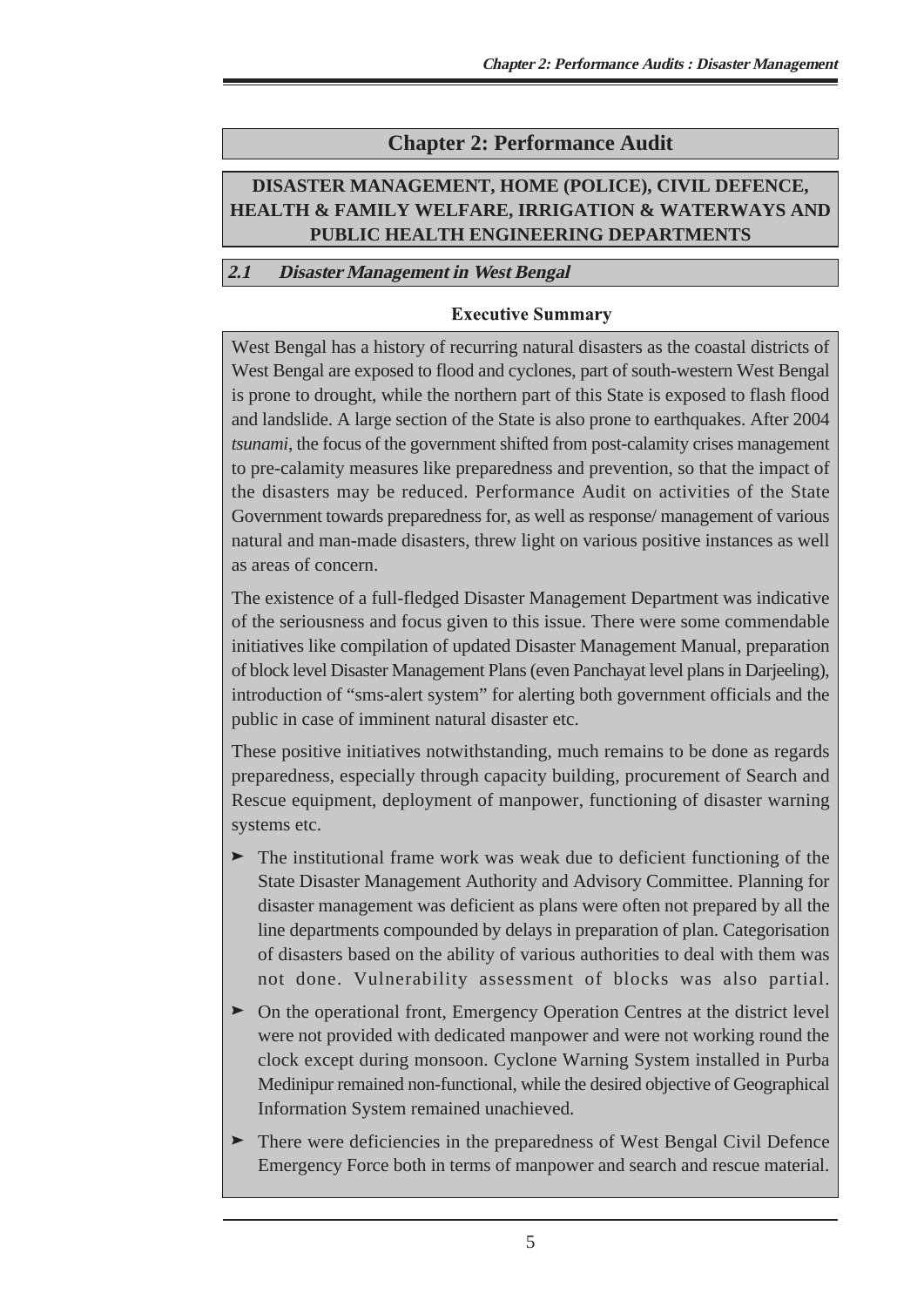The objective of negotiating man-made disaster through creation of special combat battalion remained largely unachieved as proposal for equipping this newly created battalion with arms/ ammunition/ defence equipment has not been agreed to by the Government.

- ➤ Construction of shelters and relief godowns were progressing slowly thereby adversely affecting the level of preparedness of the State.
- ➤ As regards post-disaster management, there were cases of non distribution, delayed distribution of both gratuitous relief (rice) and cash assistances (house building grants, input subsidy for farmers etc.) depriving indigents.
- ➤ There was shortfall in progress in implementation of Disaster Risk Management Programme-II and National School Safety Programme.
- ➤ Further, there were vacancies of disaster management officers at various levels which could potentially affect the disaster management activities of the State.

## **2.1.1 Introduction**

The State of West Bengal ("the State") is vulnerable to natural calamities like flood, cyclone, hail storm, thunder squall, drought, landslide, erosion and earthquakes because of its geo-morphological, climatic and seismic conditions. To provide for effective management of such disasters, Government of India (GoI) had enacted Disaster Management (DM) Act, 2005. The Act outlines organisational structures and financing arrangements at the national, state, district and local levels. A Performance audit was conducted to ascertain the extent of compliance by the State with provisions of DM Act, preparedness against disasters and quality of postdisaster activities in the State.

West Bengal has a history of recurring natural disasters owing to its geographical uniqueness. While the coastal districts of West Bengal are exposed to flood and cyclones, part of south-western West Bengal is prone to drought. Northern part of this State is exposed to flash flood and landslide. A large section of the State is also prone to earthquakes<sup>1</sup>. Details of major disasters which occurred in the State in the last decade are given in **Appendix 2.1.**

## **2.1.2 Organisational structure**

As stipulated in DM Act, State Disaster Management Authority (SDMA) chaired by the Chief Minister is responsible for formulation of State Disaster Management policy and plans. The State Executive Committee, chaired by Chief Secretary is vested with the responsibility for implementing National and State Plans and acts as the co-ordinating and monitoring body for management of disasters in the State.

*<sup>1</sup> According to the seismic hazard zonation map, regions are divided in the seismic zones II-V (low damage to very high damage), Purulia lies in zone II while Zone III covers Kolkata, Murshidabad, Birbhum, Bardhaman, Hooghly, Howrah, Nadia, Bankura and Purba and Paschim Medinipur. Zone IV includes the north & southeast of Kolkata, Darjeeling, Uttar and Dakshin Dinajpur, parts of Jalpaiguri and Coochbehar, North and South 24-Parganas and Malda. Zone V is delineated on the eastern parts of Jalpaiguri and Coochbehar.*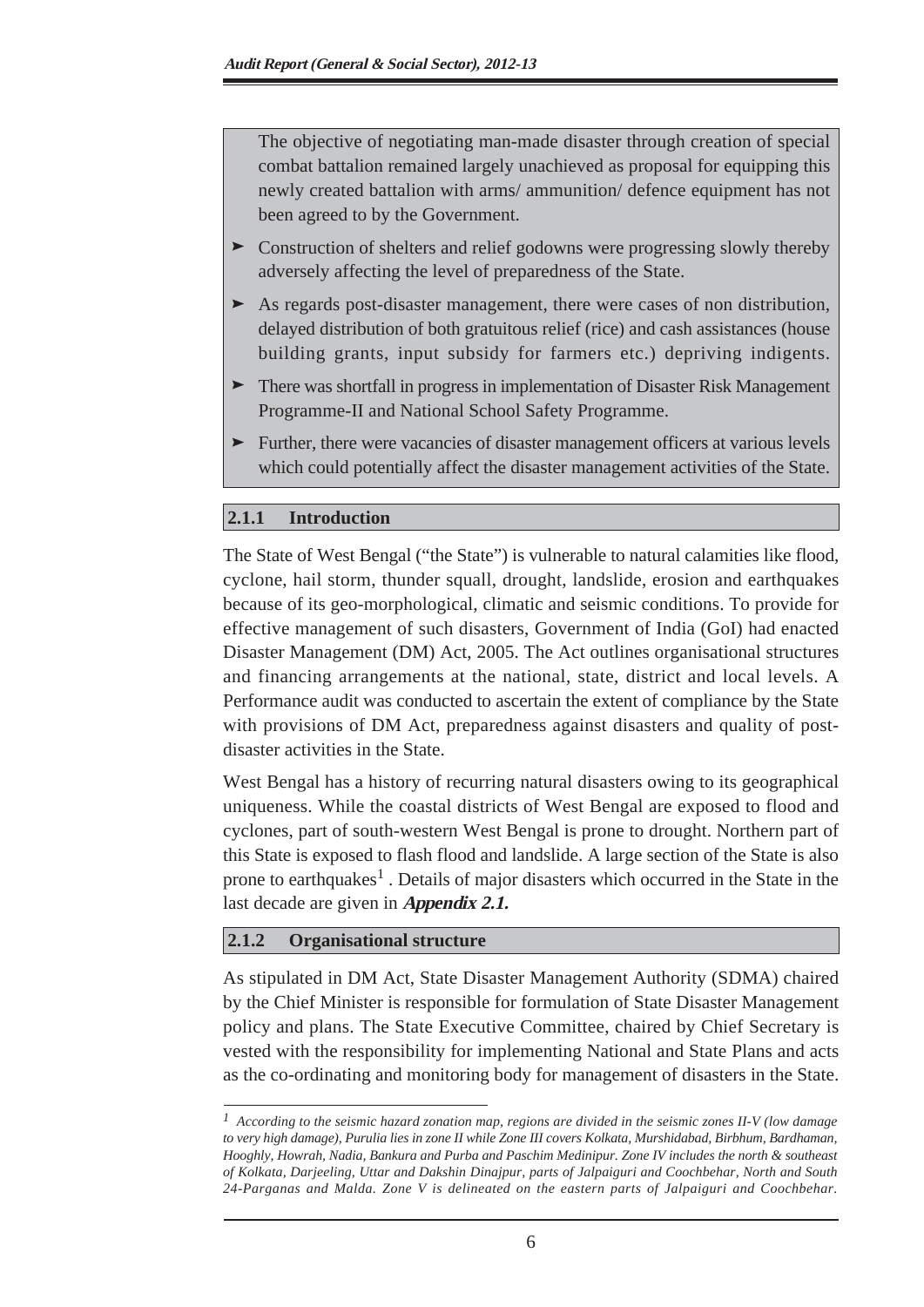At district level, the District Disaster Management Authority (DDMA), chaired by District Magistrate (DM), is responsible for preparedness and management of disaster. Disaster Management Department in West Bengal co-ordinates among various departments tasked with different aspects of prevention, preparedness and mitigation of disasters.

## **2.1.3 Audit objectives**

Objectives of Performance Audit were to check whether:

- the institutional framework as per Disaster Management Act, 2005 and National/State Disaster Management Policy is in place and is working effectively;
- timely availability of funds was ensured and funds were utilised efficiently and economically;
- effective early warning systems and mechanism to alert the public on any impending disaster are in place and kept in a state of operational readiness at the State/district level;
- adequate infrastructure at State/district level is available to combat disaster/emergency as per plan;
- management of relief material/cash provided to disaster affected people was efficient and relief materials/cash assistance reached victims of disasters expeditiously;
- adequate manpower was provided to statutory authorities and field offices and
- capacity building activities for disaster preparedness were adequate.

## **2.1.4 Audit Criteria**

Criteria for evaluation were sourced from:

- ➤ Disaster Management Act, 2005;
- ➤ National Policy on Disaster Management, 2009;
- ➤ District Disaster Management Plans and
- ➤ Guidelines and other instructions issued by GoI and the State Government.

## **2.1.5 Scope and coverage of Audit**

Performance Audit of Disaster Management was conducted during April to July 2013 covering activities for the period from 2008-09 to 2012-13 through test-check of records of Disaster Management Department along with four other major departments<sup>2</sup> involved in management of disaster and DDMAs of five selected districts (three multi hazard prone districts viz. Bardhaman, Birbhum and Darjeeling and two districts which incurred high level of expenditure in relief work *viz.* Purba Medinipur and South 24 Parganas) out of 19 districts in the State.

Based on vulnerability to disaster, three blocks each in selected districts and two Gram Panchayats (GPs) in each selected block (**Appendix 2.2**) were also subject to

*<sup>2</sup> Home (Police), Home (Civil Defence), Health & Family Welfare and Public Health Engineering Departments.*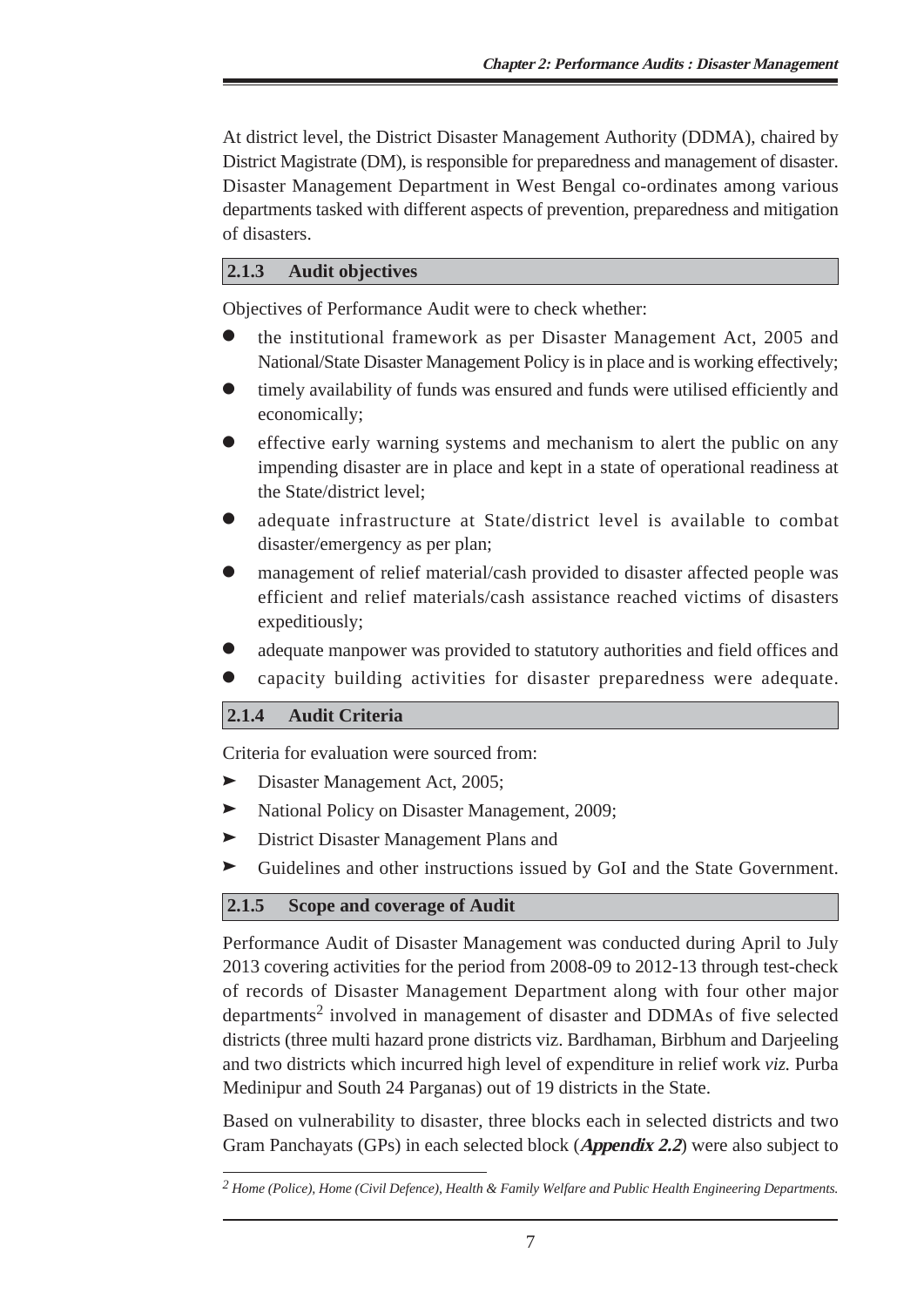audit scrutiny. An entry conference was held (April 2013) with the Secretary, Disaster Management Department to apprise him of the audit objectives, criteria, scope etc. The Department did not respond to the requests (September 2013 and November 2013) for an Exit conference.

#### **Audit findings**

#### **2.1.6 Planning**

#### **2.1.6.1 Legal, institutional and co-ordination mechanisms**

Disaster Management Act, 2005 (Act) stipulates constitution of different authorities and committees at various levels thereby institutionalising the co ordination mechanisms to streamline works relating to disaster management. Status of the constitution and working of these authorities and committees are discussed below.

#### **2.1.6.1.1 State Disaster Management Authority**

As per Section 14 of the Act, a State Disaster Management Authority (SDMA) is to be formed with Chief Minister as the Chairperson. SDMA is responsible for laying down the policies and plans for disaster management in the State. SDMA is to meet as and when necessary.

SDMA was constituted in August 2007 and reconstituted in November 2011 but met only once (September 2008) since its constitution. SDMA did not have any subsequent meetings to review the progress of decisions taken in September 2008 which *inter alia* included review of State Disaster Management Policy by Members of SDMA, formation of Advisory Committee and preparation of Disaster Management Plans by all the departments etc.

Disaster Management (DM) Department stated (April 2013) that as West Bengal had a separate department for disaster management unlike other states in India, it performed the functions of SDMA. However, SDMA was meant as the apex body in the State under the chairpersonship of Chief Minister vested with policy making powers. Further, GOI had in May 2007 notified that section 14 and section 18<sup>3</sup> shall come into force in the whole of India with effect from 1 August 2007 and according to the section the Government was required to establish a SDMA, which was to be responsible for laying down policies and plans for the State.

#### **2.1.6.1.2 Advisory Committee**

Section 17 of the Act requires State Authority to constitute an Advisory Committee consisting of experts in the field of disaster management who have practical experience on different aspects of disaster management. Such Committee with four members<sup>4</sup> was constituted in April 2010, but no meeting has been held as of July

<sup>3</sup> *section 18 pertains to powers and functions of State authority*

<sup>4</sup> *Consisting experts from the fields of River Technology, Atmospheric Technology, Economics and Building Technology*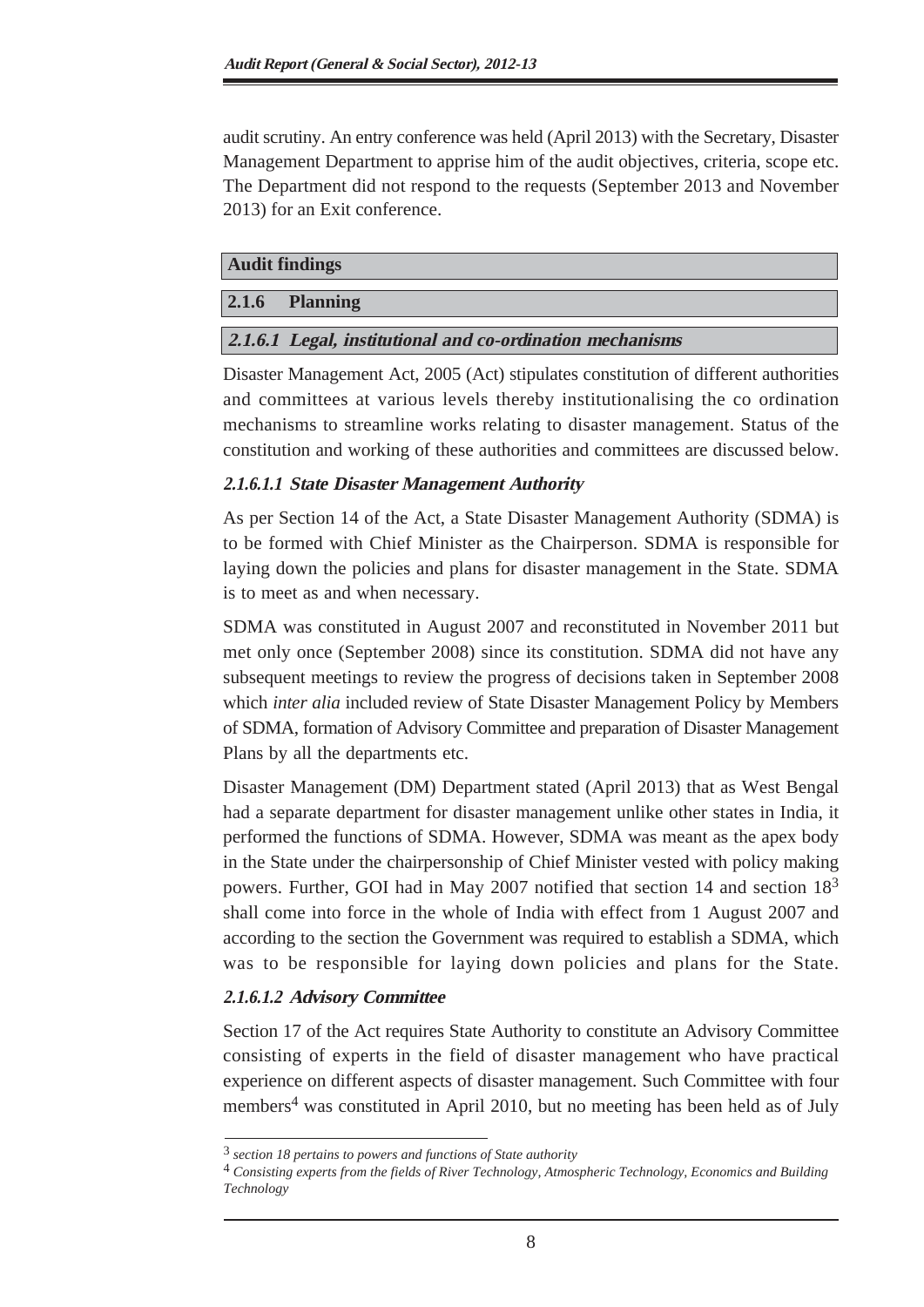2013. Thus, the objective of formation of the Committee remained unachieved.

## **2.1.6.1.3 District Disaster Management Authorities**

Section 25 of the Act requires constitution of District Disaster Management Authorities (DDMA) in the districts with DM as the Chairperson and Sabhadhipati of ZP as Cochairperson<sup>5</sup>. DDMAs were to act as district planning, co-ordinating and implementing body for disaster management. In August 2007, the State notified formation of DDMAs in 18 districts. It was noticed that of five districts checked, DDMAs was not constituted in two districts (South 24 Parganas and Darjeeling) while in remaining three districts they were constituted with delays ranging between 12 and 296 months. Viewed with the fact that South 24 Parganas is one of the most disaster prone (cyclone and flood) and environmentally fragile districts and Darjeeling is a district prone to earthquakes and landslides, non-formation of DDMAs in these districts was a matter of concern.

Further, though as per stipulation DDMAs were to meet as and when necessary, it was noticed that during 2008-13, DDMA Birbhum did not have any meeting while DDMAs of Purba Medinipur and Bardhaman met only once and twice respectively.

The Act empowered DDMA to constitute advisory committees for efficient discharge of its functions. In West Bengal, such advisory committees were in the form of District Disaster Management Committees (DDMC). In each test checked district DDMC was constituted with Sabhadhipati of Zilla Parishad as the Chairperson and District Magistrate as Executive Chairperson. Besides, it had 18 more members from various departments including SP, CMOH and EE. The committees had met infrequently (one to six times during 2008-13) in all the five test-checked districts.

## **2.1.6.1.4 Block and GP level Disaster Management Committees**

Commensurate with the greater role of PRIs in disaster management, Disaster Management Committees were found to have been constituted at block and GP levels in the State to deal with disasters up to the lowest tier of the Government machinery. Such Committees existed in all blocks and GPs of the five test-checked districts, except in Darjeeling where such committees were constituted in only 40 *per cent* of GPs.

## **2.1.6.2 State Disaster Management Policy**

Subsequent to adoption of the DM Act, the State published West Bengal Disaster Management Policy and Framework in December 2007. The policy aimed at establishing necessary systems, structures, programmes, resources, capabilities and guiding principles for reducing disaster risks and preparing for and responding to disasters and threats of disasters in the State. This policy was found to be in alignment with the National Disaster Management Policy. The SDMA, in its meeting held in

*<sup>5</sup> Other members of DDMA included Superintendent of Police (SP), Chief Medical Officer of Health (CMoH), Executive Engineer (EE) of Irrigation etc.*

*<sup>6</sup> Birbhum DDMA created in August 2008, Bardhaman DDMA in September 2008 and Purba Medinipur in January 2010*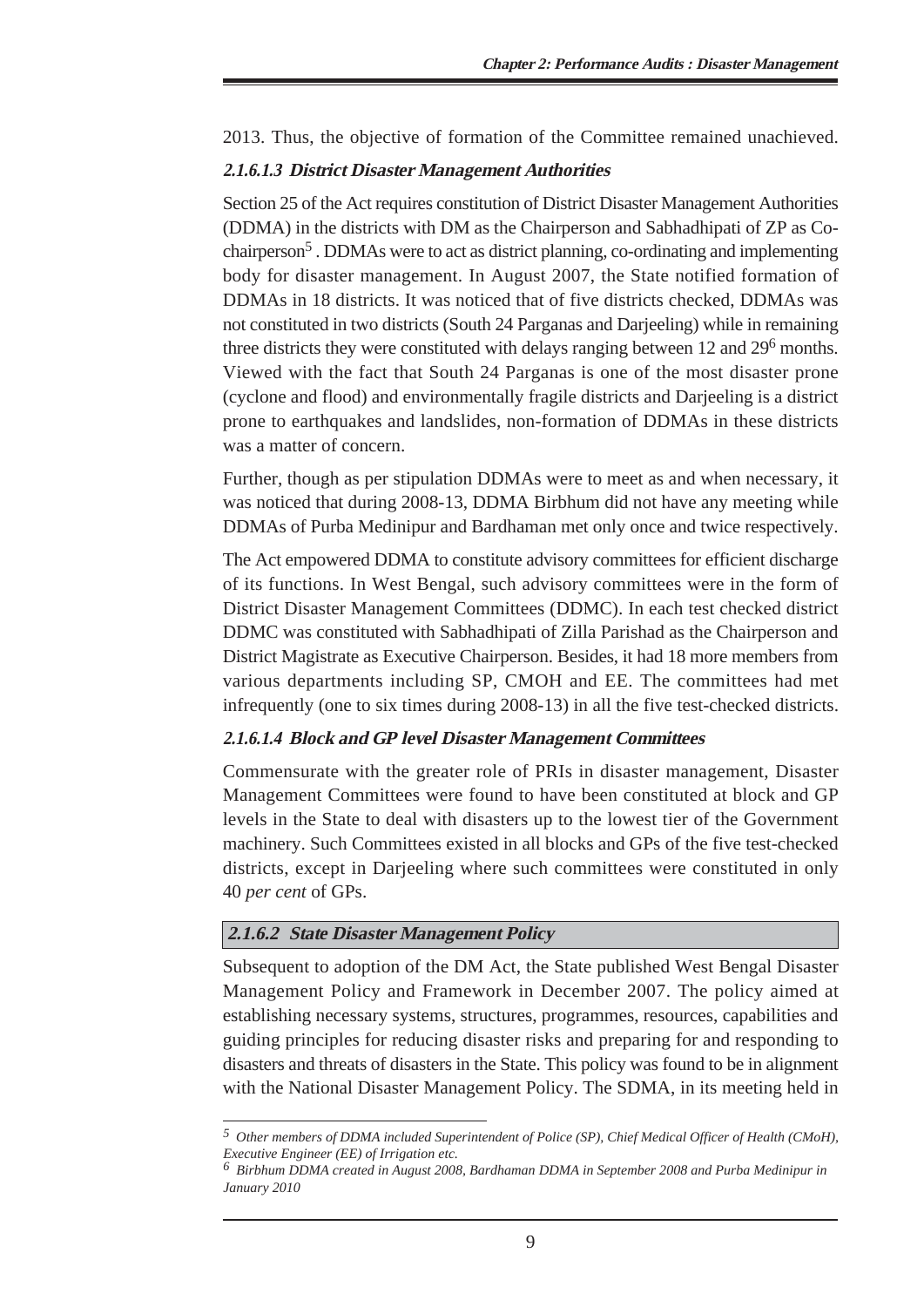September 2008, decided to review the policy; nothing was, however, found on record to show whether any such review was conducted.

## **2.1.6.3 Disaster Management Manual**

State did not frame comprehensive rules to guide implementation of the Act. However, in accordance with the shift in focus of the DM Department from providing postcalamity relief to prevention of and preparedness for disasters, it brought out the Disaster Management Manual in 2011 replacing the old Manual for Relief of Distress published in the year 1959.

## **2.1.6.4 Disaster Management Plans**

## **2.1.6.4.1 State Disaster Management Plan**

Section 23 of the Act envisaged that every State shall have a State Disaster Management Plan (SDMP) which is to be updated annually. State Government engaged (October 2008) Department of Computer Science & Engineering, Jadavpur University, Kolkata (JU) to prepare the SDMP, which was done for 2008-09 and upgraded in 2009-10 and 2012-13.

SDMP was seen to have following shortcomings:

- The disaster specific action plans with preventive or mitigation plans of short, medium or long term durations along with structural and non structural measures required were not found mentioned;
- Schedules for conducting mock exercises were not spelt out for different disasters in different parts of the state;
- There was no mention of man-made disasters or mitigation thereof.

Thus, SDMPs were reduced to a mere collection of statistical data within a broad outline of activities without identification of specific activities to be undertaken.

Every department of the State Government was to prepare disaster management plans in accordance with SDMP as per Section 40 of the Act. Information in this regard was not available from the Disaster Management Department. However, out of four<sup>7</sup> departments test checked at the State level, one<sup>8</sup> had not yet prepared plans.

## **2.1.6.4.2 District Disaster Management Plans**

Section 31 of the Act enjoins upon District authorities to prepare a District Disaster Management Plan (DDMP) which is to be approved by the State Authority. Though five test-checked districts prepared DDMP during 2008-13, DDMAs could not produce records to show that they had submitted and obtained approval of the State authority for the same.

Further except Darjeeling, DDMPs prepared by the remaining four districts lacked action plans for preparedness and mitigation activities against disasters and requirement

<sup>7</sup> *Home (Police), Civil Defence, Public Health Engineering and Health & Family Welfare Departments* 8 *Public Health Engineering*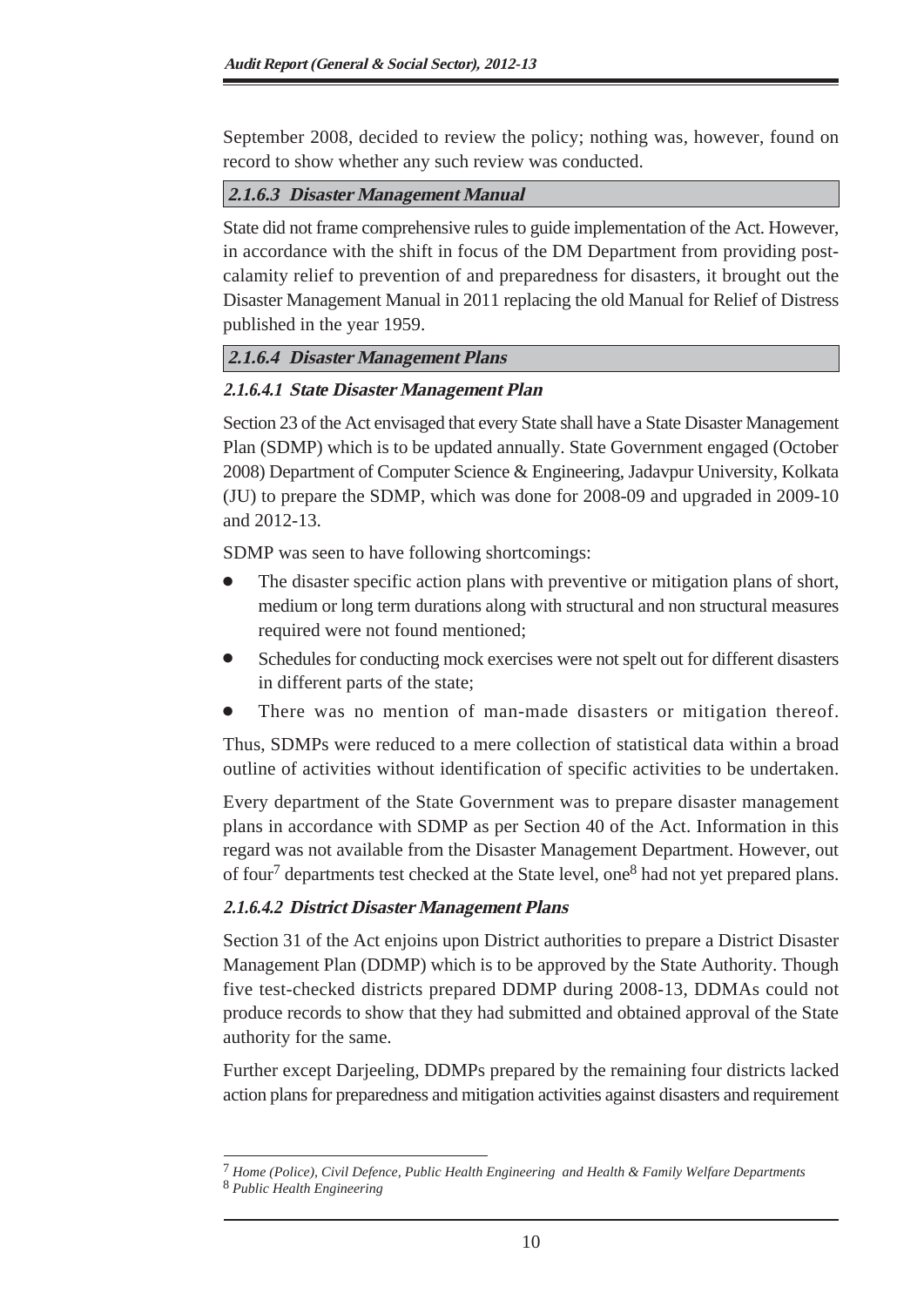of funds thereagainst though it contained details of rain fall, irrigation facilities, alternative route structure, resource inventories, storage facilities, health facilities, cyclone/ flood shelters, risk/ hazard analysis, areas vulnerable to flood, etc. Moreover, the Line departments in the districts were not regular in making plans as may be evident from **Appendix 2.3**. Civil Defence department had not prepared the plans in any of the districts while Municipal Affairs had not prepared it in four districts for the last five years. Thus, there was scope for improvement in the district level disaster management planning exercise.

Disaster Management plans were prepared by blocks and GPs in Birbhum and Darjeeling, while in the remaining test-checked districts these were prepared up to the block level.

## **2.1.6.4.3 Emergency Support Function Plan**

As per Ministry of Home Affairs' (MHA) directions (October 2003), State Governments were to draw up Emergency Support Function (ESF) plans to facilitate interagency/inter-departmental co-ordination. In ESF plans, all concerned departments/agencies are to provide information regarding their support in terms of manpower, materials, services, equipment, Quick Response Teams (QRT), their location and contact persons, etc. GoWB had drawn up (February 2009) an ESF Plan. However, out of eight<sup>9</sup> departments concerned, three<sup>10</sup> had not provided the required information for the plans. Of the five departments which provided information, one (Municipal Affairs Department) did not have QRT at Headquarters, while only one (Animal Resources Development Department) had formed QRT till the block level. Thus, ESF plan drawn up by State remained incomplete to that extent. Though the Department stated (August 2013) that ESF plan was updated every year, no updated ESF Plan was made available to audit.

## **2.1.6.4.4 Flood Preparedness: Absence of Emergency Action Plan for large dams**

Central Water Commission issued guidelines in May 2006 for implementation of Emergency Action Plan (EAP) for large dams. Though the State has three large dams, no EAP was prepared as of May 2013.

## **2.1.6.5 Vulnerability assessment and preparedness measures**

## **2.1.6.5.1 Vulnerability assessment**

As per NDMA guidelines, SDMP should be made after vulnerability assessment and risk analysis. This would entail study of history and intensity of disasters and assessment of vulnerability to disasters with reference to geographical location and infrastructure. Categorisation of disasters as L-0, L-1, L-2 and L-3, based on the ability of various authorities to deal with them was required to be made and disseminated.

<sup>9</sup> *Public Health Engineering, Public Works, Civil Defence, Animal Resources Development, Municipal Affairs, Health & Family Welfare, Home (Police) and Irrigation & Waterways Departments*

<sup>10</sup> *Health & Family Welfare, Home (Police) and Irrigation & Waterways Departments*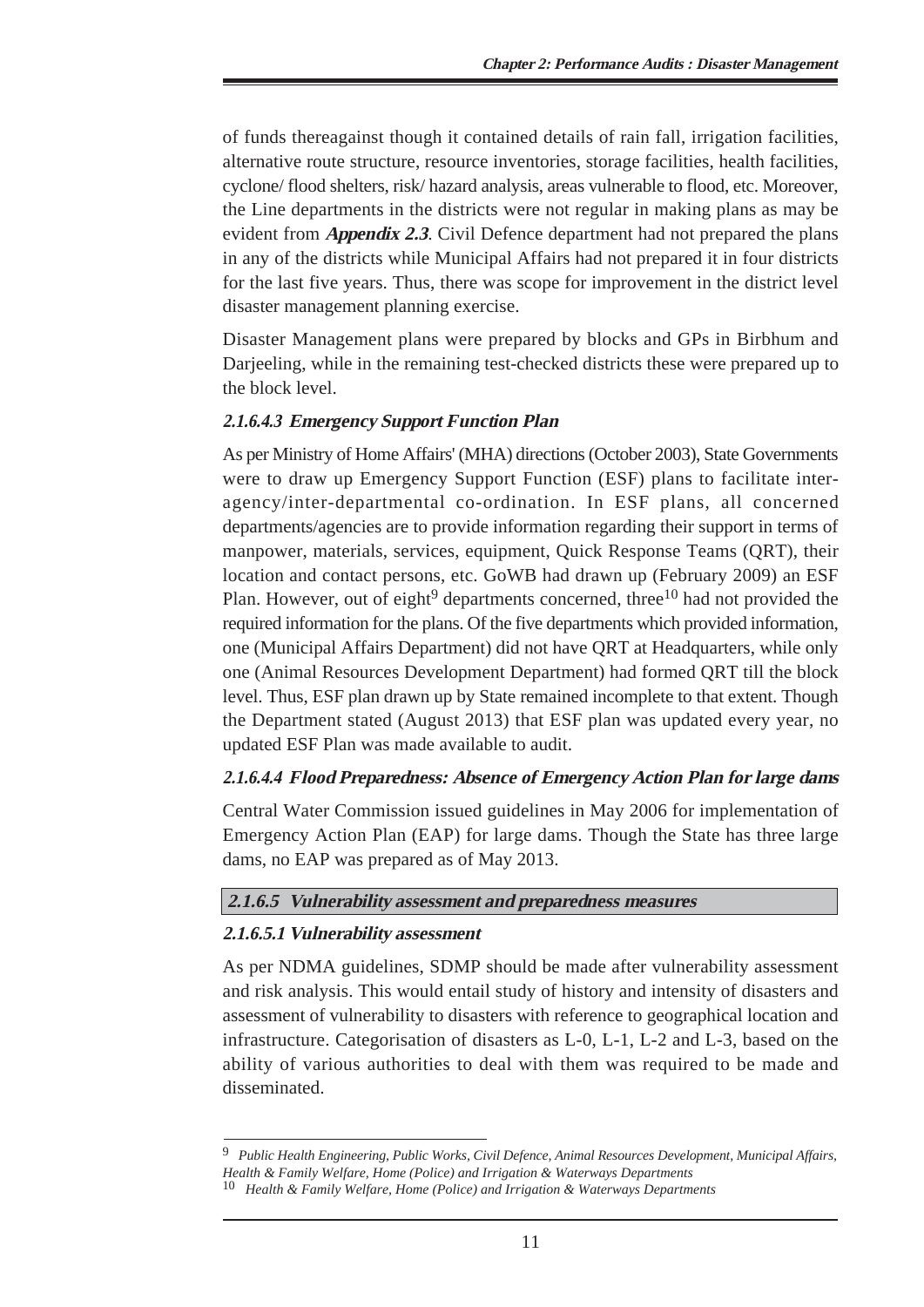The history of disasters in West Bengal have been profiled in the SDMPs. SDMP has a district-wise vulnerability study identifying blocks vulnerable to each type of disaster in terms of High (H), Medium (M) and Low (L). This exercise was, however, not foolproof, as discussed below:

- Vulnerability of blocks to earthquakes was not indicated even though the State has three districts (Darjeeling, Bardhaman and Birbhum) falling in severe to moderate intensity zones. Vulnerability to other disasters was also not indicated as required. Further, the  $L$ -0 –  $L$ -3 categorisation of disasters was not done as of July 2013.
- In Bardhaman and Birbhum, the population, infrastructure and services which are likely to be damaged or disrupted by various disasters had been identified partially in DDMPs, while in Darjeeling and Purba Medinipur, it was not done.
- The data based on which vulnerability was assessed both for SDMP (prepared by JU) and DDMPs (prepared by an external agency in Bardhaman, Birbhum and Purba Medinipur and by the district authority in case of Darjeeling and South 24 Parganas) were not documented.

Thus, there is a need for meticulous assessment of vulnerability as well as strengthening of database relating to disasters.

## **2.1.6.5.2 Micro-zonation and forecast station in Darjeeling**

Micro-zonation of cities enables characterisation of potential seismic vulnerability/ risk that need to be taken into account when designing new structure or retrofitting old ones. In order to equip district to face emergent situation in a better way, as felt necessary consequent upon earthquake in September 2011 in Darjeeling (a seismic zone-IV district), DM Department, on a proposal from District Magistrate, Darjeeling, requested (November 2011) the Director General of Meteorology, IMD, New Delhi to open a local forecast station at Darjeeling and the Director General, Geological Survey of India, Kolkata to prepare micro-zonation map for sinking zones/ landslides for Darjeeling district so that weather forecast and position of sinking zone could be used for prevention and mitigation of disasters. However, replies were not received from these offices till date. Records did not show any pursuance by the DM Department.

## **2.1.6.5.3 Efforts for making urban areas disaster resilient**

As per NDMP 2009, it is of utmost importance that the safety standards of critical infrastructure and other civic utilities are constantly monitored and strengthened. To reduce impact of disasters, incorporation of minimum standards of safety and resistance to natural hazards in building codes of urban local bodies and ensuring compliance to these provisions are crucial. This also requires identification of buildings in need of strengthening/ retrofitting as well as decentralisation of urban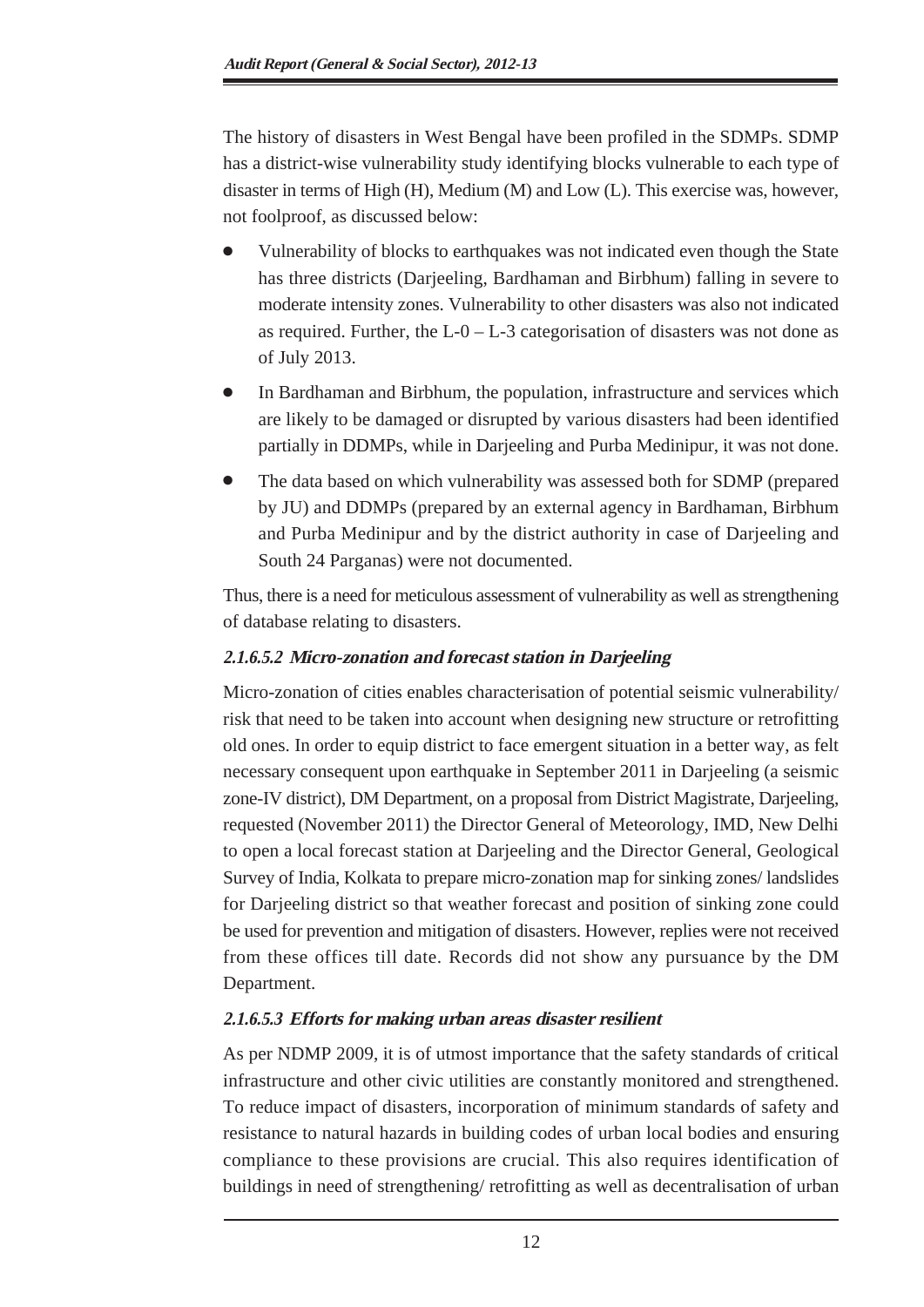assets to avoid their concentration in one place. These aspects were examined in six municipalities<sup>11</sup>. Following observations are made in this respect:

Audit found that retrofitting was done only in Darjeeling and Kolkata. While in Darjeeling retrofitting was done in only two buildings, in Kolkata 150 out of 2400

buildings identified by KMC as old and dilapidated had been retrofitted as of September 2013. In Bardhaman, though old and dilapidated buildings were identified for retrofitting, no follow up action was taken. No other test checked Municipalities were found to have identified buildings for retrofitting. In Darjeeling, a bus



A retrofitted building in Darjeeling

stand premises measuring about 2040 sq. ft, declared (November 2011) unsafe by the Darjeeling Municipality in view of bad condition of the construction $12$ , was found to be still in use (June 2013).

In Kolkata, Kolkata Police had also identified and listed such buildings in their disaster management plan, but no follow up action was taken. Thus, the process of making urban habitats resilient to disasters appeared to have started sporadically and sustained follow up actions are necessary.

## **2.1.7 Utilisation of financial resources**

## **2.1.7.1 State Disaster Response Fund**

Section 48 (1) (a) of the Act, 2005 stipulated constitution of State Disaster Response Fund (SDRF) to be administered by the State Executive Committee (SEC), under the chairmanship of the Chief Secretary to the State Government with Pr. Secretaries / Secretaries of four<sup>13</sup> departments as its members. The SDRF is to be used for meeting expenditure on provision of immediate relief to victims of cyclone, drought, earthquake, fire, flood, *tsunami*, hailstorm, landslide, avalanche, cloud burst and pest attacks. SEC is to decide on all matters connected with financing of relief and expenditure of immediate nature from SDRF. The annual quantum of funds, as determined by GoI, is to be shared by GoI and GoWB on 75:25 basis. Before being renamed as SDRF in 2010-11, this fund was called Calamity Relief Fund (CRF) and balance in CRF as on 31 March 2010 had been transferred to SDRF. Table 2.1.1 shows the position of SDRF during 2008-09 to 2012-13.

<sup>11</sup> *Suri (Birbhum), Bardhaman and Darjeeling, Tamluk (Purba Medinipur), Maheshtala (South 24 Parganas) and Kolkata Municipal Corporation (KMC)*

<sup>12</sup> *Singhamari Syndicate office building*

<sup>13</sup> *Home, Finance, Irrigation & Waterways and Disaster Management (as Member Convenor)*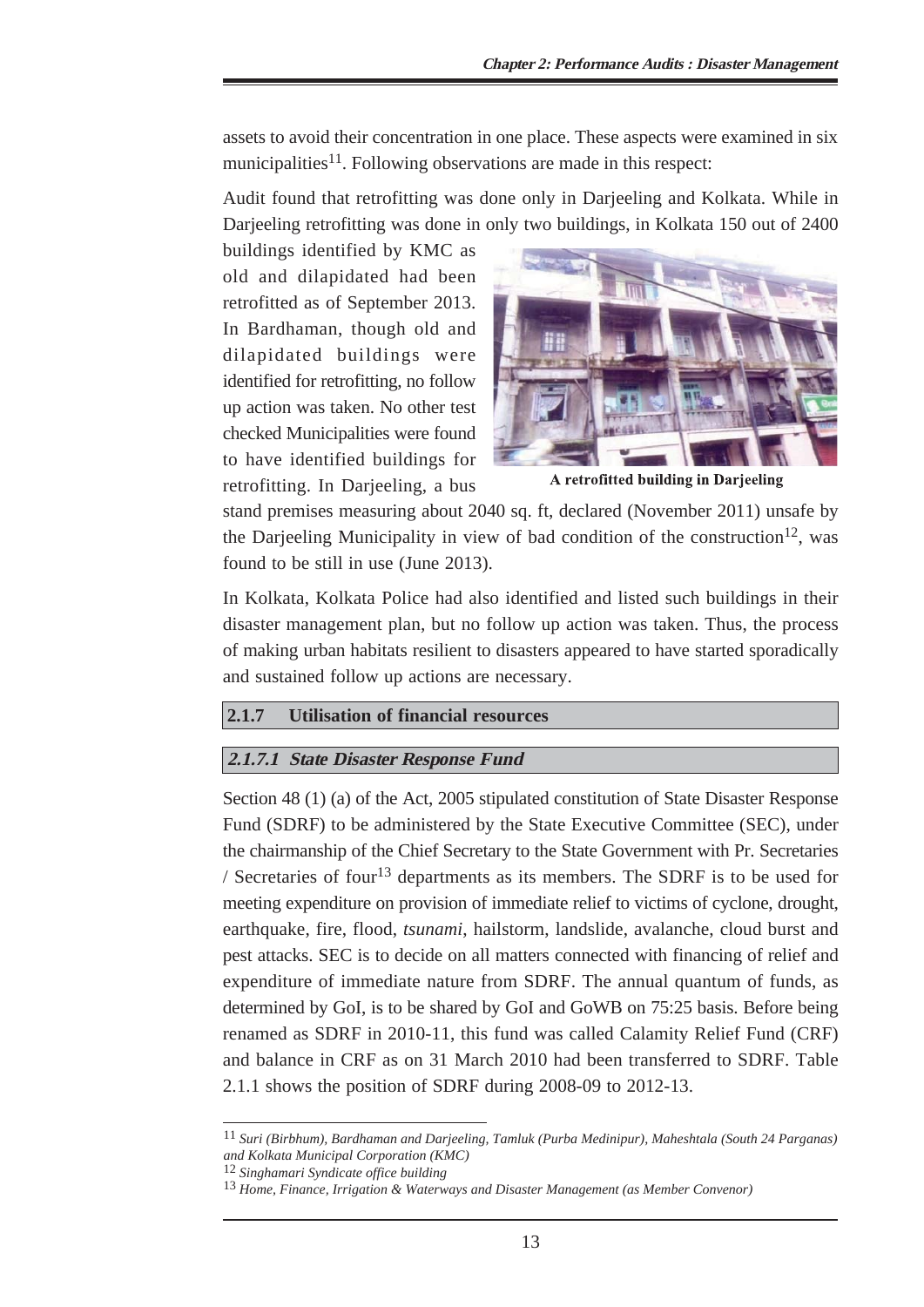| Table 2.1.1: Position of SDRF during 2008-09 to 2012-13 |  |
|---------------------------------------------------------|--|
|---------------------------------------------------------|--|

*(Rupees in crore)*

| Year         | <b>Opening</b> |         |             | <b>Corpus Fund</b> |              | <b>Interest</b> | <b>Total</b> | Expendi- | <b>Closing</b> |
|--------------|----------------|---------|-------------|--------------------|--------------|-----------------|--------------|----------|----------------|
|              | balance        | GoI     | <b>GoWB</b> | Grant*             | <b>Total</b> | received        | fund         | ture     | <b>balance</b> |
|              |                | share   | share       | received           |              |                 |              |          |                |
| 2008-09      | 379.40         | 192.07  | 64.02       | <b>Nil</b>         | 256.09       | 40.57           | 676.06       | 336.37   | 339.69         |
| 2009-10      | 339.69         | 197.93  | 65.99       | 166.87             | 430.79       | 24.72           | 795.20       | 618.24   | 176.96         |
| 2010-11      | 176.96         | 228.62  | 76.21       | 704.85             | 1009.68      | 23.55           | 1210.19      | 584.35   | 625.84         |
| 2011-12      | 625.84         | 240.05  | 80.02       | <b>Nil</b>         | 320.07       | 55.10           | 1001.01      | 594.22   | 406.79         |
| 2012-13      | 406.79         | 252.05  | 84.02       | <b>Nil</b>         | 336.07       | 0.16            | 743.02       | 182.48   | 560.54         |
| <b>Total</b> |                | 1110.72 | 370.26      | 871.72             | 2352.70      | 144.10          |              | 2315.66  |                |

*Source: Departmental figures*

*\*Grants received from Ministry of Home Affairs, Disaster Management Division (The figures of interest received during 2012-13 are provisional)*

## **2.1.7.2 Absence of mechanism to identify unutilised balances**

During 2008-13, SEC had drawn  $\overline{\tau}$  2315.66 crore. Amounts drawn by the concerned authorities are treated as expenditure by departments irrespective of receipt of UCs. In four (Bardhaman, Birbhum, Purba Medinipur and South 24 Parganas) of the testchecked districts, out of  $\overline{\tau}$  89.85 lakh<sup>14</sup> of SDRF funds released during 2010-13, 85.55 lakh<sup>15</sup> (95 *per cent*) was lying unutilised in the Personal Ledger Accounts of respective District Magistrates as of March 2013. Thus, the amount booked as relief expenditure under SDRF was not accurate. Out of  $\bar{\tau}$  85.55 lakh lying unspent in PL Accounts,  $\bar{\tau}$  69.59 lakh (81 *per cent*) were parked for more than one year. Similarly, Purba Medinipur Zilla Parishad parked  $\bar{\tau}$  12.93 lakh in its Local Fund account as of April 2013, out of  $\bar{\tau}$  1.14 crore received (August 2008) from SDRF for construction of Bara Chowka Bundh. Possibility of more such instances of SDRF funds remaining parked with various levels of functionaries cannot be ruled out.

## **2.1.7.3 Non-investment of SDRF funds**

As per GoI guidelines, unutilized portion of SDRF funds was to be invested in one or more of instruments *viz.* Central Government dated securities, auctioned treasury bills and interest earning deposits and certificates of deposits with scheduled commercial banks for accrual of interest. In case of failure to do so, State Government was to pay interest to the CRF/ SDRF at the rate applicable to overdrafts availed from Reserve Bank of India.

<sup>14</sup> *Bardhaman: 0.85 lakh, Birbhum: 45.50 lakh, Purba Medinipur: 30.70 lakh and South 24 Parganas: 12.80 lakh*

<sup>15</sup> *Bardhaman 0.85 lakh, Birbhum 43.75 lakh, Purba Medinipur 28.15 lakh, and South 24 Parganas 12.80 lakh*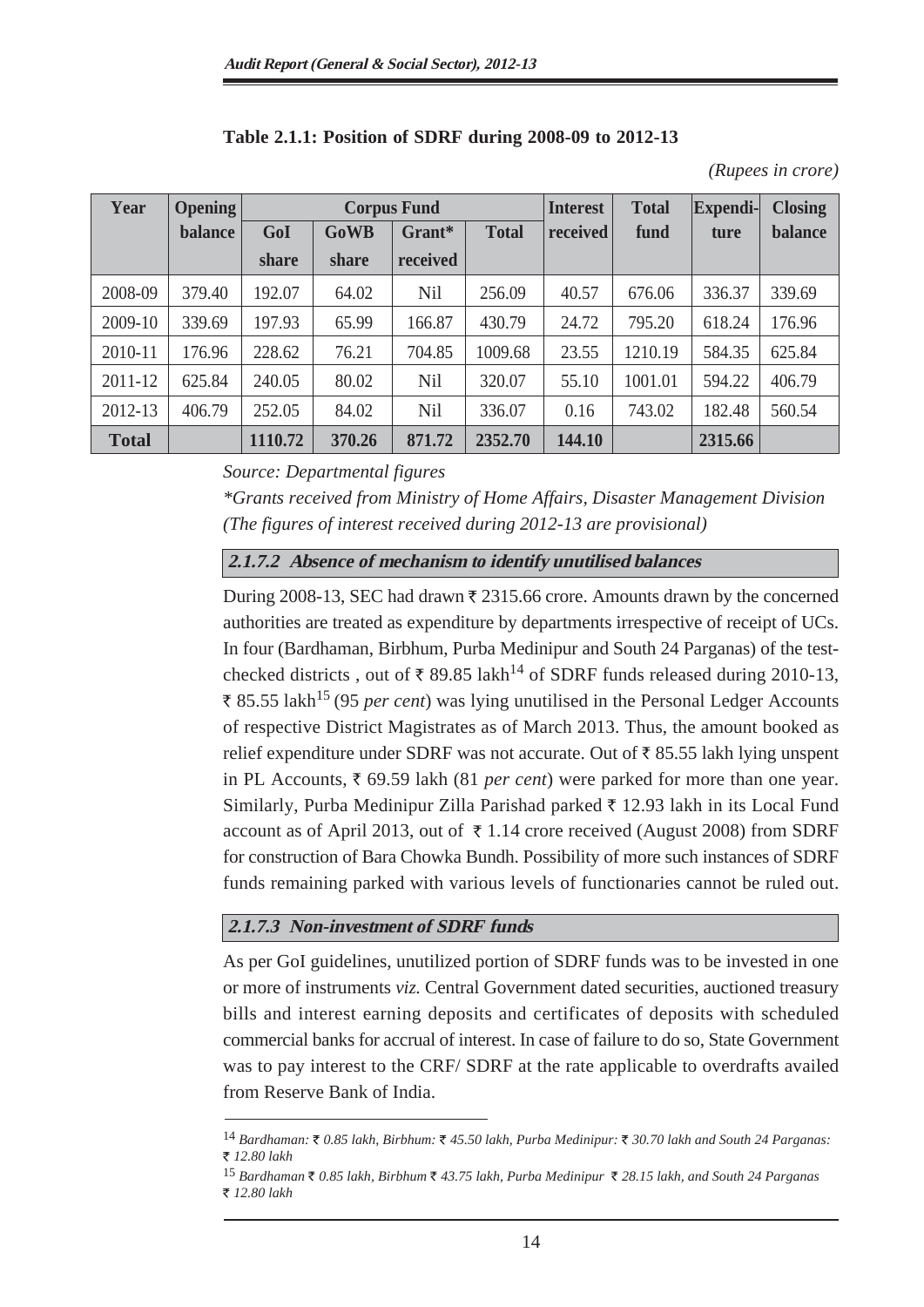Records revealed that State had to shoulder interest burden of  $\bar{\tau}$  288.11 crore upto  $2011-12^{16}$ , since it did not invest unutilised balance as stated above. However, they have initiated investment and in March 2013,  $\bar{\tau}$  50 crore was invested for 16 days as fixed deposit in United Bank of India against which  $\bar{\tau}$  16.46 lakh was earned as interest.

#### **2.1.7.4 Non release of assistance received from NDRF**

The State Government received  $\bar{\tau}$  883.26 crore<sup>17</sup> during 2009-11 towards relief assistance for cyclones that occurred in 2009 and 2010 (including Cyclone Aila in May 2009) and drought of 2010 from the Ministry of Home Affairs (MHA), Disaster Management Department. Finance Department released  $\bar{\tau}$  847.82 crore between September 2009 and March 2011 to different departments for repair/ restoration of infrastructure damaged by the natural calamities and for providing relief materials/ food grains to affected people while retaining the balance amount of  $\bar{\tau}$  35.44 crore in SDRF. Further,  $\bar{\tau}$  11.54 crore received (December 2010) as Special Component of National Rural Drinking Water Programme (NRDWP) from MHA for drought of 2010 was not credited to the SDRF, though an equivalent amount was released subsequently by debit to SDRF.

## **2.1.7.5 Irregularities in utilisation of SDRF funds**

## **2.1.7.5.1 Procurement of search and rescue equipments**

As per proposal (January 2009) of Commissioner of Police (CP), Kolkata, Disaster Management Department had sanctioned (April 2009)  $\bar{\tau}$  1.70 crore from CRF to purchase 22 essential items to equip Disaster Management Group of Kolkata Police for search and rescue operations. Relevant utilization certificate furnished (February 2011) by CP revealed that 15 items had been purchased at a cost of  $\bar{\tau}$  1.70 crore. All items were for search and rescue teams. This included 10 Tavera cars worth  $\bar{\tau}$  60.51 lakh, which was not included in the Government Order (GO). Three ambulances, though included in the GO, were, however, not purchased. These Tavera cars are being utilised by Kolkata Police (one for OC, Disaster Management Group and remaining in general pool). In April 2011, Chief Secretary directed Kolkata Police to utilise Tavera cars as ambulances, which was yet to be done (June 2013). Purchase of passenger cars instead of ambulances utilising SDRF and without specific sanction from the DM Department lacked justification. The objective of greater preparedness for minimising human casualties through augmentation of their fleet of ambulance for rescue and relief service remained unachieved.

<sup>16</sup> *The amount of interest for 2012-13 is yet to be finalized.*

<sup>17</sup> *2009-10: ₹ 166.87 crore was released by MHA in July 2009 (₹ 128.28 crore) and September 2009 (₹ 38.59 crore) from NDRF on account of Cyclone 'AILA'2009 and Cyclonic Storm of 2010. Finance Department released the full amount between September 2009 and January 2010.*

<sup>2010-11:</sup> GoI released ₹ 716.39 crore for cyclonic storm of 2010 (₹ 35.44 crore in December 2010) and  *680.95 crore for drought of 2010 ( 669.41 crore in December 2010 plus 11.54 crore as Special Component of National Rural Drinking Water Programme). Of the same, amounts meant for drought were fully released, while 35.44 crore meant for cyclone 2010 was retained by Finance Department.*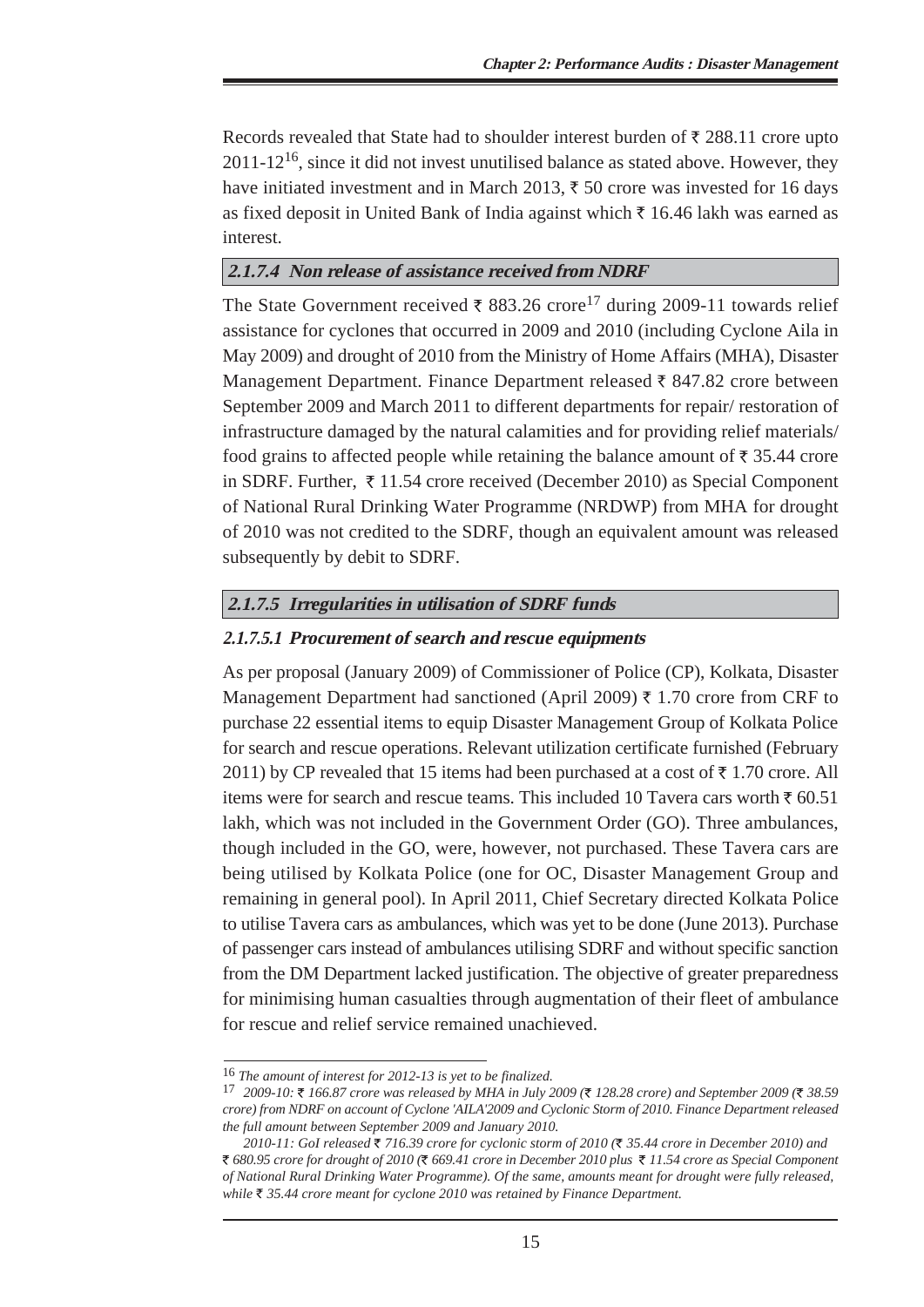In reply, KP stated (June 2013) that Government would be approached for sanction of funds for conversion of Tavera cars into ambulances.

## **2.1.7.6 Non-constitution of Disaster Response/ Mitigation Fund**

The State Disaster Mitigation Fund, District Disaster Response Fund and District Disaster Mitigation Fund which were to be constituted under section 48(1) of the Act, 2005, were not created as of July 2013.

## **2.1.8 Infrastructure to combat disaster**

## **2.1.8.1 Early warning and communication**

National Disaster Management Policy *inter alia* aimed at developing contemporary forecasting and early warning systems backed by responsive and fail-safe communication with information technology support. Separate and independent communication network for disaster management does not exist. The Department also accepted that the existing system is not fail-safe.

On the positive side, the Department had an "sms-alert system" which enabled the Department to send messages to both government officials and public.

## **2.1.8.1.1 Non functioning Cyclone Warning Dissemination System (CWDS)**

Cyclone Warning Dissemination System (CWDS) introduced by IMD is a satellite linked communication system to warn against cyclones. Purba Medinipur being coastal district was to have CWDS. It was observed in audit that CWDS installed in all six<sup>18</sup> police stations of Purba Medinipur remained non functional since July 2012 thereby rendering the installation of CWDS ineffective.

## **2.1.8.1.2 Geographical Information System (GIS)**

State Disaster Management Policy, acknowledging necessity of Geographical Information System (GIS), envisaged a Relational Database Management System with intelligent maps to be made available to all departments and administrative levels from State to blocks so that data would be available during normal time as well as at time of calamities through digital inter connectivity. In five test checked districts, it was, however, observed that the GIS system was limited to preparation of GIS maps. As requisite connectivity was yet to be made (July 2013), the desired objective of GIS could not be fully achieved.

In this regard, the district authorities were supplied with Global Positioning System (GPS) instruments. In Purba Medinipur, out of 29 GPS purchased (July 2011) for 25 blocks and four Sub-divisions, four GPSs costing  $\bar{\tau}$  0.83 lakh intended for four blocks<sup>19</sup> identified as high risk flood-prone blocks<sup>20</sup>, were not distributed till April 2013.

<sup>18</sup> *Digha PS, Contai PS, Haldia PS, Durgachak PS, Mahisadal PS and Nandigram PS*

<sup>19</sup> *Contai-I, Egra-I, Haldia and Tamluk*

<sup>20</sup> *Contai-I is also high risk cyclone prone block.*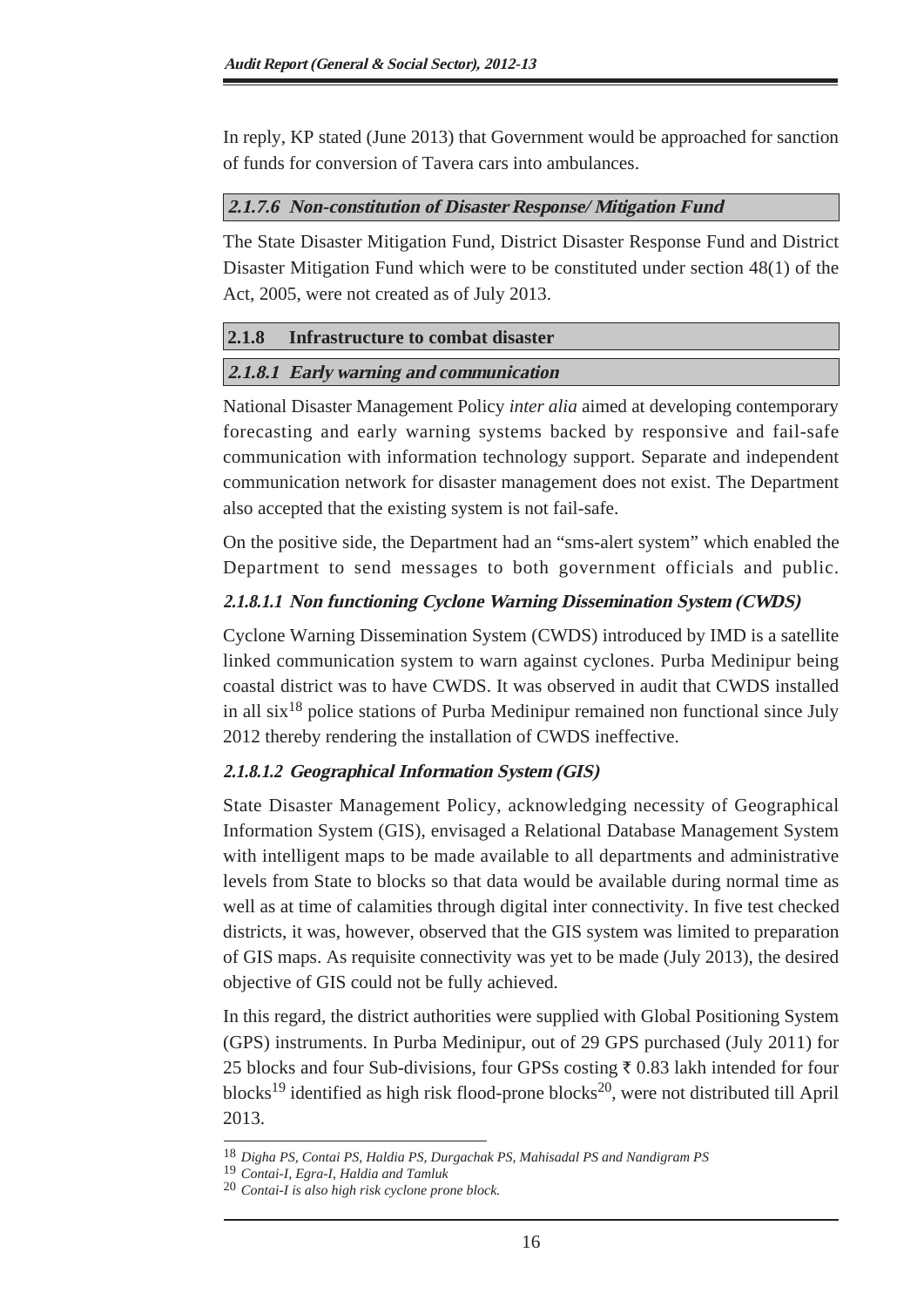## **2.1.8.1.3 Emergency Operation Centres**

Emergency Operation Center (EOC) is the central command centre through which communication is maintained and information gathered to co-ordinate disaster response activities.

Though SDMP proposed setting up of EOC from State level to block level, EOCs were in existence only up to district level. Moreover, even in districts, EOCs were operational (at blocks/sub-division/districts) only during monsoons. No dedicated manpower was provided for EOCs in Bardhaman, Birbhum and Purba Medinipur districts, while contractual workers had been employed in Darjeeling and South 24 Parganas.

Thus, functioning of District EOCs needed strengthening.

## **2.1.8.2 Availability of infrastructure to combat disaster**

## **2.1.8.2.1 Disaster Management Groups/Disaster Response Force**

Proposals of CP, Kolkata Police (between May 2009 and March 2010) for setting up Disaster Management Group (DMG), Kolkata Disaster Relief Force (KDRF) and a Kolkata Police Rescue Force (KPRF) to mitigate effect of disasters were not approved by the GoWB despite NDMA stressing the need for creation of State Disaster Response Force in the city. A revised proposal for raising of Kolkata Police Disaster Management Force (KPDMF) had been submitted (June 2013) to the Home Department, GoWB, response to which was awaited (August 2013).

## **2.1.8.2.2 Creation of new Combat Battalion in Kolkata Police**

To deal with man-made disasters like bomb blasts and terrorist attacks, GoWB sanctioned (July 2009) creation of a new combat battalion force under Kolkata Police with 1101 posts on the basis of a proposal (December 2008) of Commissioner of Police (CP), Kolkata Police. Two hundred constables of the combat battalion so raised were imparted (August 2010 to January 2011) specialised training at Punjab Police Training Centre, Kapurthala at an expenditure of  $\bar{\tau}$  60 lakh. However, the proposal also envisaged equipping this battalion with arms/ ammunition and defence equipment at an expenditure of  $\bar{\tau}$  23.81 crore, which was yet to be approved as of March 2013

## **2.1.8.2.3 Non-utilisation of funds for search and rescue equipment**

In order to augment disaster preparedness, CRF/SDRF funds can be utilised for purchasing search and rescue (SAR) equipment. During 2008-13, audit observed cases of surrender and parking of funds meant for purchase of SAR equipment as discussed below: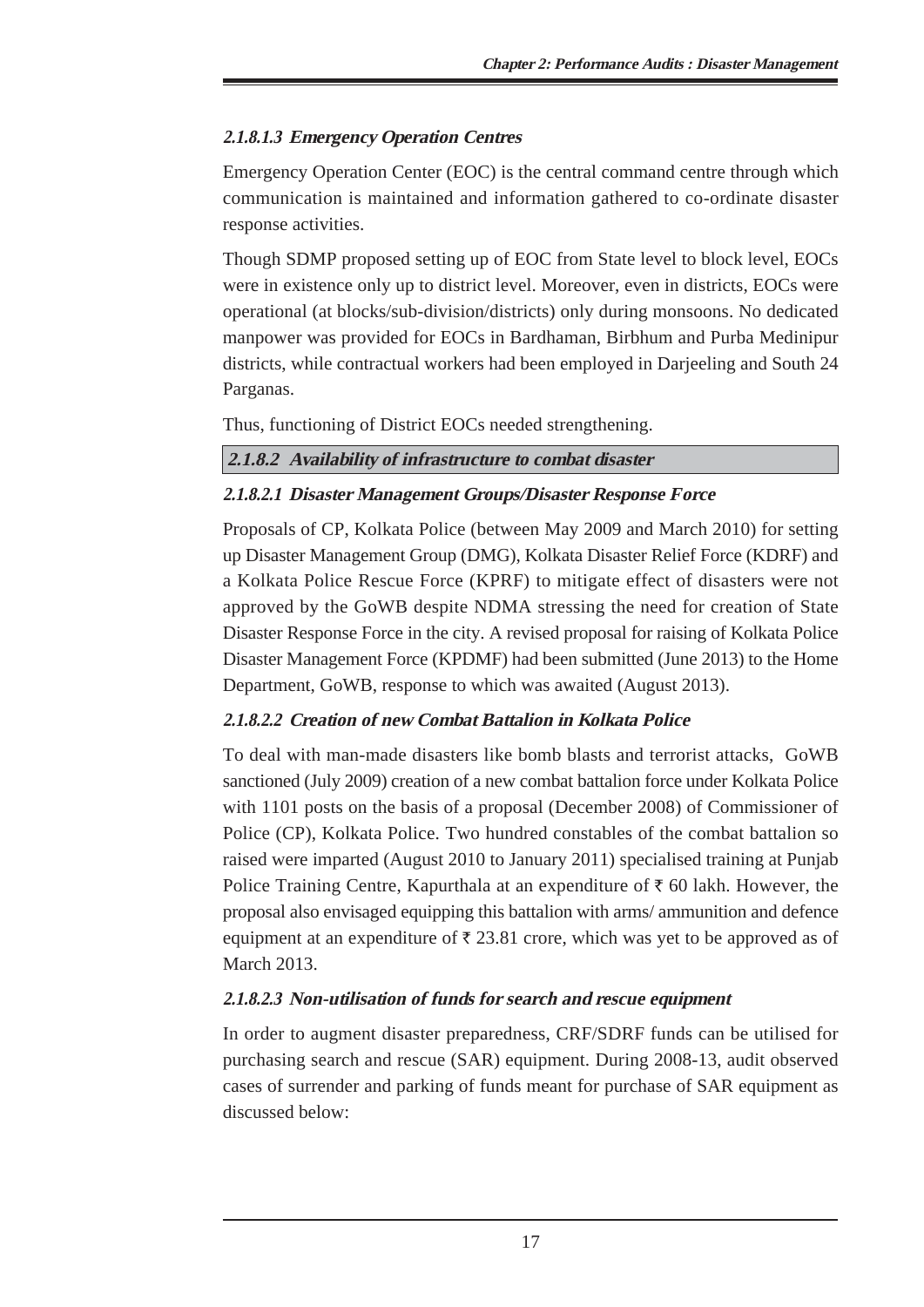- Out of  $\bar{\tau}$  5.68 crore sanctioned between June 2008 and September 2012 to two departments<sup>21</sup>,  $\overline{\tau}$  3.07 crore (54 *per cent*) was surrendered. In case of Civil Defence, entire funds of  $\bar{\tau}$  24.65 lakh meant for training of three police platoons and one emergency response team, was surrendered (March 2009) due to noncompletion of tender formalities or non-acceptance of tenders owing to absence of at least three valid tenders as per procedure. In case of Home (Police) Department, out of  $\bar{\tau}$  5.43 crore released to DG & IG, West Bengal Police, for procurement of 131 SAR items, only 86 ( $\bar{\tau}$  2.61 crore) were procured and balance  $\bar{\tau}$  2.82 crore was surrendered (March 2012 and March 2013). Underutilisation of funds was attributed by  $DG \& IG$  mainly to non-supply of various items of imported quality by the approved private parties.
- $\bar{\tau}$  20 lakh allotted (March 2011) to DM, Purba Medinipur for purchase of SAR remained parked (March 2011 to April 2013) in DM's PL account without being utilised. Audit query on reasons for non-utilisation did not elicit any response.

## **2.1.8.2.4 West Bengal Civil Emergency Force**

West Bengal Civil Emergency Force (WBCEF) under Civil Defence plays an important role in saving of human lives at times of disasters. Records of Commandant, WBCEF disclosed that against sanctioned strength of 533 staff, there were only 326 men in position in April 2007 which further got reduced to 147 in March 2012.

Further, though Finance Department had approved (December 2008) proposal to buy 50 aluminium boats to strengthen existing rescue infrastructure, only 13 boats could be bought (March 2010) at a cost of  $\bar{\tau}$  1.83 crore as adequate funds were not provided.

## **2.1.8.2.4.1 Revamping of Civil Defence**

A scheme was launched by GoI in April 2009 to strengthen and revitalize Civil Defence (CD) to ensure that it played a significant role, *inter alia*, in disaster management while retaining its primary responsibilities. The scheme had several components like strengthening/ upgradation of existing training institute, strengthening/ upgradation of CD set up in multiple-hazard-prone districts, etc. Out of an outlay of  $\overline{\xi}$  7.29 crore for 2009-12. State had received  $\overline{\xi}$  5.52 crore till mid-July 2012. Audit noted that:

Out of  $\bar{\tau}$  5.52 crore released by GoI during 2009-12, UCs in respect of  $\bar{\tau}$  37.60 lakh (seven *per cent*) were pending (July 2012). Audit further noticed that an amount of  $\bar{\tau}$  45 lakh paid to executing agency (Executive Engineer (A-I), Kolkata Agri-Irrigation Division) for upgradation of infrastructure<sup>22</sup> at the existing Central Civil Defence Training Institute of GoWB in March 2012 was shown

<sup>21</sup> *Civil Defence: 24.65 lakh, Home (Police): 5.43 crore.*

<sup>22</sup> *Construction of lecture hall, rescue tower and shed for vehicles at the institute.*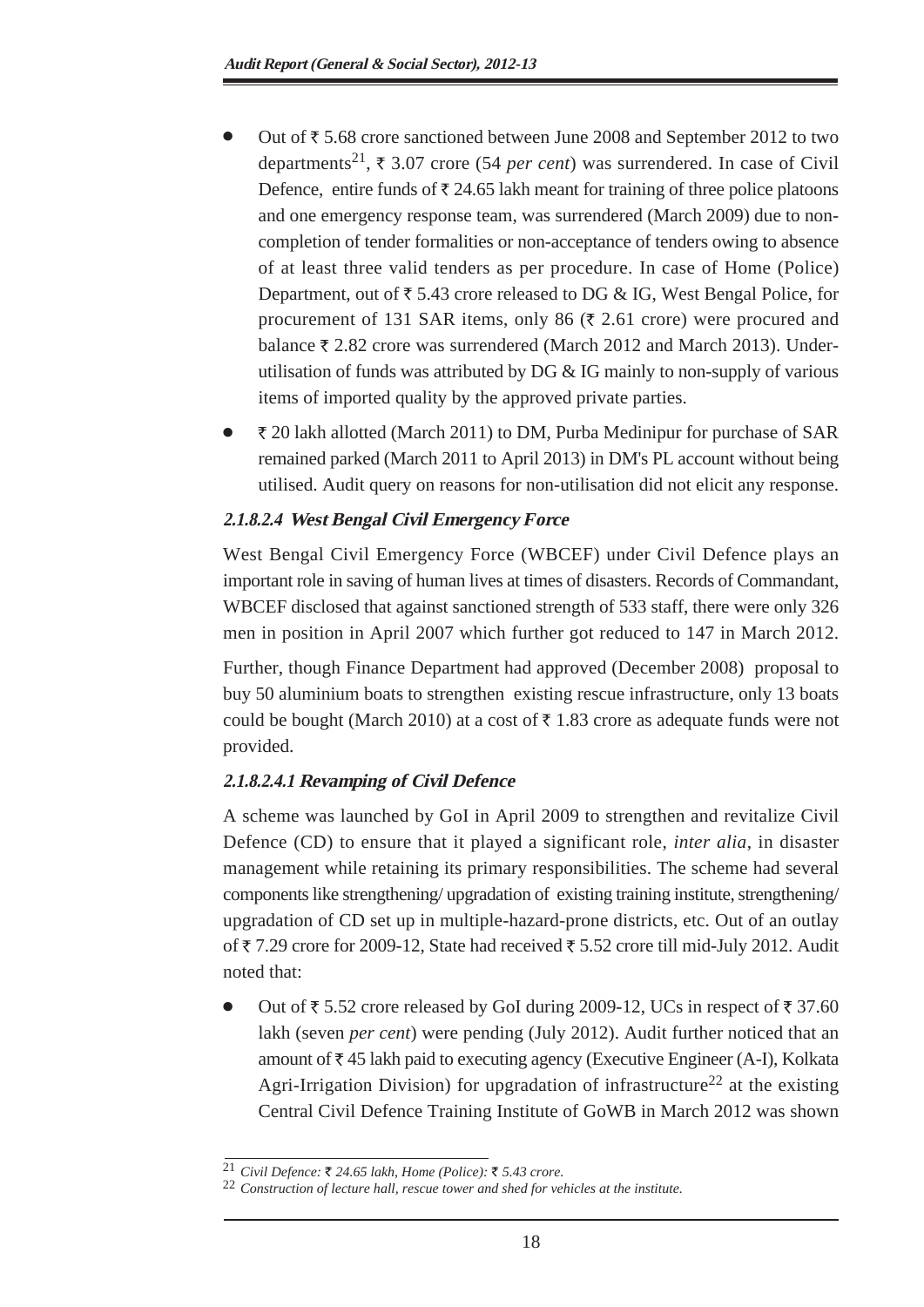as utilised and UC was submitted in April 2012, even though actual expenditure was yet to be incurred on the project.

## **2.1.8.2.5 Construction of Flood / Cyclone shelters and relief godowns**

Cyclone/ flood shelters/ relief godowns constitute an important infrastructure for disaster preparedness. During 2008-13,  $\overline{\tau}$  15.53 crore of state funds were released



Incomplete flood Shelter at Dainhat, Katwa-II, Bardhaman

for construction of 58 shelters and 127 relief godowns out of which 45 flood/cyclone shelters and 65 relief godowns remained incomplete. Scrutiny of five test checked districts revealed that  $\bar{\tau}$  3.30 crore was received for construction of 21 flood shelters ( $\bar{\tau}$  1.69 crore) and 31 relief godowns  $($ ₹ 1.61 crore). Against the same, only 12 flood shelters (57 *per cent*) and 17 relief godowns (55 *per cent*) could be completed as of March 2013. While work was in progress in respect of seven

flood shelters and 11 relief godowns, remaining

work could not be taken up as detailed below:

- Work of three relief godowns was not taken up due to non-suitability of plan (Bardhaman), for hilly terrain (Pulbazar, Darjeeling), lapse of allotted fund due to non-drawal (Suri I, Birbhum) and non- availability of land (Alipore, South 24 Parganas).
- Similarly construction works of two flood shelters were not taken up due to cost escalation (Raina-I)<sup>23</sup> and deficiency in estimates (Ausgram-II).

To the extent described above, the preparedness of the districts for disasters was compromised.

## **2.1.8.2.5.1 Flood / Cyclone Shelter leased for running hotel / holiday home**

For construction of two storied building of Flood / Cyclone shelter at Ramnagar-I block (Bilamuria (Digha) Mouza) of Purba Medinipur district,  $\bar{\tau}$  8 lakh was released (February and September 2008) by Disaster Management Department.

Though Department had accorded approval for two stories, Panchayat Samity Ramnagar-I constructed (October 2010) a four storied building at a cost of  $\overline{z}$  72.32 lakh pooling the remaining funds ( $\bar{\tau}$  64.32 lakh) by diversion of central funds received under various schemes<sup>24</sup>. No further approval of the District Authority/ Department was taken for the deviation. Further, keeping ground floor as the shelter, first, second and third floors of the building was leased out (July 2011) for four years at a maintenance charge of  $\bar{\tau}$  32 lakh to a private company for running hotel/ holiday home. Leasing out large parts of the building meant for flood shelter by

<sup>23</sup> *Funds were refunded to the department on this ground.*

<sup>24</sup> *12th Finance Commission- 8.51 lakh , BRGF- 19.49 lakh, Ujan fund - 9.90 lakh, SGSY- 2.92 lakh, 3rd SFC - 2.49 lakh , Untied fund - 7.42 lakh and Own fund- 13.60 lakh.*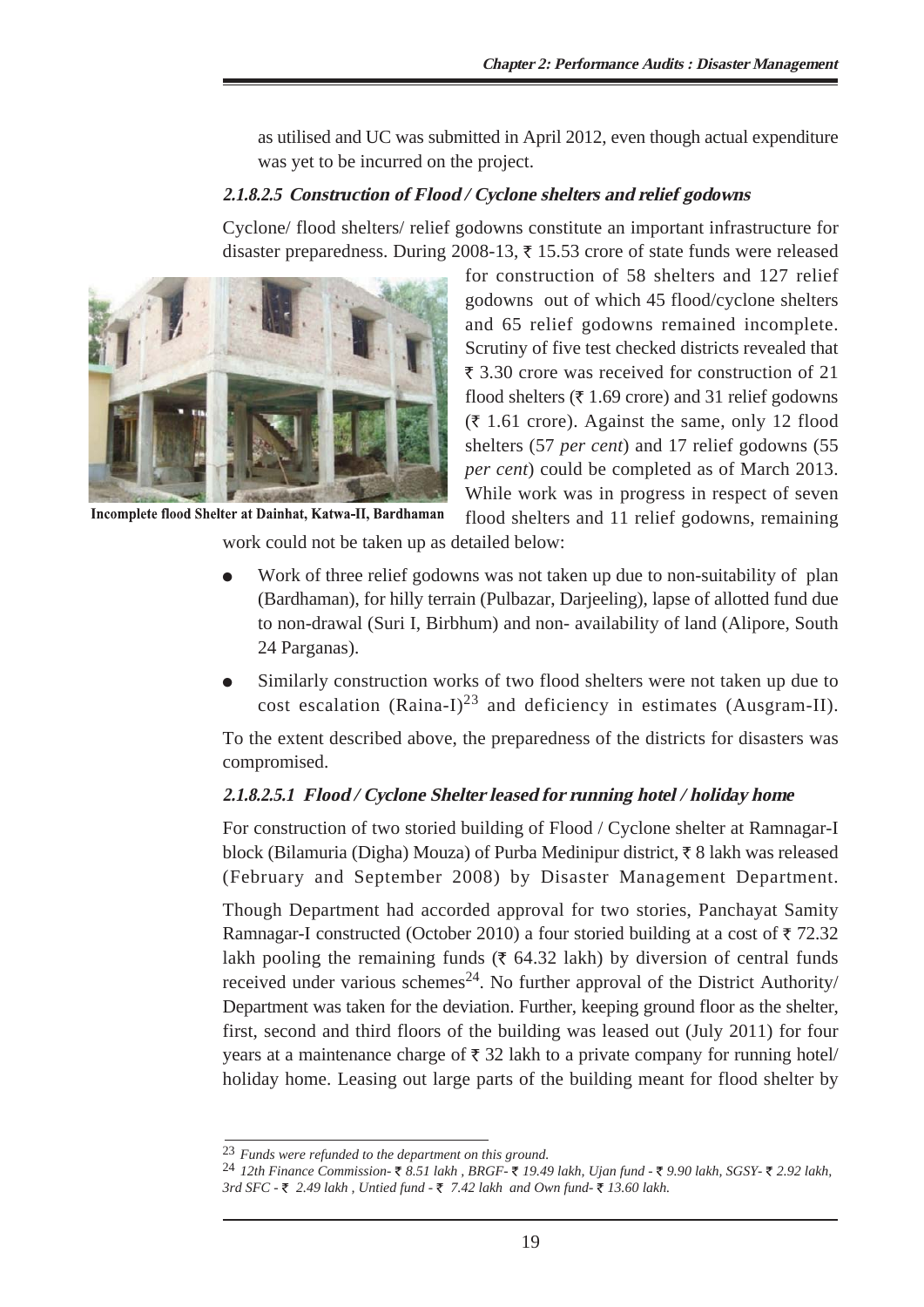the Ramnagar-I PS to a private company for running a hotel defeated the purpose of construction of building for flood shelter.

## **2.1.8.2.6 Flood Management Programme**

Ministry of Water Resources, GoI launched Flood Management Programme (FMP) in November 2007 to provide financial assistance to the State Governments for undertaking flood management works in critical areas.

In West Bengal, 16 projects with a total capital outlay of  $\bar{\tau}$  1871.85 crore were undertaken under this programme. Out of 16 projects, 13 have been completed. One project on Saraswati river (targeted for completion in 2010-11) achieved 75 *per cent* progress, while project on Kaliaghai-Kapaleswari-Baghai basin in Paschim Medinipur (targeted for completion in 2011-12) achieved 40 *per cent* progress. Project on embankment of Sundarban targeted for completion by 2011-12, for which an outlay of  $\bar{\tau}$  1339.50 crore was allocated, was lagging behind substantially as only two *per cent* of the work had been completed. The Department attributed (August 2013) the same to delayed acquisition of land for major projects, less working period in riverine projects, delay in release of Central funds, non-availability of funds at the appropriate time, changes in design parameters at execution stage, etc.

## **2.1.9 Post disaster reconstruction and relief assistance**

After the occurrence of any disaster, Department provides funds for reconstruction of infrastructure damaged by disasters. Further, Department provides two types of relief assistance-disaster relief and normal relief, both of which are given either in cash and /or in kind (foodgrains, clothes, blankets, etc.). While disaster relief is given after a disaster, normal relief is given during normal time. Audit came across the following irregularities in this area.

## **2.1.9.1 Reconstruction and Relief work post-cyclone AILA 2009**

A severe cyclone 'Aila' had hit West Bengal25 on 25 May 2009, affecting 67.74 lakh people and taking a toll of 197 human lives. It affected crop area of 4.47 lakh hectares and damaged 9.59 lakh houses. Audit observations on reconstruction and relief work in test-checked districts are discussed in the succeeding paragraphs.

## **2.1.9.1.1 Restoration works on embankments**

Post-Aila, GOI enhanced project fund for embankment of Sunderbans (**paragraph 2.1.8.2.6**) and sanctioned (July 2010)  $\bar{\tau}$  5032 crore for flood protection in two worst affected districts of North 24 Parganas and South 24 Parganas under Flood Management Programmes (FMP). State Government set up a Project Management Unit (PMU)<sup>26</sup> in August 2010.

<sup>25</sup> *Districts affected were South 24-Parganas, North 24-Parganas, Howrah, Kolkata, Hooghly, Bardhaman, Birbhum, Bankura, Uttar Dinajpur, Dakshin Dinajpur and Darjeeling*

<sup>26</sup> *Headed by an officer in the rank of Chief Engineer with 3 Project Directors in the rank of Superintending Engineer, 12 Project Managers in the rank of Executive Engineer, 22 Project Engineers in the rank of Asstt. Engineer and 19 Estimators, 63 Junior Engineers all in the rank of Sub-Asstt. Engineers. Three senior level officers of the WBA&AS on deputation for functioning of the Accounts Branch of the PMU. The office of the dedicated PMU located at 9th floor of Jalasampad Bhawan.*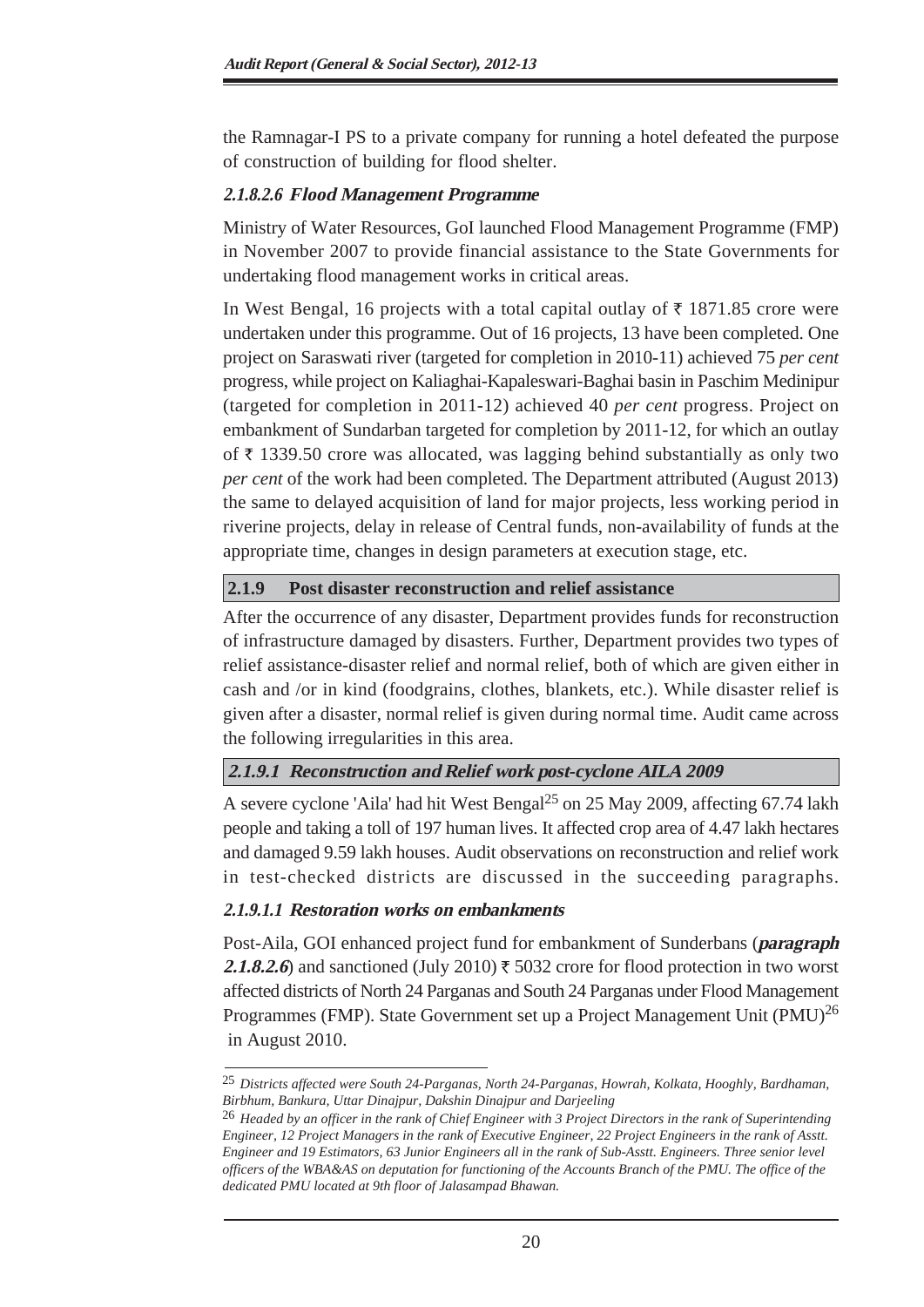The work was to be completed in two phases. Out of 19 packages of first phase, work order was issued in respect of only seven, while tender in respect of 11 packages had lapsed and one was cancelled. As regards land acquisition, out of 5543.498 acres of land required for first phase, only 1155.84 acres (21 *per cent*) were handed over to PMU as of June 2013. As regards utilization, out of  $\bar{\tau}$  632.86 crore received during 2009-11, only  $\bar{\tau}$  368.10 crore could be spent (June 2013) and 264.76 crore was lying idle with State Finance Department. Thus, first Phase of work, which was to be completed by March 2013, however, had to be postponed to 2013-14. Number of work packages in the second phase has not yet been ascertained.

Evidently, even in the aftermath of Aila, flood protection works in the two worst affected districts were progressing behind schedule owing to land acquisition issues and mobilization problems.

## **2.1.9.1.2 Repairing of school buildings**

Department of School Education placed (August and December 2009)  $\bar{\tau}$  4.18 crore with District Magistrate, South 24 Parganas for repairing of schools affected by Aila (2009) with the stipulation to utilise amount by January 2010. Funds were kept in the DM's PL account till it was released to the BDOs (between October 2009 and December 2010) who deposited the same in the Mid Day Meal account. Progress of utilisation remained unknown even after three years from target date for utilisation, though School Education Department had sent several communications to the DM for UC. Non utilisation of funds was indicative of school buildings existing in unsafe condition.

## **2.1.9.2 Relief for 2010 drought**

For providing immediate relief to drought (2010) affected districts, Disaster Management Department received (December 2010) Central assistance of  $\bar{\tau}$  680.95 crore from NDRF/NRDWP27. Audit observed that objective of providing immediate relief was not fully met as evident from the following:

₹ 121.10 crore was allotted (February 2011) to  $11^{28}$  DMs for employment generation as per norms of MGNREGS<sup>29</sup> with stipulation to submit utilization certificates within two months. Out of this, two test checked districts received  $\bar{\xi}$  28.52 crore (Birbhum-  $\bar{\xi}$  4.81 crore and Bardhaman-  $\bar{\xi}$  23.71 crore) which were in turn released to Block Development Officers (BDOs). Though assistance was meant as an immediate relief and were to be utilised within April 2011, in Bardhaman, the entire funds of  $\bar{\tau}$  23.71 crore remained parked for about a year in DM's PL account before it was released to BDOs. As of March 2013,  $\overline{\tau}$  3.60

<sup>27</sup> *National Rural Drinking Water Programme* <sup>28</sup> *Hooghly, Purulia, Bankura, Birbhum, Nadia, Paschim Medinipur, Malda, Murshidabad, North 24 Parganas, South 24 Parganas & Bardhaman*

<sup>29</sup>*Mahatma Gandhi National Rural Employment Guarantee Scheme, a scheme to provide 100 days of wage employment to every household in need of it and to create durable assets to strengthen the livelihood resource base of the rural poor.*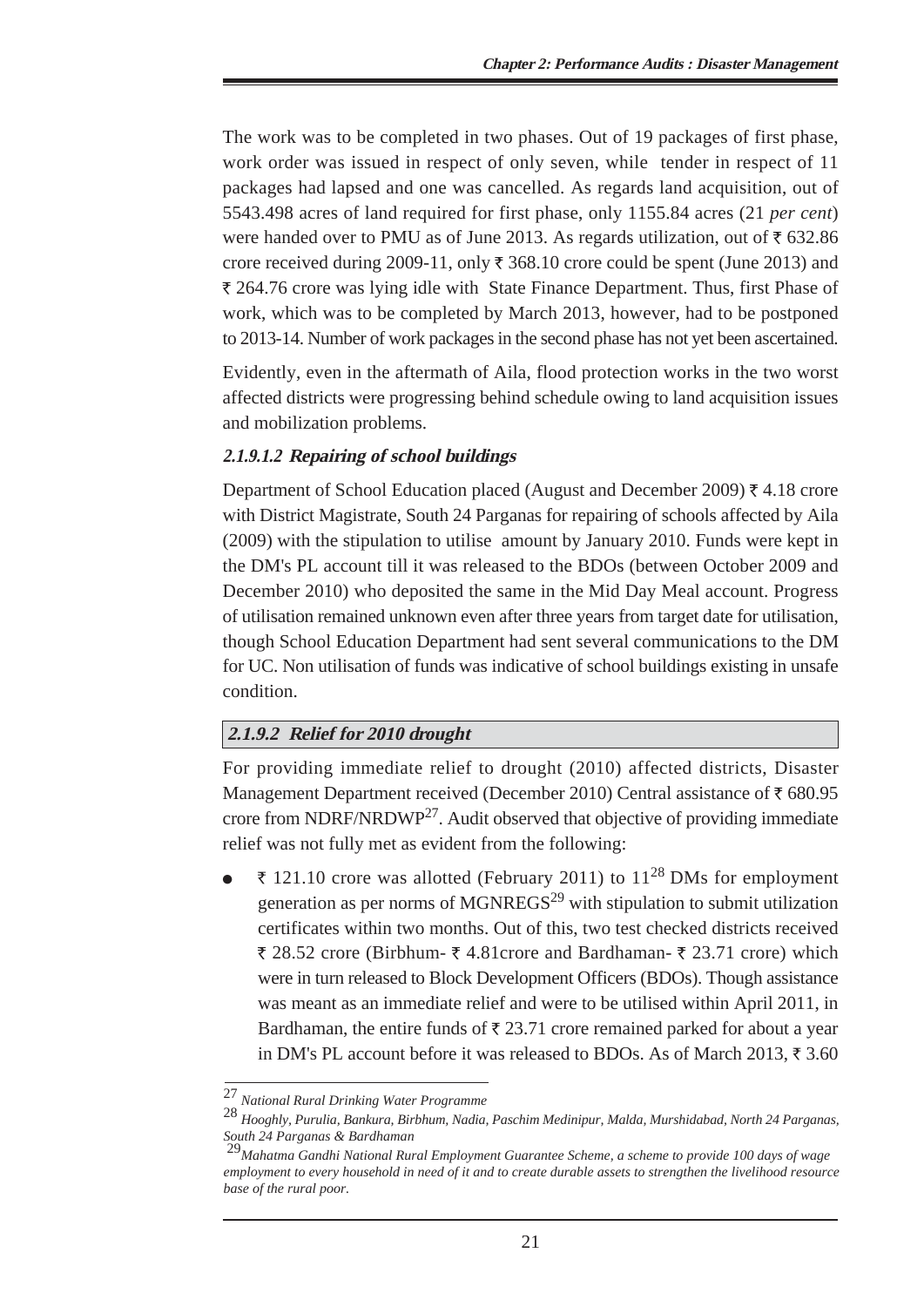crore (13 *per cent*) was lying unutilised with the BDOs. Thus, it was evident that objective of immediate relief was not met.

Further audit noted the following deviations from MGNREGS norms:

- In contravention of norm proscribing the use of machinery in MGNREGS works, Ramnagar GP in Bardhaman had utilized 70 *per cent* (₹8.96 lakh/  $\bar{\tau}$  12.84 lakh) of the cost of the project for hiring tractor (for earth cutting, loading and unloading).
- MGNREGS norms stipulate that the ratio of wage to material cost should not be less than 60:40. In Birbhum, in one BDO (Sainthia) and in two  $\text{GPs}^{30}$ . material cost ranged from 67 to 86 *per cent*<sup>31</sup> *vis-à-vis* the stipulated 40 *per cent* in each case.
- In Rampurhat II block, Birbhum, though  $\bar{\tau}$  3.47 lakh was shown as payment (between November and December 2011) for supply of materials for improvement of five village roads, muster rolls in respect of payment of wages was not available raising doubt as to creation of the asset.
- Instead of providing work through MGNREGS, Rampurhat II Block utilised  $\bar{\tau}$  2.67 lakh (November 2011) for distribution of nursery plants (Mango, Guava, Sonajhuri seedlings etc.) to the BPL beneficiaries of Margram and Budhigram GPs.
- $\bar{\xi}$  46 crore was released (March 2011) to 13<sup>32</sup> districts for creation of spot sources of drinking water. Out of this, two test checked districts received  $\bar{\tau}$  7 crore (Bardhaman:  $\bar{\tau}$  2 crore, Birbhum:  $\bar{\tau}$  5 crore) with stipulation to furnish utilisation certificate within two months. It was seen that in Bardhaman,  $\bar{\tau}$  36.36 lakh remained unutilised as of May 2013, while in Birbhum,  $\bar{\tau}$  2.40 lakh was refunded and utilisation certificate for  $\bar{\tau}$  6 lakh had not been received till August 2013.
- West Bengal Essential Commodities Supply Corporation Limited (WBECSC) was paid (between March 2011 and March 2012)  $\bar{\tau}$  229.95 crore for supply of 129502 MT of rice to be distributed as Special Gratuitous Relief (GR) for BPL families of drought affected districts. The Department, however, erroneously made payment for 131398.71 MT rice, instead of the ordered quantity of 129502 MT. Excess payment of  $\bar{\tau}$  3.31 crore was regularised by issuing a subsequent supply order in June 2012. WBECSC, however, supplied 127263.23 MT rice valued at  $\bar{\tau}$  222.71 crore up to February 2013 leaving non-supplied balance of 4135.48 MT valued at  $\overline{\tau}$  7.24 crore which was yet to be supplied as of March 2013 thereby frustrating very objective of providing immediate relief to the needy.

*<sup>30</sup> Kaluha GP and Sahapur GP under Rampurhat II block and Sainthia block*

*<sup>31</sup> BDO, Sainthia 25.64 lakh / 29.70 lakh ( 86 per cent) , Kaluha GP 11.11 lakh / 15.29 lakh (73 per cent), Sahapur GP 5.43 lakh / 8.06 lakh (67 per cent)*

*<sup>32</sup> Hooghly, Purulia, Bankura, Birbhum, Nadia, Paschim Medinipur, Malda, Murshidabad, North 24 Parganas, South 24 Parganas, Bardhaman, Darjeeling and Dakshin Dinajpur*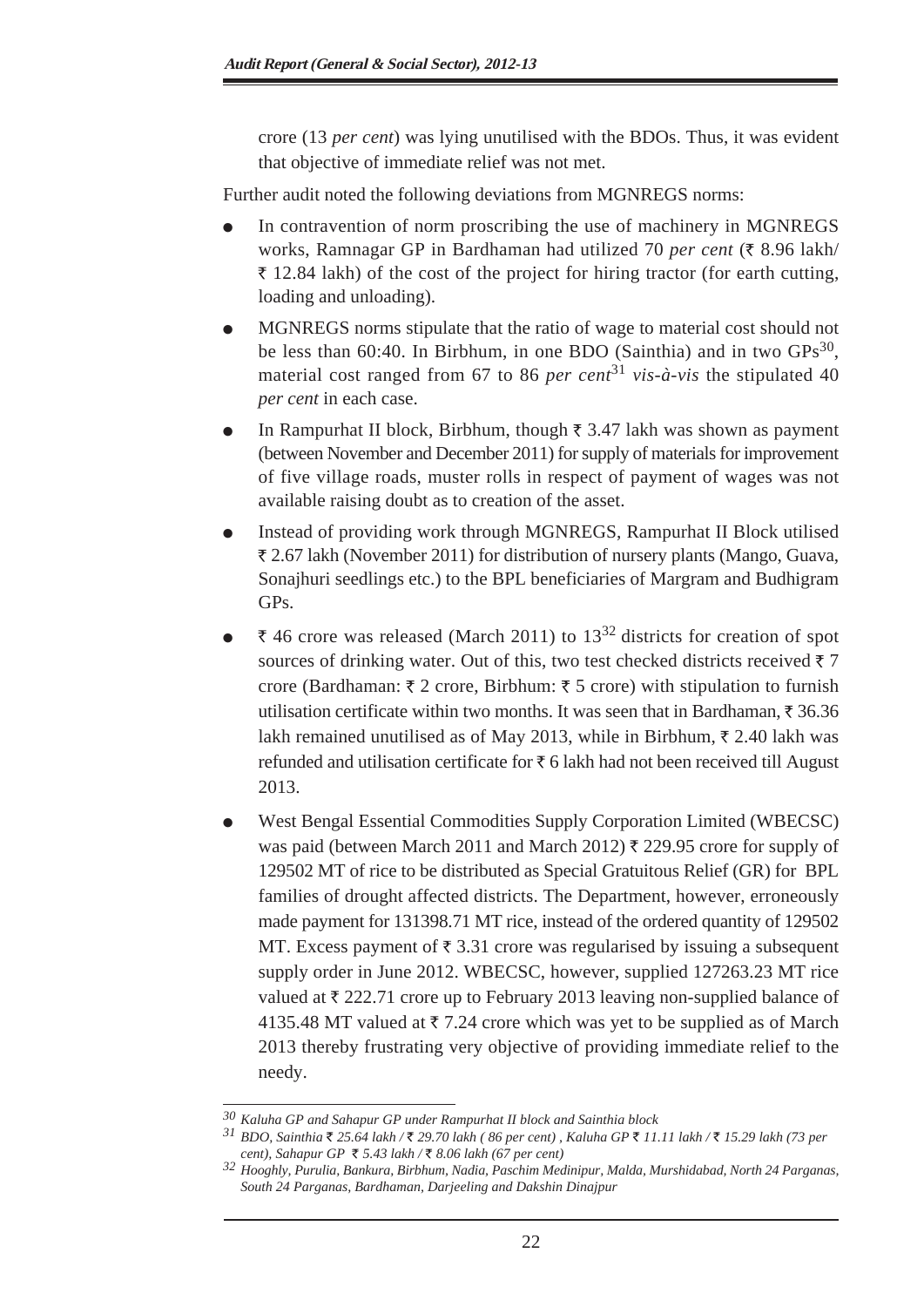Out of above, Bardhaman district received 30132 MT of special GR rice upto July 2012, of which 28683 MT was distributed leaving an undistributed balance of 1449 MT rice valued at  $\bar{\tau}$  2.54 crore as of May 2013. Audit enquiry on the status of the balance rice did not elicit any reply.

## **2.1.9.3 Relief work post earthquake in September 2011**

An earthquake of magnitude 6.9 on Richter scale hit Darjeeling on the 18th of September 2011. It took eight human lives and damaged 7787 houses. Observations on relief work post earthquake are discussed below.

## **2.1.9.3.1 Distribution of rice to earthquake victims**

For distribution amongst victims of earthquake of September 2011 in Darjeeling district, order was placed on West Bengal State Consumers' Co operative Federation Ltd (CONFED) for supply of 6755.7665 MT rice at the rate of  $\bar{\tau}$  2047.14 per quintal. It was seen that out of 6755.7665 MT rice ordered, CONFED delivered only 5352.679 MT leaving 1403.0875 MT (21 *per cent*) rice valued at  $\overline{\tau}$  2.87 crore undelivered to six Sub-division/ block/ Municipality officers. Out of this, Darjeeling and Mirik Municipalities and Phansidewa and Matigara BDOs did not receive any rice at all while the other two did not receive full quantity required as detailed in **Appendix 2.4**. In test-checked three blocks and one SDO<sup>33</sup>, out of 1842.375 MT rice to be received, 388.965 MT (21 *per cent*) was not received. Thus, intended benefits did not reach affected people. Further, distribution of 99 *per cent* of rice was not supported by muster rolls, as other than BDO, Kalimpong-I, who had maintained it partially, muster rolls were not available in any of the test checked Blocks/SDOs.

## **2.1.9.3.2 House Building grant**

Out of requirement of HB grant of  $\bar{\tau}$  34.99 crore for distribution to people whose houses were damaged in earthquake of September 2011, Darjeeling district received  $\bar{\tau}$  27.09 crore between October 2011 and October 2012 ( $\bar{\tau}$  21.24 crore reeived by DM and  $\overline{\xi}$  5.85 crore received by Gorkhaland Territorial Administration - GTA). Though funds amounting to  $\overline{\tau}$  21.24 crore was released by DM in time, GTA released funds only in January 2013. Thus, HB grants of  $\bar{\tau}$  5.85 crore meant for victims of earthquake of September 2011, reached block level after a lapse of 16 months from occurrence of disaster. Test-check at block level also, further revealed that in Kalimpong-I block, out of  $\bar{\tau}$  1.80 crore received only  $\bar{\tau}$  14.65 lakh (eight *per cent*) were distributed among the victims so far (July 2013).

## **2.1.9.3.3 Grant for repair/renovation from Chief Minister's Relief Fund**

Immediately after the earthquake, Darjeeling district had received (September 2011) 1 crore from Chief Minister's Relief Fund for relief and rehabilitation work. Though

<sup>33</sup> *SDO Kalimpong, BDOs Jorebunglow-Sukhiapokhri, Kalimpong-I and Kalimpong-II*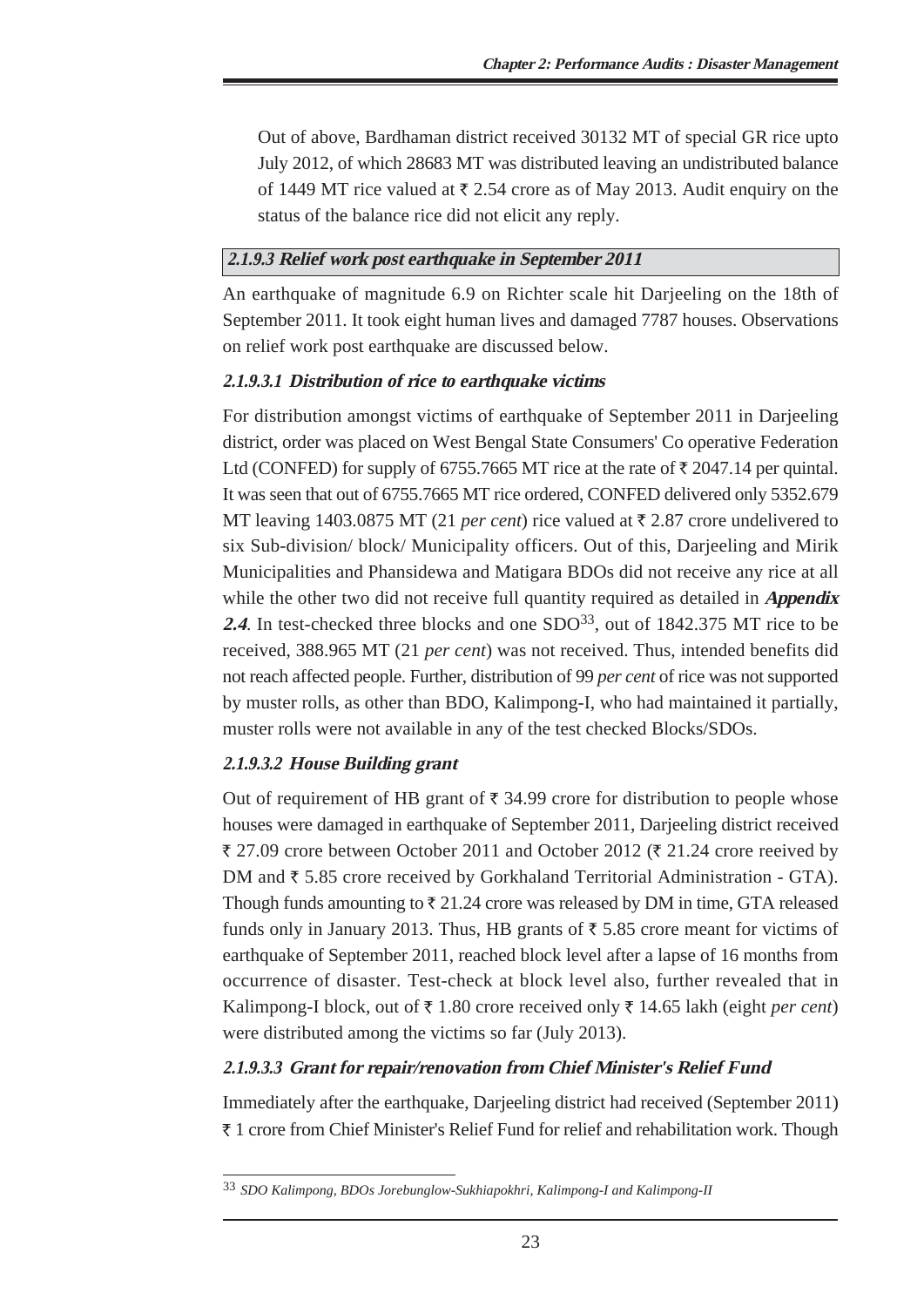the fund was sub-allotted to three institutions<sup>34</sup> between November 2011 and July 2012, UCs were submitted for only  $\bar{\tau}$  37.50 lakh (38 *per cent*) by two institutions<sup>35</sup> (one fully and other partially). As such utilisation of 62 *per cent* of the funds could not be ascertained in audit.

## **2.1.9.4 Input subsidy to small and marginal farmers**

Subsequent to heavy rain in August 2011, Disaster Management Department (through Department of Food Processing Industries & Horticulture) allotted (December 2011) 3.62 crore to 11 DMs for providing input subsidy to small and marginal horticultural farmers. Out of this,  $\bar{\xi}$  2.11 crore was received by four test checked districts<sup>36</sup>. Fund was to be disbursed among affected farmers within two months from date of drawal of the fund. However, in Birbhum, funds were utilised to buy agricultural inputs which were then distributed to affected farmers. In Purba Medinipur, entire fund  $(\bar{\tau})$  15 lakh) remained unutilised in PL account depriving beneficiaries of their benefit as of March 2013, while in South 24 Parganas, funds ( $\bar{\tau}$  1.38 crore) remained parked in DM's PL account till December 2012 delaying benefit to affected farmers. Subsequently funds were transferred (January 2013) to ZP, whereby available records did not indicate onward distribution of subsidy to beneficiaries. Thus, despite availability of funds, some affected farmers were deprived of benefit.

## **2.1.9.5 Relief materials lying undistributed**

Relief Materials (tarpaulin and clothing) worth  $\bar{\tau}$  10.12 lakh allotted in July 2011, remained stored in Siliguri Zonal Godown. Non-distribution of these items for prolonged periods may result in deterioration of the items.

## **2.1.9.6 Compliance issues in procurement and distribution of relief**

## **2.1.9.6.1 Excess payment of VAT on purchase of Tarpaulin**

For distribution of relief material to indigent people, Directorate of Disaster Management had purchased 27.01 lakh pieces of finished fabricated Black Poly Tarpaulin from Haldia Petrochemicals Limited (HPL-a deemed State government company) at a cost of  $\bar{\tau}$  132.95 crore during the period 2008-09 to 2012-13.

HPL charged Value Added Tax (VAT) at rate of 12.5 *per cent* up to 14 November 2010 and 13.5 *per cent* thereafter. As per provisions of West Bengal Value Added Tax Act 2003, VAT applicable should be only four *per cent*. Department, accordingly incurred excess expenditure of  $\bar{\tau}$  11.90 crore by paying VAT at a higher rate than applicable. Department did not pursue with HPL for recovery of excess amount paid

<sup>34</sup> *Dr. Graham's Homes School : 50 lakh, Kalimpong Girls' School: 25 lakh, Nepali Girls Higher Secondary School : 25 lakh*

<sup>35</sup> *Kalimpong, Girls' School, Kalimpong 12.50 lakh and Nepali Girls Higher Secondary School 25 lakh*

<sup>36</sup> *Bardhaman: 50 lakh, Birbuhum: 8 lakh, Purba Medinipur 15 lakh and South 24 Parganas: 138 lakh.*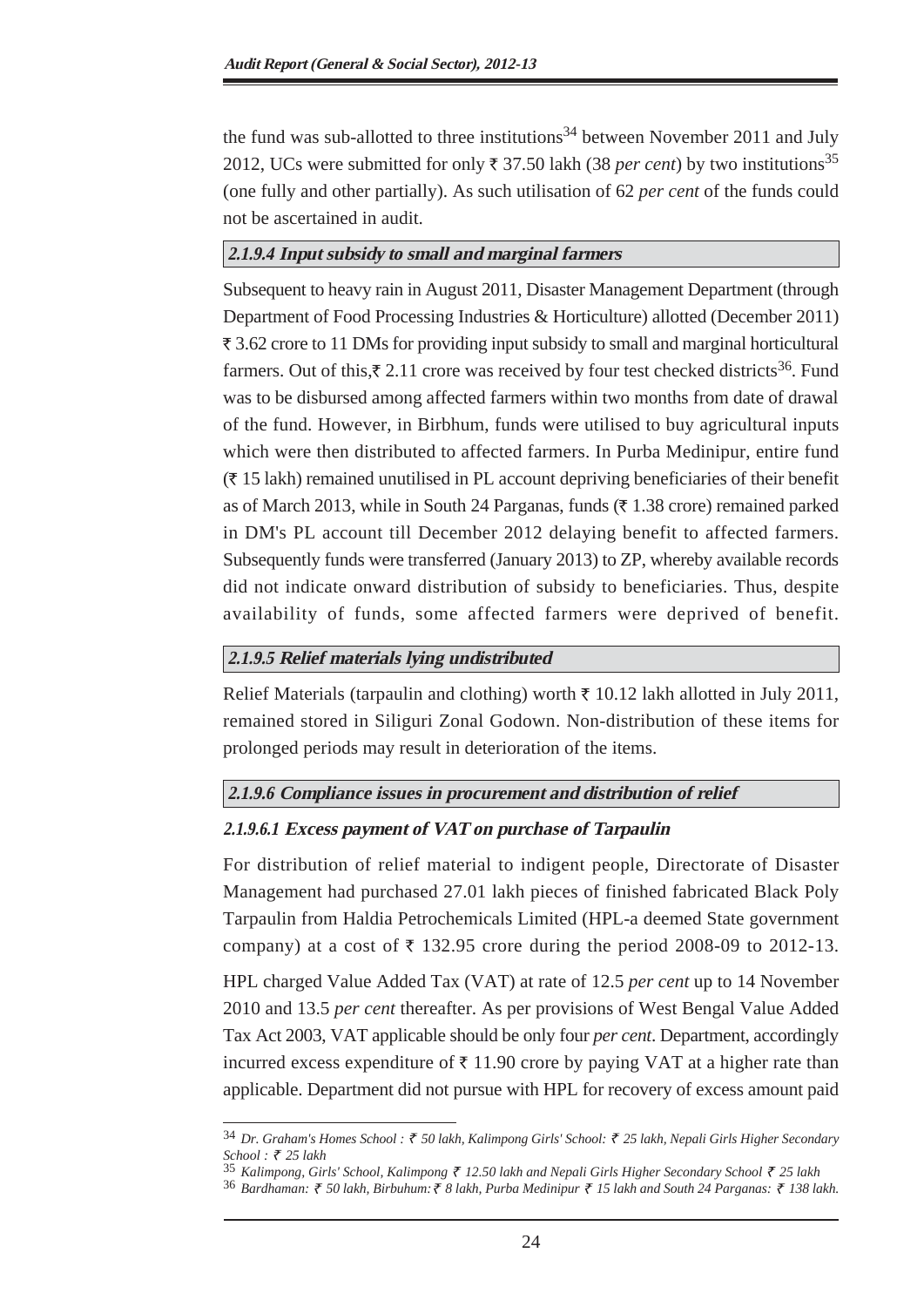even after the same was brought to the Departments notice by the Director of Disaster Management in September 2009.

## **2.1.9.6.2 Non-accountal of relief materials**

West Bengal Financial Rules stipulates that all material received and issued from Stores should be properly accounted for. In two cases, in Purba Medinipur, relief material<sup>37</sup> worth  $\bar{\tau}$  9.30 lakh received by BDO Patashpur in July 2008 and September 2011, were neither entered in stock registers nor were there any records available in support of their distribution. In Birbhum, BDO, Rampurhat-II did not enter relief materials<sup>38</sup> valued at  $\bar{\tau}$  0.80 lakh in the stock registers which were received from SDO, Rampurhat in October 2011. Further, out of 12 test-checked GPs in two selected districts (Bardhaman and Purba Medinipur), nine<sup>39</sup> did not maintain stock registers for relief materials during the entire 2009-13 period, while one GP and one ULB maintained it only for a limited period.<sup>40</sup>

Further, muster rolls were not available against distribution of relief materials worth 1.33 crore (**Appendix 2.5**) in Bardhaman and Purba Medinipur. In the absence of muster rolls, distribution of relief materials to the intended beneficiaries could not be vouchsafed in audit. This pointed to deficient internal controls/transparency in distribution of relief materials.

#### **2.1.10 Human resource management**

## **2.1.10.1Shortage of disaster management officers at various levels**

As of June 2013, there was shortage of nine Disaster Management Officers, 11 District Disaster Management Officers (DDMO), five Sub Divisional Disaster Management Officers and 150 Block Disaster Management Officers (BDMO) at the Directorate, Districts, Sub-divisions and Blocks respectively as shown in **Appendix 2.6**. This implied that in 11 districts (out of 18 excluding Kolkata), DDMO was not posted while in blocks shortage ranged from eight to 100 *per cent*. Out of five test checked districts, three (Birbhum, Darjeeling and South 24 Parganas) had no DDMO. Further, in Purba Medinipur, most vulnerable blocks like Ramnagar-I, Ramnagar-II and Patashpur-I had no BDMOs as of April 2013.

Thus, Department had shortages of key officers dealing with disaster management which can have adverse impact on disaster management activity.

<sup>37</sup> *BDO Patashpur-I - Woollen Blanket-1200 and Salwar Kamiz-300 worth 3.12 lakh and 300 quintals of Chira and 50 quintals Gur worth 6.18 lakh*

<sup>38</sup> *Woollen Blanket 200 pcs. and Male Wrapper 200 pcs.*

<sup>39</sup> *Bardhaman: Agradwip and Gazipur GP under BDO, Katwa-II, Bogpur GP under BDO, Purbasthali-I and Bhedia & Ramnagar GP under Ausgram-II ; Purba Medinipur: Bakcha and Srikantha GP under BDO, Moyna and Kalindi and Palduhi GP under BDO, Ramnagar-II*

<sup>40</sup> *Gokulpur GP,Purba Medinipur did not maintain stock register during 2009-11 and Bardhaman Municipality up to December 2012.*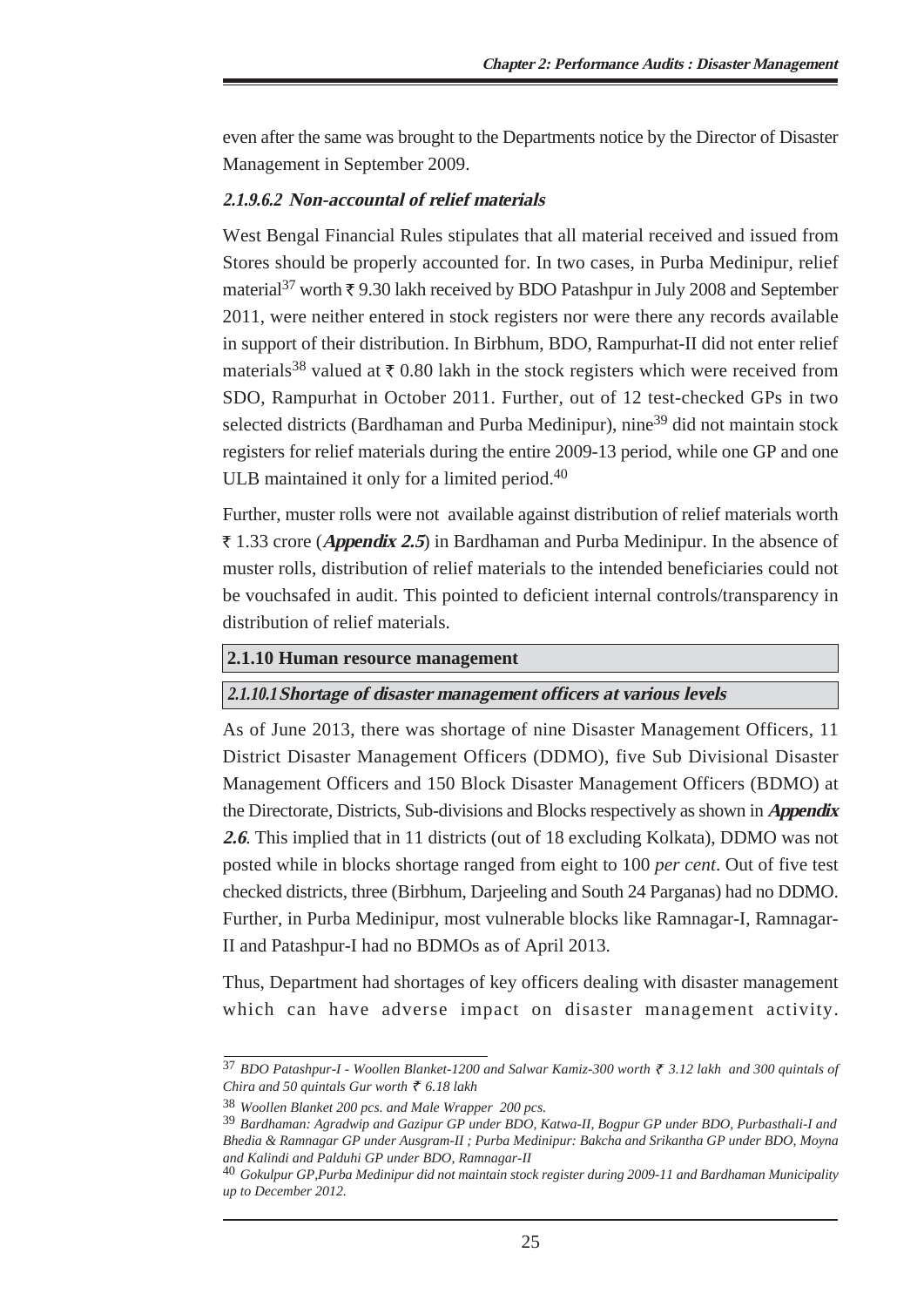## **2.1.10.2 Capacity building through training and emergency exercises**

One of the most critical components of preparedness is training. Capacity building was taken up under various programmes viz. Disaster Risk Management Programme-I (DRMP-I), DRMP-II and grants under Thirteenth Finance Commission. This included training of DM committee members, government officials, engineers, architects, teachers, Panchayati Raj Institution members, training in search and rescue, first aid, distribution of emergency kits, conducting of awareness sensitisation meetings, mock drills, etc.

DRMP-I was in operation in  $10^{41}$  districts (out of which Bardhaman and South 24 Parganas were test-checked) in State during 2003-09. DRMP-II was in operation in six districts<sup>42</sup> (out of which Birbhum, Darjeeling and Purba Medinipur were test checked). Progress of scheme up to March 2013 in Birbhum, Darjeeling and Purba Medinipur is indicated in the **Appendix 2.7**.

Considering that the programme was slated for completion by March 2011, it was behind schedule. During 2008-13, out of budget allocation of  $\bar{\tau}$  5.02 crore, only 1.05 crore (21 *per cent*) was utilized. It was noticed that four programmes at district level and all 15 programmes at village level remained unimplemented (April 2013). In three test checked districts, out of 33 items of training, achievement was less than 50 *per cent* in 24 items and nil achievement in 11 items. This pointed to inadequate focus given to preparedness through capacity building. Department did not take any action to analyse sub-optimal performance in this area despite availability of funds.

Further, Thirteenth Finance Commission had provided grants of  $\bar{\tau}$  10 crore during 2010-12 for capacity building of stakeholders. Of this,  $\bar{\tau}$  6.61 crore was utilised for their capacity building at district level, training on aquatic disaster, training on under water diving, capacity building of Government/ Panchayat/ NGO officials etc. and balance amount of  $\bar{\tau}$  3.39 crore (34 *per cent*) still remained unutilised (April 2013).

## **2.1.11 Conclusions**

Performance Audit on activities of State Government towards preparedness for as well as response/management of various natural and man-made disasters brought out areas of sub-optimal implementation which need to be addressed.

Disaster Management Act stipulates institutional framework for disaster management through constitution of SDMA, State Executive Committee, DDMAs and DDMCs

*<sup>41</sup> Bardhaman, Jalpaiguri, Cooch Behar, Malda, Murshidabad, Nadia, North 24 Parganas, Purulia, South 24 Parganas and Uttar Dinajpur*

*<sup>42</sup> Birbhum, Hooghly, Howrah, Paschim Medinipur, Purba Medinipur and Darjeeling*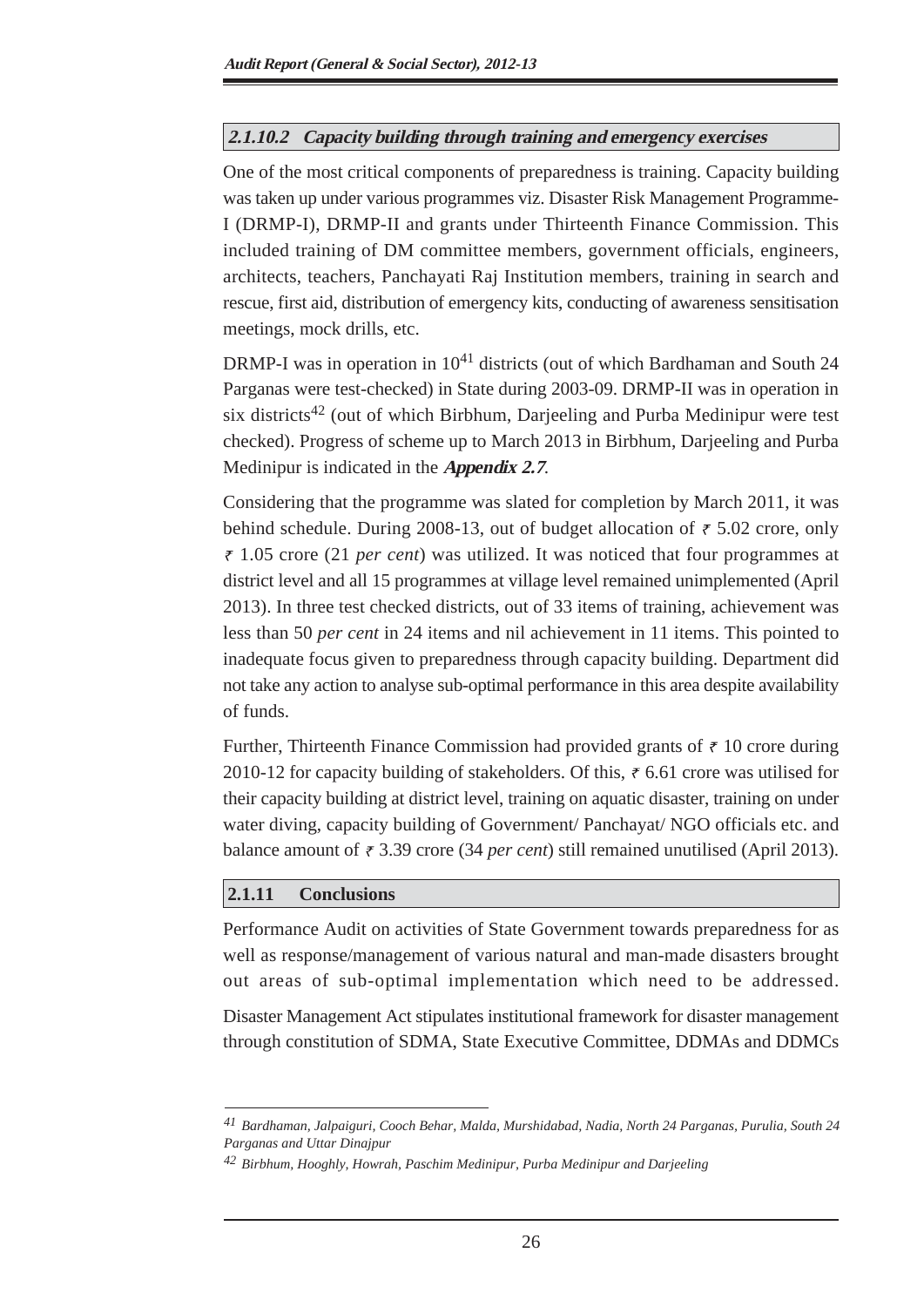at the State and district levels. In West Bengal, though SDMA was not active, there existed a full-fledged Disaster Management Department pointing to seriousness and focus given to this issue. State Executive Committee was found to be actively coordinating disaster management functions. Bringing out an updated Disaster Management Manual in replacement of the old one, introduction of "sms-alert system" for alerting both government officials and the public in case of imminent natural disaster etc. are initiatives in the right direction.

However, these notwithstanding, there were areas of concern which need to be addressed through careful planning and timely initiatives.

- The institutional framework for disaster management was weak owing to deficient functioning of the SDMA, Advisory Committee and non formation of DDMAs.
- Disaster management planning was deficient. Plans were often not prepared by all the line departments as required. The disaster specific action plans were found to be lacking in many ways. Vulnerability assessment of blocks was only partial.
- As regards financial management, State government did not have an effective monitoring mechanism to identify unspent balances of SDRF lying in PL/LF accounts. Significant amount of funds meant for immediate relief were not utilised effectively owing to parking of funds, delay in release, diversion etc. On operational front, Emergency Operation Centres (EOCs) at the district level were not working round the clock except during monsoon. These centres were not provided dedicated manpower. In Purba Medinipur, a cyclone prone district, Cyclone Warning System remained non-functional. Desired objective of Geographical Information System remained unachieved owing to lack of required connectivity.
- There were deficiencies in preparedness of West Bengal Civil Defence Emergency Force both in terms of manpower and material. Objective of negotiating manmade disaster through creation of special combat battalion remained largely unachieved. Setting up different special groups under Kolkata Police did not materialize.
- The construction work of shelters and relief godowns were still in progress. In relief distribution after occurrences of disasters, there were cases of nondistribution, delayed distribution of both gratuitous relief and cash assistance.
- There were also shortages of disaster management officers at various levels.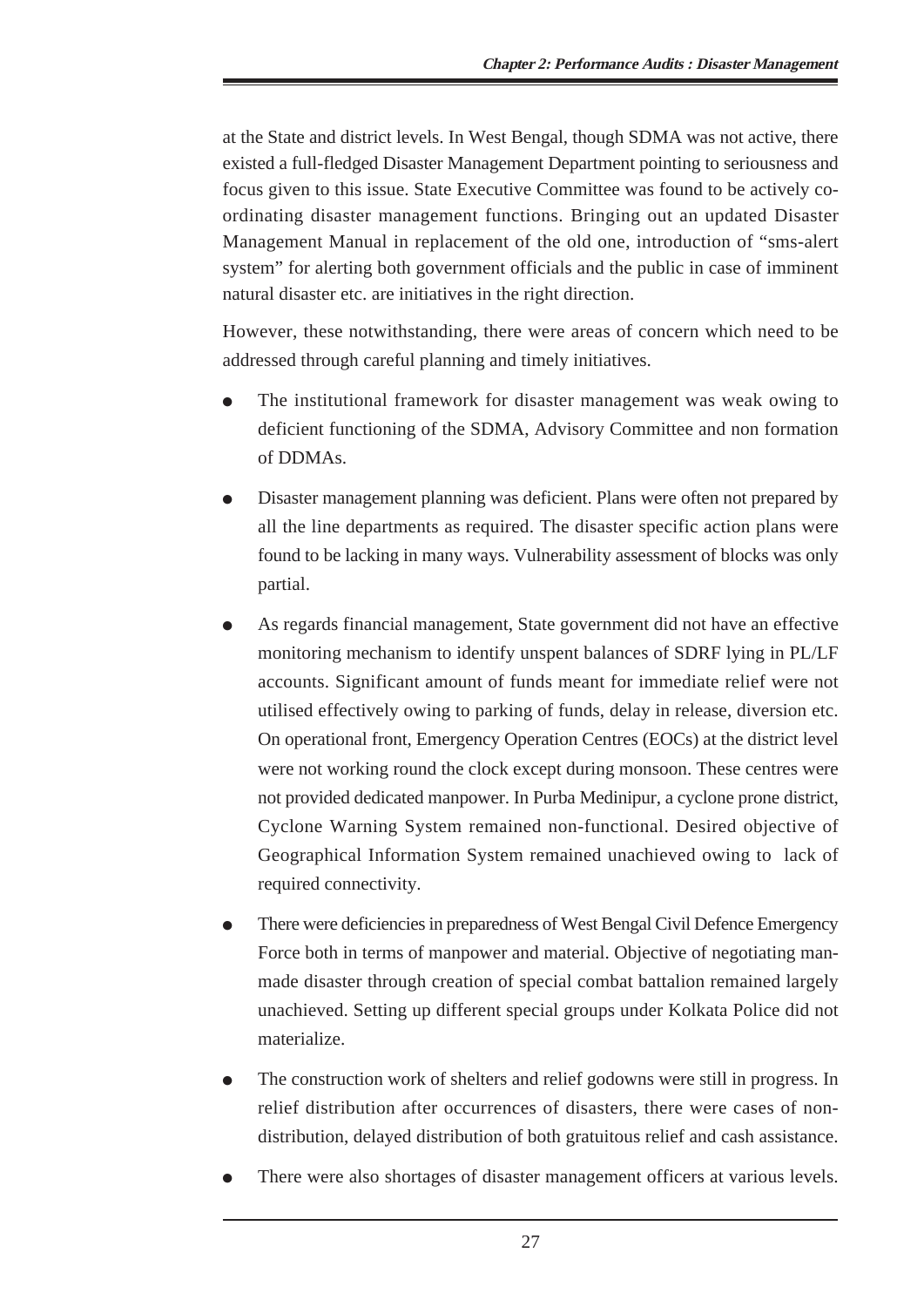## **2.1.12 Recommendations**

- **Duties of DDMCs and DDMAs need to be clearly spelt out as multiple bodies without clearly defined areas of jurisdiction may affect co ordinated actions during emergencies.**
- **Timely preparation of annual disaster management plans indicating specific works to be undertaken is to be ensured at all levels.**
- **Proper mechanism to identify unutilized balances lying with districts/PRIs should be devised. Moreover, it should be ensured that funds meant for providing immediate relief are utilized with adequate urgency so that primary objective of indigents receiving timely relief in times of distress is met.**
- **Efforts should focus on making EOCs at district/ block levels operational round the clock, as envisaged under the West Bengal Disaster Management Plan, by providing dedicated manpower.**
- **Issue of filling up of vacancies of Disaster Management Officers at various levels and of West Bengal Civil Emergency Force should be addressed.**
- Capacity building should be geared to augment preparedness level.

The matter was referred to Government in August 2013; reply had not been received (December 2013).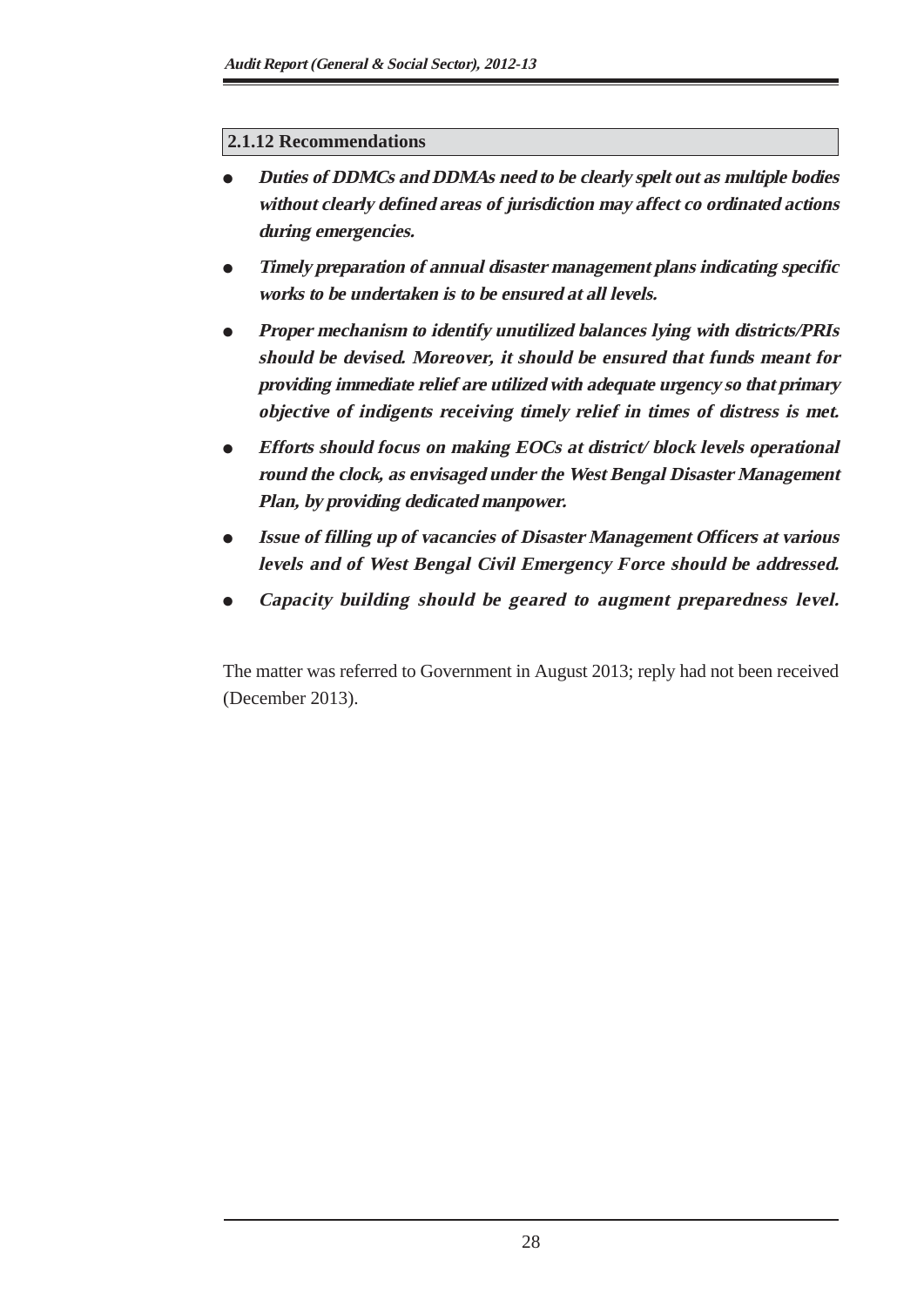## **HEALTH & FAMILY WELFARE DEPARTMENT**

## **2.2 Mental health care facilities in West Bengal**

Performance audit of the mental health care facilities in the State was conducted during March to July 2013 covering activities for the period from 2008-09 to 2012-13 through scrutiny of records of Health & Family Welfare Department, Directorate of Health Services, State Mental Health Authority, five State Government run mental hospitals (MHs) and Psychiatry departments of five selected Medical College Hospitals (MCH). The Performance audit threw light on various instances of deficiencies from view points of planning, implementation and monitoring, which call for attention and initiative of the Department.

- Planning for mental health care was deficient due to absence of mental health care policy and epidemiological survey.
- ➤ Level of utilisation of GoI funds often remained low indicating inadequate attention given to development of infrastructure for mental health care. The objective of improvement of infrastructure through construction of new buildings remained largely unfulfilled as construction works entrusted to PWD were delayed resulting in cost escalation and non-completion of works. Procurement of equipment also did not yield fruitful results as several equipment could not be put to use mainly owing to non-availability of requisite qualified manpower.
- ➤ District Mental Health Programme suffered as services envisaged under the programme were not provided or services at primary level could not be continued. There were noticeable shortages in key posts like psychiatrists, psychologists and nurses adversely affecting mental health care services.
- ➤ There was overcrowding of in-patients in some mental hospitals due to non functioning of sanctioned beds and overstayal of cured patients mainly owing to the reluctance of families to accept them back. Situation was further compounded by lax intervention of Government in rehabilitation of cured patients.
- ➤ Though the Department has started imparting training among nursing staff and GDAs, a large number were yet to be trained.
- ➤ Most of the recommendations made by both SMHA and Boards of Visitors were yet to be implemented by the Department.

## **2.2.1 Introduction**

Providing effective services and treatment for those who suffer from mental illness or who are at risk of mental illness is an issue of great importance. According to World Health Organisation (WHO), over a third of people in most countries report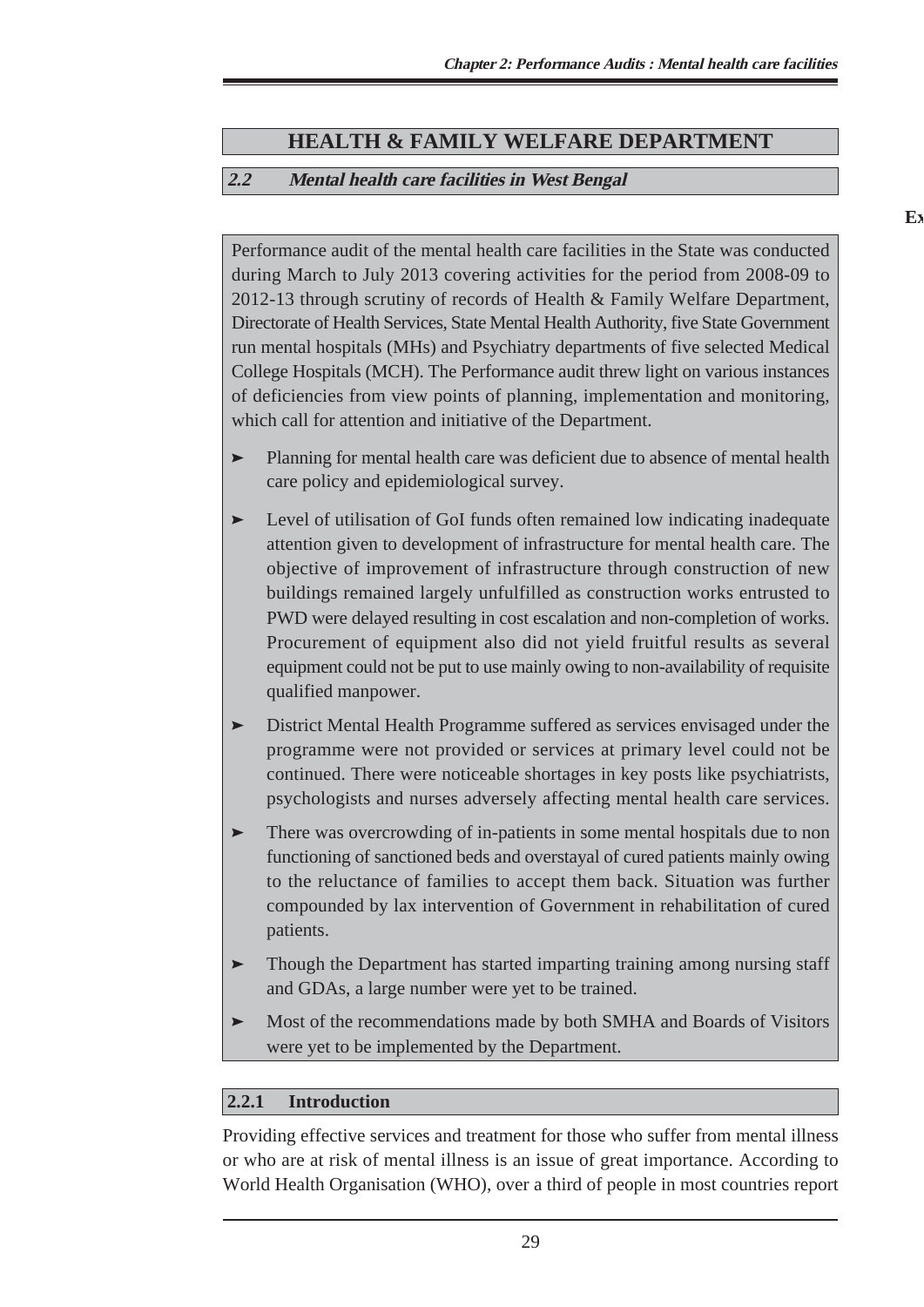problems at some time in their life, which meet criteria for diagnosis of one or more of the common types of mental disorder. One in four families is likely to have at least one member with behavioural or mental disorder. Increasing trend in attendance of mental patients in hospitals for treatment underlines the importance of creating adequate facilities for mental health care in the State.

To improve mental health care infrastructure in the country, Government of India launched the National Mental Health Programme (NMHP) in 1982. The District Mental Health Programme (DMHP) was launched in 1996 under NMHP to provide community based mental health services and integration of mental health with general health services through decentralization of treatment. At present DMHP is being implemented in four districts<sup>1</sup> of West Bengal.

Mental health care activities in the State are governed by Mental Health Act 1987 enacted by Government of India (GoI) and State Mental Health Rules 1990 promulgated by GoI. Programme has come into force in the state of West Bengal since April, 1993.

State Government provides mental health care through six Mental Hospitals<sup>2</sup> (MH), 11 Medical College Hospitals (MCH) each having a psychiatry department and 15 District Hospitals (DH) with psychiatric units-six having both In Patient Department (IPD) and Out Patient Department (OPD) and nine having only OPD facilities. Besides, there are 39 private psychiatry hospitals/ nursing homes in the State providing mental health care.

## **2.2.2 Organisational set up**

Principal Secretary, Health & Family Welfare (H&FW) Department has overall control over health care services in the State.

State Mental Health Authority (SMHA), established under Section 4 of the Act under Chairmanship of Principal Secretary, is responsible for regulation, development and co-ordination with respect to mental health services. SMHA was also to supervise psychiatry hospitals/nursing homes and other Mental Health Service Agencies under State Government and to advise State Government on all matters relating to mental health. Further, in view of gaining importance of mental health activities a Mental Health Cell has been created (July 2011) within the Department.

Department provides mental healthcare services through MHs, MCHs and DHs. MCHs are headed by Principal, while MHs and DHs are headed by Superintendents. Director of Health Services (DHS) is in overall control of MHs and DHs while MCHs are under Director of Medical Education.

<sup>1</sup> *Bankura, Jalpaiguri, Paschim Medinipur and South 24-Parganas*

<sup>2</sup> *Berhampore Mental Hospital, Murshidabad, Calcutta Pavlov Hospital, Kolkata, Institute for Mental Care, Purulia, Institute of Psychiatry, Kolkata, Lumbini Park Hospital, Kolkata and Toofangunj Mental Hospital, Coochbehar*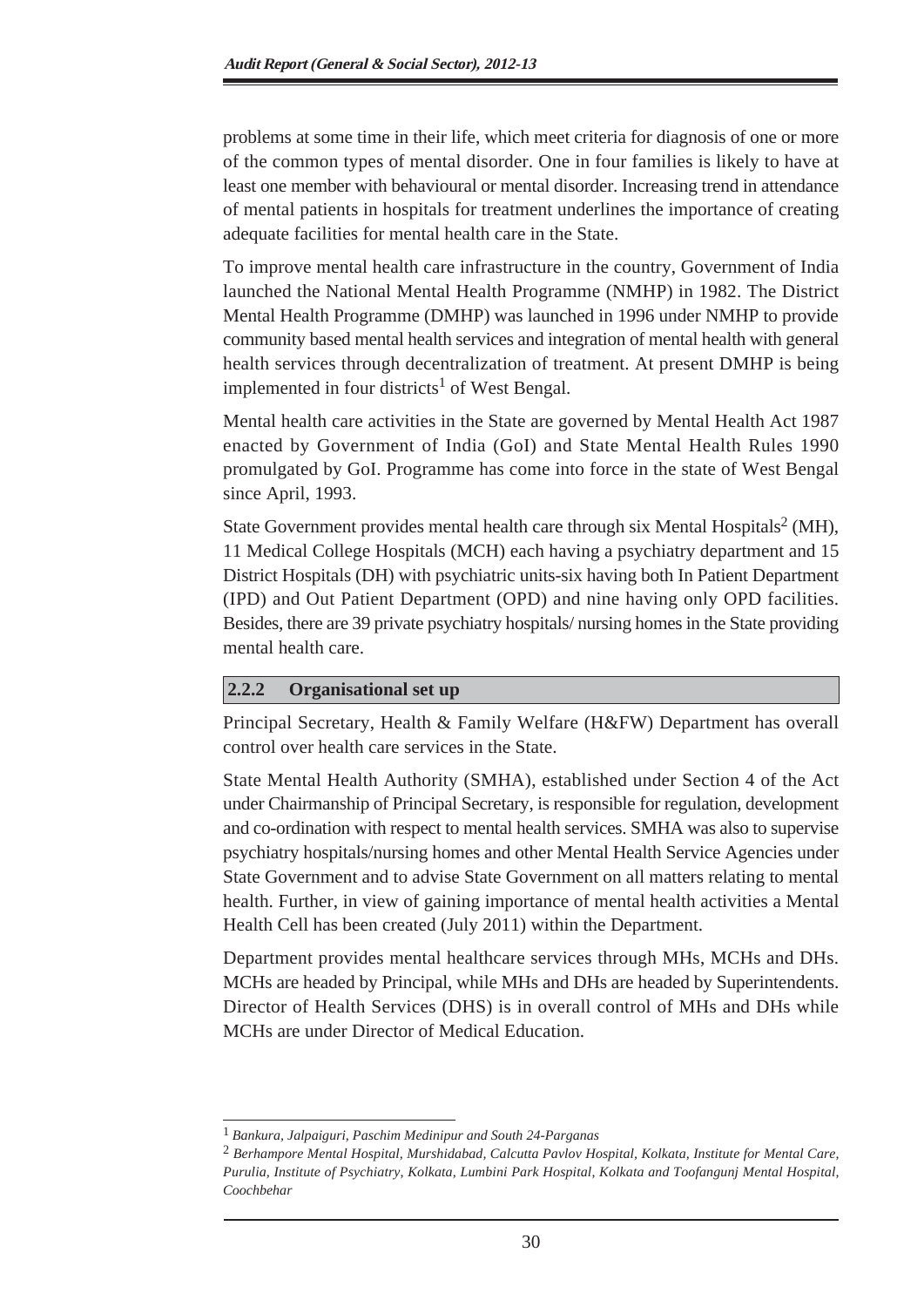## **2.2.3 Audit objectives**

Audit objectives were to evaluate

- whether proper plan was formulated based on realistic assessment/ survey to create infrastructure/facilities for providing mental health care services to all needy mental patients in the State;
- whether adequate funds were sought and made available to Department for providing mental health care service in the State and the same were utilized as stipulated;
- whether structural mechanisms for implementation of the Mental Health Act, 1987 and State Mental Health Rules 1990 exists and is working effectively;
- whether sufficient infrastructure was available to cater to needs of mentally ill patients; and
- whether the Department was able to monitor service provided through mental health care units and periodically review impact of its activities and take remedial measures wherever required.

## **2.2.4 Audit criteria**

Audit criteria adopted were

- The Mental Health Act 1987
- The State Mental Health Rules 1990
- Orders and Instructions/guidelines issued by State/Central Government.

## **2.2.5 Audit coverage, scope and methodology**

Performance audit of mental health care facilities in the State was conducted during March to July 2013 covering activities during the period from 2008-09 to 2012-13. Audit scrutinized records of H & FW Department, Directorate of Health Services, State Mental Health Authority, five State Government run mental hospitals<sup>3</sup> (MHs) out of six and Psychiatry departments of five4 selected Medical College Hospitals (MCH) out of which four were nodal institutions for District Mental Health Programme. Units were selected by employing cluster sampling method.

Audit objectives, criteria, methodology, etc. were discussed with the Principal Secretary to the Government of West Bengal, H&FW Department in an entry conference held in May 2013.

<sup>3</sup> *Berhampore Mental Hospital, Murshidabad, Calcutta Pavlov Hospital, Kolkata, Institute for Mental Care, Purulia, Institute of Psychiatry, Kolkata and Lumbini Park Hospital, Kolkata*

<sup>4</sup> *Bankura Sammilani MCH, Bankura, Kolkata National MCH, Nil Ratan Sarkar MCH Kolkata, North Bengal MCH, Jalpaiguri and Paschim Medinipur MCH. Except Nil Ratan Sarkar MCH, others were nodal institutions for DMHP.*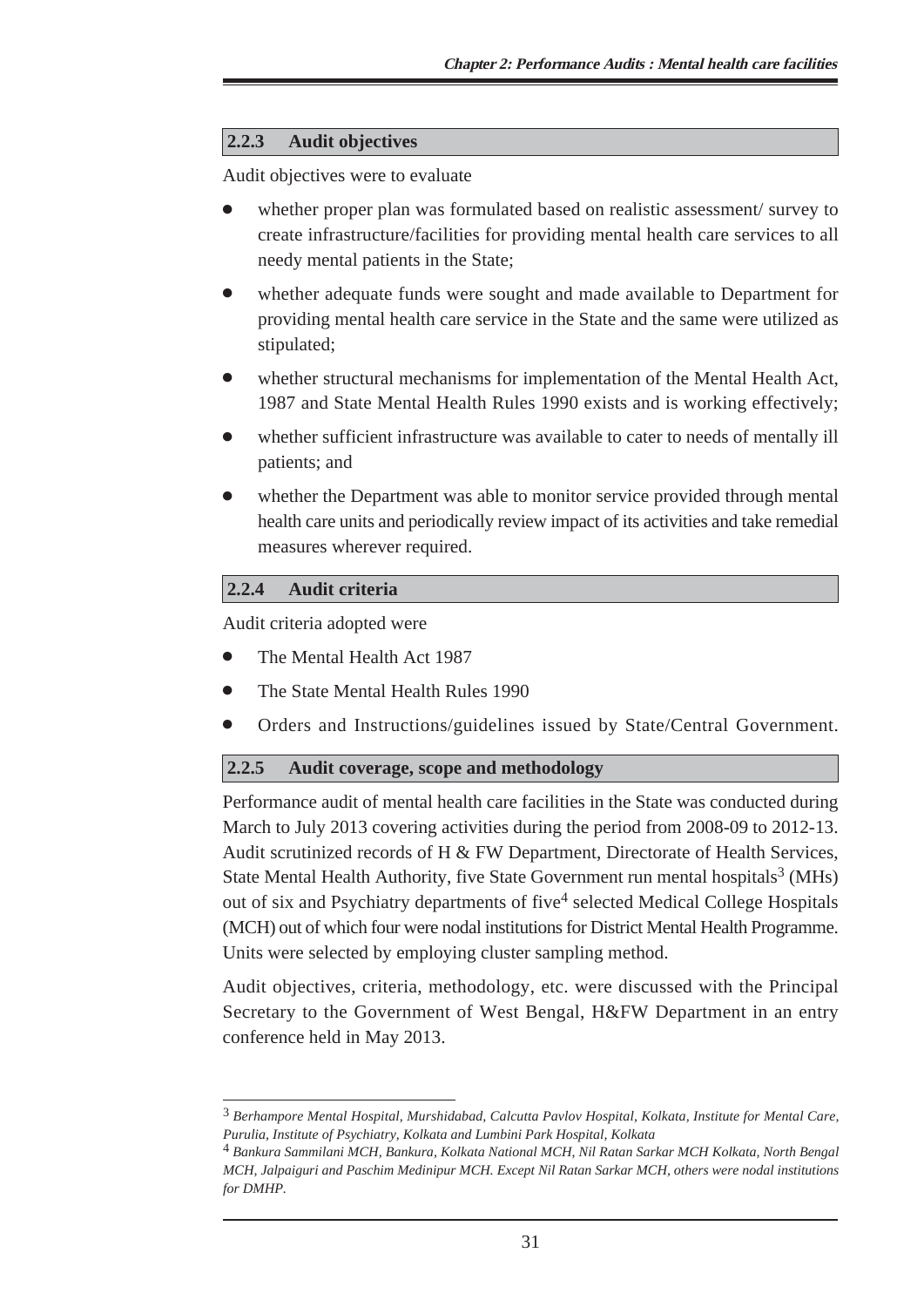## **Audit findings**

## **2.2.6 Planning**

State government has to play a pivotal role in discharging its functions to ensure quality mental health facilities to affected people in the State as envisaged under Mental Health Act, 1987.

## **2.2.6.1 Absence of policy**

State neither has a Mental Health Policy nor has the State formulated any long term planning for providing mental health care facilities. Department attributed (March 2013) the same to non-finalisation of the National Policy on Mental Health. It is noted that though separate National Mental Health Policy is yet to be formulated, the National Health Policy-2002 includes policy on Mental Health which envisaged upgrading of physical infrastructure of mental health institutions at Central Governments' expense so as to secure human rights of vulnerable segment of society (section 4.13 NHP-2002). Besides, SMHA had also taken a decision (December 2011) to prepare Mental Health Policy, which has not materialized as of May 2013.

## **2.2.6.2 Non conduct of epidemiological survey**

Planning for mental health care facilities requires data on prevalence of mental illness to draw up strategy for setting up of new hospitals, improving facilities for treatment, teaching, training and research, etc. No such survey has been conducted so far (May 2013). The Department, while expressing anticipated difficulties in conduct of such survey arising out of common people's tendency to hide mental illnesses due to the stigma attached to such illness, stated (March 2013) that endeavour would be made to conduct epidemiological survey as early as possible.

In absence of policy, survey and planning, activities in the area of mental health did not have desired holistic approach.

## **2.2.7 Financial management**

Funds required for mental health care facilities were provided by State through the State budget. In addition, Ministry of Health & Family Welfare, Government of India (GoI) has selected four districts<sup>5</sup> in the State for implementation of National Mental Health Programme (NMHP) and released grants-in-aid for strengthening of psychiatry wings of MCHs, upgradation of State run MHs and other related activities in these four districts. Details of funds released by State and Central Governments and expenditure thereof are given below:

<sup>5</sup> *Bankura, Jalpaiguri, Paschim Medinipur and South 24 Parganas*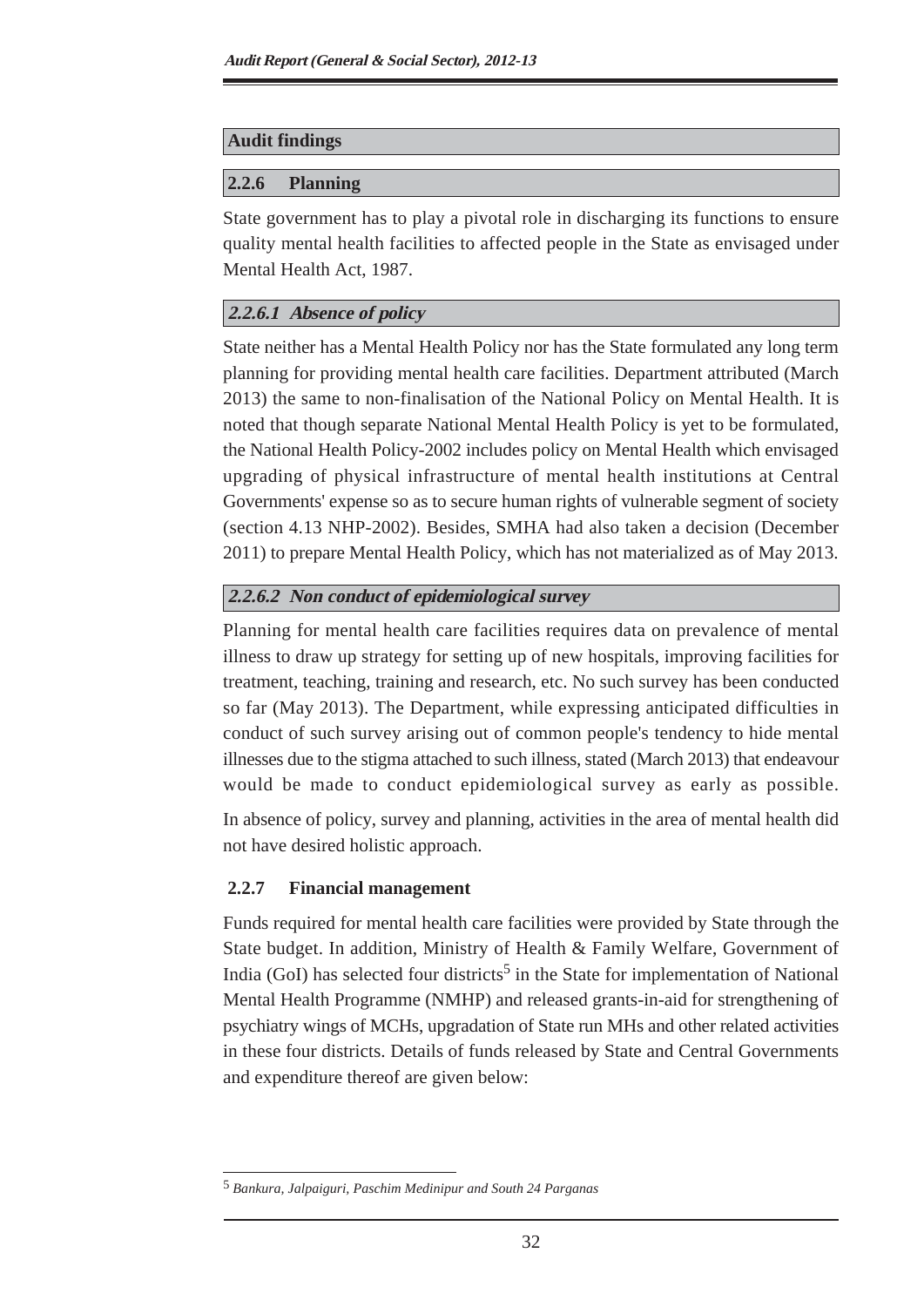| Table No 2.2.1: Funds position |  |  |
|--------------------------------|--|--|
|--------------------------------|--|--|

 $($  $\bar{\tau}$  *in lakh* $)$ 

| Year         |                |                  | <b>State funds</b>              |                | <b>Central funds</b> |                 |
|--------------|----------------|------------------|---------------------------------|----------------|----------------------|-----------------|
|              |                | <b>Provision</b> | <b>Expenditure</b> (percentage  |                | <b>Received</b>      | <b>Utilised</b> |
|              |                |                  | of excess or savings)           |                |                      |                 |
|              | <b>Revenue</b> | <b>Capital</b>   | Revenue <sup>6</sup>            | <b>Capital</b> |                      |                 |
| 2008-09      | 1316.87        | 245              | $1245.30(-5)$                   | $45.92(-81)$   | <b>Nil</b>           |                 |
| 2009-10      | 1640.49        | 245              | 1864.91 (14)                    | $44.34(-82)$   | 549.8                | 421.91          |
| 2010-11      | 1803.64        | 350              | 2052.70 (14)                    | $104.25(-70)$  | 15.82                | 15.82           |
| $2011 - 12$  | 2027.06        | 320              | 2191.30(8)                      | $160.73(-50)$  | 20.99                | 11.54           |
| $2012 - 137$ | 2743.53        | 400              | $183.16(-54)$<br>$2316.96(-15)$ |                | 1417.72              | 15.14           |
| <b>Total</b> | 9531.59        | 1560.00          | 9671.17(1)                      | $538.40(-65)$  | 2004.33              | $464.41(-77)$   |

*Source: Budget figures and sanctions from GoI and utilization certificates furnished by the institutions.*

It may be seen from above table that there was significant savings/unspent amount under capital head ranging from 50 to 82 *per cent* in each of the five years. In case of GOI funds for 2012-13, though fund amounting to  $\bar{\tau}$  14.18 crore was received by September 2012 only  $\bar{\tau}$  0.15 crore had been utilized till March 2013. Slow progress in establishment of Centre of Excellence in mental health (*vide* para 2.2.8.2.1) and vacant posts in the medical teams under the District Mental Health Programme (*vide* para 2.2.8.3) were reasons *inter alia* behind such shortfall in expenditure.

## **2.2.8 Implementation of Mental Health Act**

Mental Health care facilities were to be provided in consonance with the provisions of the Mental Health Act 1987 (Act) and Mental Health Rules 1990 (Rules) framed thereunder. The extent of implementation of the Act is indicated in the succeeding paragraphs.

## **2.2.8.1 Establishment of State Mental Health Authority**

Section 4 of the Act requires that a State Mental Health Authority (SMHA) be established, which will be in charge of regulation, development and co ordination with respect to mental health services under State Government. SMHA was also supposed to supervise psychiatry hospitals /nursing homes and other Mental Health Service Agencies under State Government. It can also advise State Government on all matters relating to mental health. In consonance with above provisions SMHA was constituted and reconstituted in July 2003 and December 2011 respectively.

As per stipulation, SMHA shall meet thrice in a year (revised to once in every six months from December 2011). Against the same, number of meetings actually held by SMHA during 2008-13 were as under:

<sup>6</sup> *Figures in parenthesis indicate percentage of savings (-)/excess (+)*

<sup>7</sup> *Figures of expenditure incurred from State Budget for 2012-13 are provisional*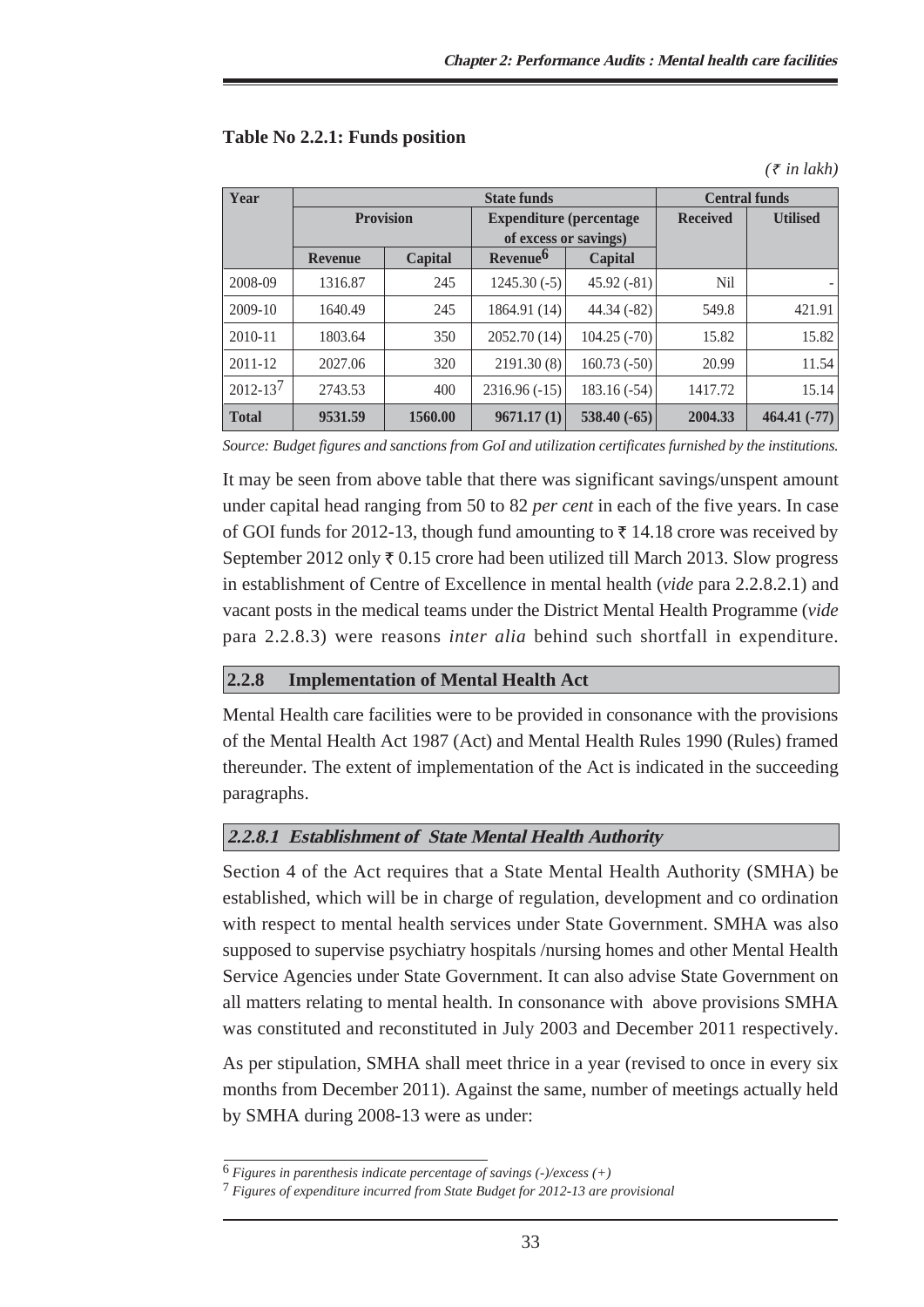| Year        | No. of meetings<br>required to be held | Number of meetings held            | <b>Shortfall</b><br>(in number) |
|-------------|----------------------------------------|------------------------------------|---------------------------------|
| 2008-09     |                                        | One in April 2008                  |                                 |
| 2009-10     |                                        | Nil                                | 3                               |
| 2010-11     |                                        | Two in June 2010 and December 2010 |                                 |
| $2011 - 12$ |                                        | One in December 2011               |                                 |
| 2012-13     |                                        | One in October 2012                |                                 |

**Table No. 2.2.2: Number of meetings of SMHA**

*Source: State Mental Health Authority, West Bengal*

There were shortfalls in required minimum number of meetings by SMHA in each year. Further decisions taken by SMHA to prepare a mental Health Policy (December 2011) and conduct Epidemiological survey (October 2012) has not materialized as of May 2013. However, SMHA made some recommendations during 2008-13, like, approval of the proposals for setting up of Modified  $ECT<sup>8</sup>$  facility in a specially constructed ECT complex for the patients of the Mental hospitals; starting of Diploma course in Psychiatric Nursing in Institute of Psychiatry, Kolkata; regular collection of performance reports of different Psychiatry hospitals and Psychiatric Nursing homes; starting of indoor facilities in Toofanganj Mental Hospital, Cooch Behar; starting of separate psychiatry ward in all MCHs, etc. Test-check, however, showed that out of five sampled MCHs, Government started separate psychiatry wards only in two  $MCHs<sup>9</sup>$  as of June 2013. No further action towards compliance to the recommendations of SMHA was on record.

## **2.2.8.2 Upgradation of existing infrastructure under National Mental Health Programme**

National Mental Health Programme (NMHP), a Centrally Sponsored Scheme in operation since 1982, aimed at strengthening mental health care facilities in the State through establishment of Centre of Excellence, upgradation of existing Mental Hospitals etc. The activities undertaken by the State in this regard are discussed below:

## **2.2.8.2.1 Establishment of Centre of Excellence**

Institute of Psychiatry (IOP), Kolkata was selected for upgradation to a Centre of Excellence. Work was targeted for completion within the 11th Five Year Plan period (2007-2012). This included construction of six storied academic building for IOP. GoI released  $\bar{\tau}$  18.59 crore in two instalments in November 2009 ( $\bar{\tau}$  5.28 crore) and in September 2012 ( $\bar{\tau}$  13.31 crore). Utilisation of the second instalment, however, has not started as of March 2013.

IOP received  $\bar{\tau}$  10.75 crore in two instalments ( $\bar{\tau}$  3 crore in November 2009 and  $\bar{\xi}$  7.75 crore in December 2012) and released  $\bar{\xi}$  3 crore to the Executive Engineer,

<sup>8</sup> *Electro-Convulsive Therapy*

<sup>9</sup> *Nil Ratan Sarkar MCH (June 2010) and Calcutta National MCH (November 2011)*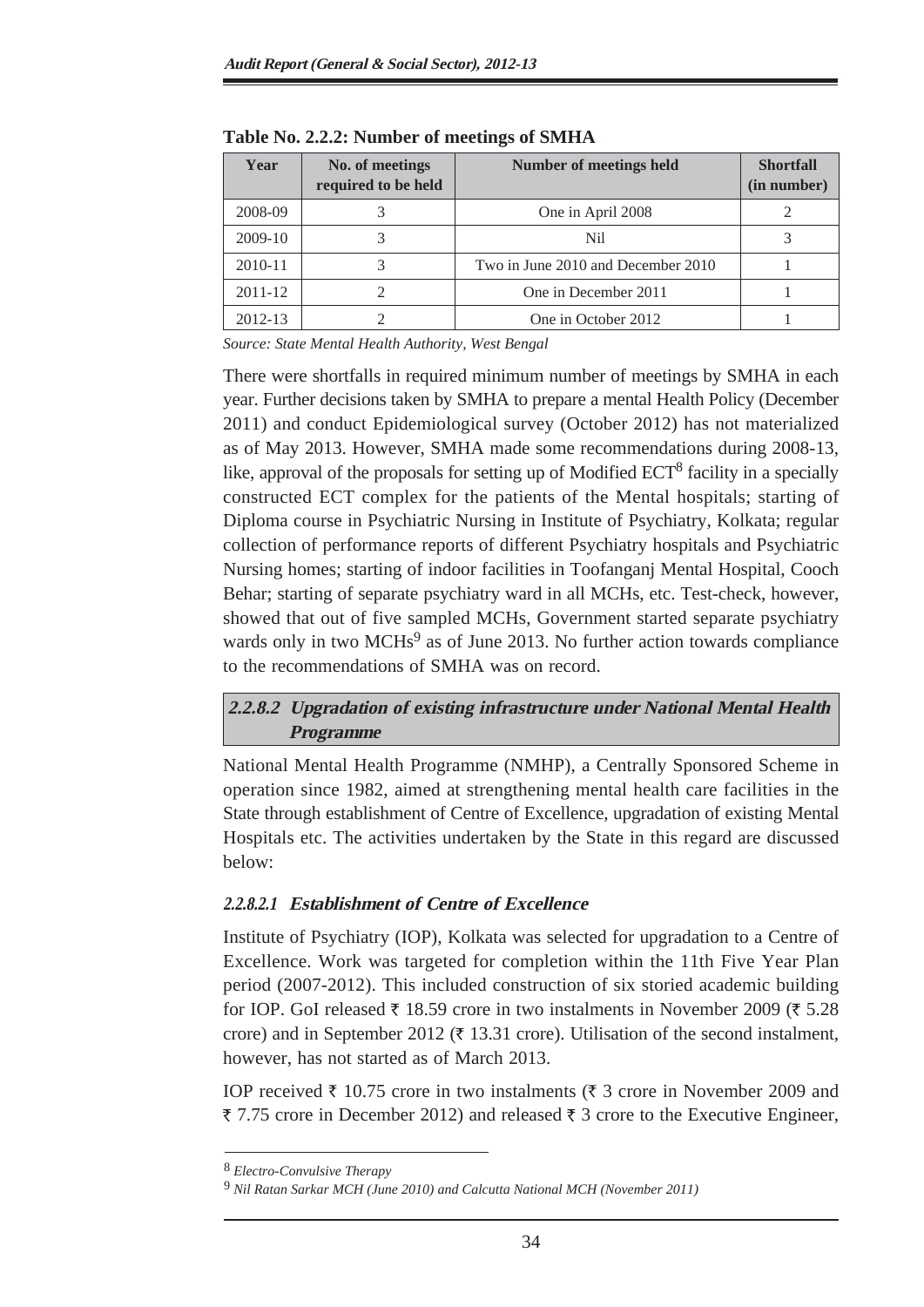PWD Suburban Division in January 2011. PWD issued work order in June 2011 and till March 2013, only the foundation work was completed at an expenditure of  $\bar{\tau}$  2 crore. Other expenditure booked by IOP included equipment ( $\bar{\tau}$  46.38 lakh), books ( $\bar{\tau}$  3.50 lakh), faculty support ( $\bar{\tau}$  48.75 lakh) and miscellaneous expenditure  $($ ₹ 1.48 lakh).

Thus, though the work was to be completed within the 11th FYP (2007-2012), it remained at the foundation level after more than three years of receipt of funds by IOP.

## **2.2.8.2.2 Upgradation of existing Mental Hospitals**

GoI sanctioned funds for 4.89 crore for upgradation of three Mental Hospitals *viz* Berhampur Mental Hospital, Calcutta Pavlov Mental Hospital and Institute for Mental Care. Details of work undertaken, expenditure incurred and present status of work is indicated in **Appendix 2.8**. The works (through five work orders) were entrusted to PWD between October 2005 and December 2005. However, only three works could be completed upto March 2013. Scrutiny of records showed instances of delay in according financial/administrative sanctions and slow execution leading to cost escalation and works being truncated without Department's approval as discussed in the subsequent paragraphs.

## **(i) Berhampur Mental Hospital:**

In October 2005, GoI released  $\overline{\xi}$  2.95 crore to Superintendent, Berhampore Mental Hospital for construction works and purchase of furniture and equipment. GoWB, however, accorded administrative and financial sanction for construction works estimated at  $\overline{\tau}$  2.81 crore only in February 2007, i.e. after a lapse of 15 months from release of



**Incomplete OPD complex and administrative block, Berhampore Mental Hospital (May 2013)**

funds for no recorded reasons. Between January 2008 and May 2010,  $\bar{\tau}$  2.81 crore was released to the Executive Engineer, PWD, Berhampore Division II in three instalments.

In case of OPD complex and administrative block (Sl no. 1 of **Appendix 2.8**), construction of which was targeted to be completed by April 2010, work has been stopped from August 2010 when only 50 *per cent* of the work was completed though the estimated amount ( $\bar{\tau}$  74.58 lakh) had been fully spent. Presently, OPD and administrative offices were being run from a two storied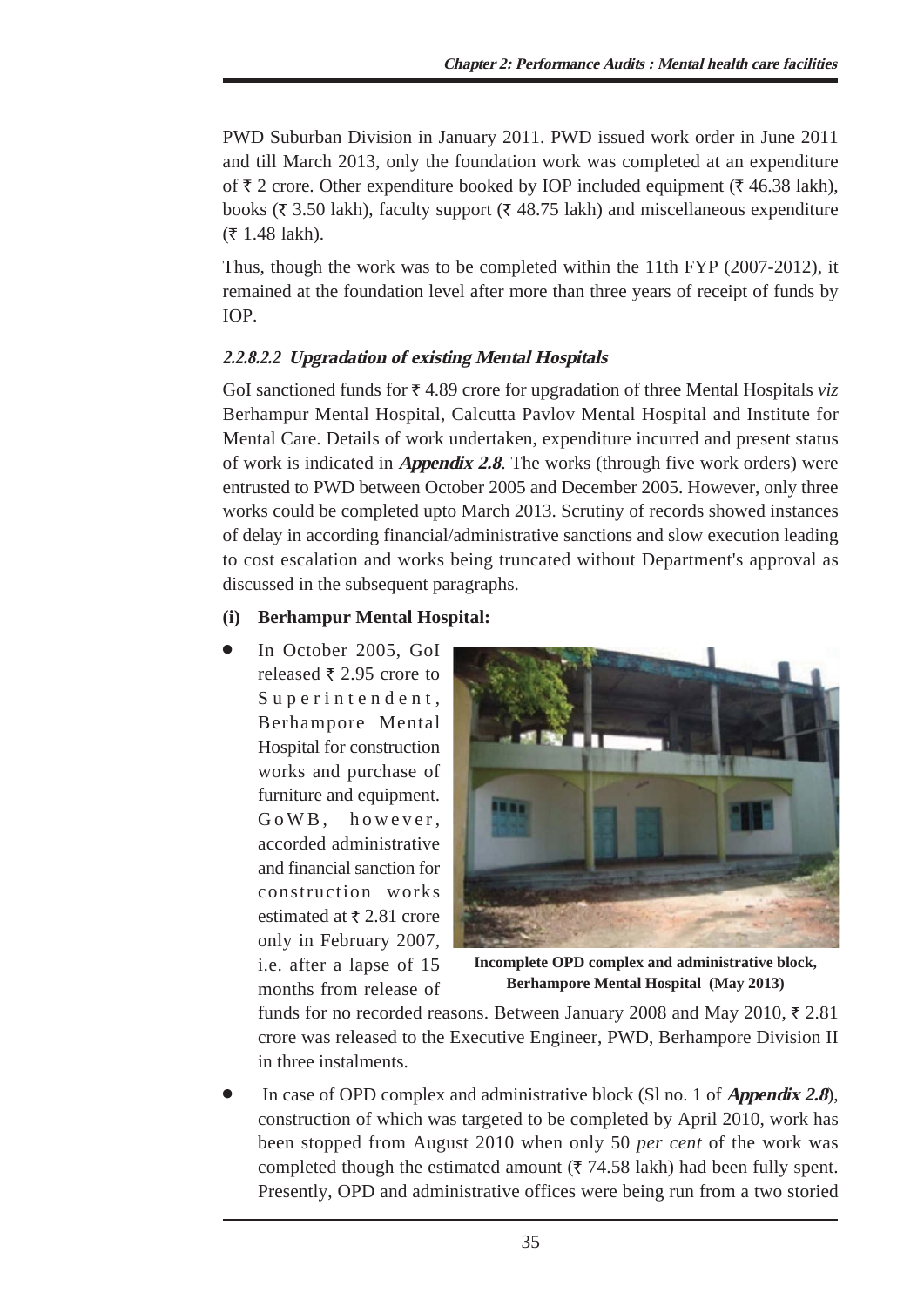rehabilitation centre frustrating the very purpose of construction of rehabilitation centre.

● A two storied building for accommodating 200 patients (Sl no. 2 of **Appendix 2.8**) was constructed whereby only one floor could be utilized due to shortage of staff. Consequently furniture such as patient cots, steel locker etc. valuing

 21.95 lakh purchased from the GoI funds also remained unutilised.

In case of residential building (Sl. no. 3 of **Appendix 2.8**), the work was entrusted (February 2007) to PWD as a deposit work, target date for completion being September 2008. The construction work commenced in January incomplete as of May 2013. In September



2008 and remained **Present status (14.05.2013) of four-storied residential building for nurses' quarters, Berhampore Mental Hospital under GoI fund received in 2005**

2012, PWD intimated that GI pipes, cistern, basin, urinal, grills and costly electrical fittings had been stolen from the building in two incidents (November 2010 and April 2012). Thus, the very purpose of constructing nurses' quarters remains unachieved leading to blockage of GoI funds of  $\overline{5}$  58.08 lakh.

## **(ii) Calcutta Pavlov Mental Hospital:**

Based on a proposal placed by Superintendent, Calcutta Pavlov Hospital through DHS for  $\bar{\tau}$  2.68 crore to construct new OPD ( $\bar{\tau}$  36.58 lakh), male ward ( $\bar{\tau}$  1.44 crore) and female ward ( $\bar{\tau}$  87.27 lakh) in the hospital, GoI released  $\bar{\tau}$  94.40 lakh in September 2005. The amount was placed with PWD in February 2007 for construction of three storied (with four storied foundation) female ward at an estimated cost of  $\bar{\tau}$  87.27 lakh. In October 2009, in view of price escalation, additional funds of  $\bar{\tau}$  10 lakh was released (June 2010) from the state budget in order to complete civil, sanitary and allied works. PWD, however, constructed only up to the first floor level to restrict the cost within available funds, citing cost escalation and inadequate quantities of RCC work provided in original estimate. Finally, PWD handed over two storied female ward in August 2011 constructed at a cost of  $\bar{\tau}$  1.04 crore. This resulted in reduction of 446 Sq. m in the required floor space, leading to overcrowding in the wards and more than one patient being accommodated in a single bed at times.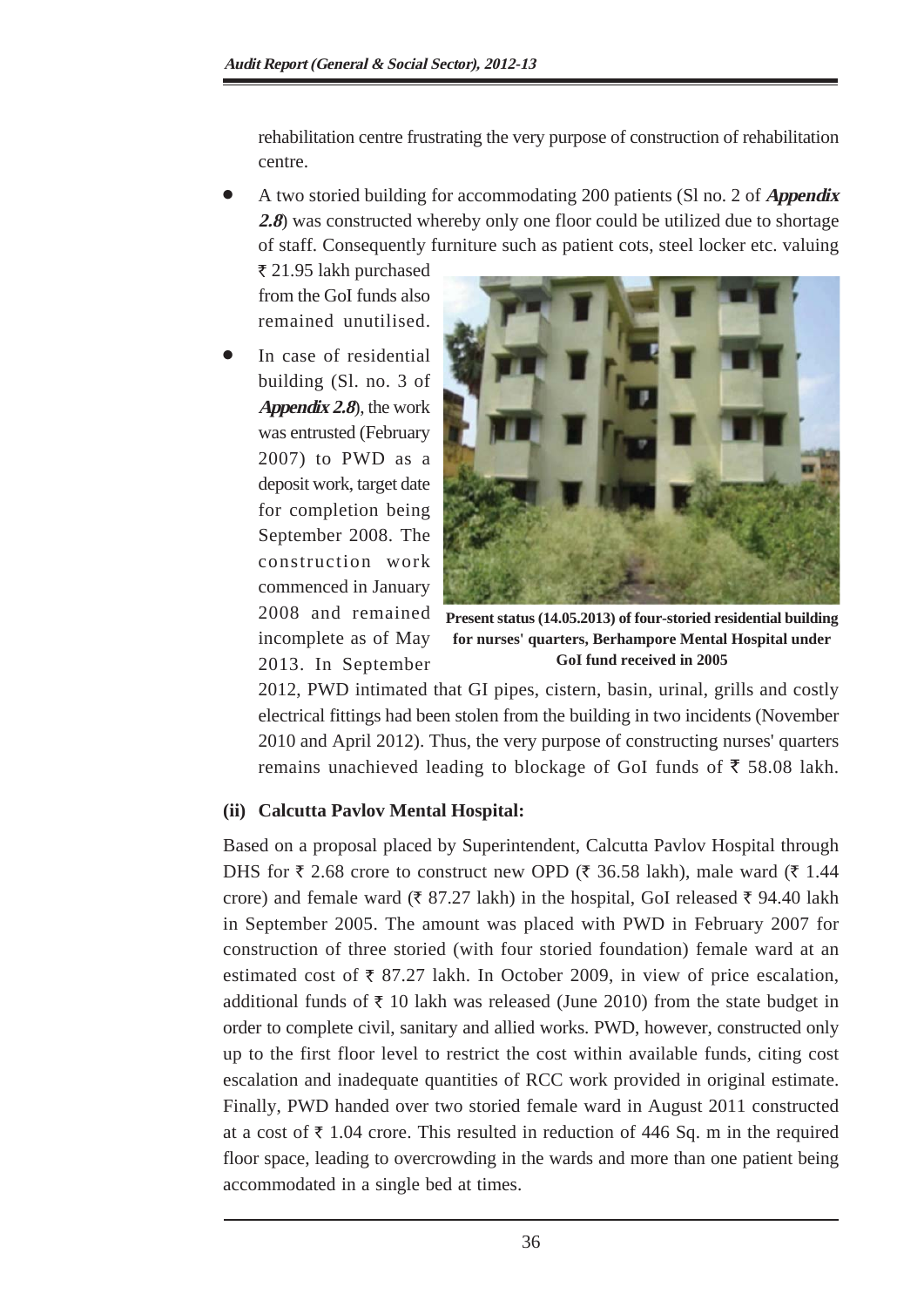## **2.2.8.2.3 Upgradation of psychiatry wings of Medical College Hospitals**

NMHP also envisaged upgradation of under-graduate and post-graduate training in psychiatry in medical colleges through construction/ renovation of psychiatry wards and procurement of equipment. With this end, NMHP funds of  $\bar{\tau}$  2.93 crore were provided to six Medical colleges in West Bengal in July 2006. Out of this, utilization certificate for  $\bar{\tau}$  2.63 crore was submitted and balance of  $\bar{\tau}$  44.28 lakh (including interest) remained unutilized in the savings bank accounts of the respective Government MCHs as on March 2013. Out of six MCHs, three<sup>10</sup> were test-checked, these received funds of ₹1.50 crore (₹50 lakh each). In one MCH *viz*. Bankura Sammilani MCH, the Psychiatry Building had not yet been completed (June 2013) with sanitary & plumbing works and electrical works still pending. Consequently PG courses in Psychiatry could not be started.

## **2.2.8.2.4 Equipment and other items**

NMHP funds also included provision for equipment. Out of NMHP funds of  $\bar{\tau}$  1.42 crore meant for equipment and other items for three MHs,  $\bar{\tau}$  42.50 lakh was diverted to Institute for Mental Health, Purulia for renovation/ reconstruction. Out of remaining ₹ 99.42 lakh, 10 items worth ₹ 54.30 lakh (54 *per cent*) remained unutilized as indicated in the following table.

| <b>SI</b><br>N <sub>o</sub> | <b>Item description</b>                                                                      | <b>Location</b>                | Date of<br>purchase | Cost<br>(Rupees<br>in lakh) | <b>Reason for non-utilisation</b>                                                         |
|-----------------------------|----------------------------------------------------------------------------------------------|--------------------------------|---------------------|-----------------------------|-------------------------------------------------------------------------------------------|
| 1                           | Modified Electro Convulsive Therapy<br>(ECT) machine with recorder $&$<br>anesthesia machine | Berhampur<br>Mental            | May 2009            | 2.84                        | Non-posting of trained MO and<br>non-availability of posts of<br>Anaesthetist.            |
| 2                           | Furniture such as Patient cots, steel<br>locker etc.                                         | Hospital,<br>Murshidabad       | June 2009           | 21.95                       | Non-creation of additional beds<br>owing to shortage of manpower                          |
| 3                           | Modified ECT machine                                                                         | Institute                      | December<br>2006    | 2.17                        | Non-availability of posts of<br>Anaesthetist . On physical                                |
| 4                           | Anesthesia machine                                                                           | for Mental<br>Care,<br>Purulia | October<br>2009     | 1.07                        | verification (July2013), the cords<br>of the machine were found to be<br>damaged by rats. |
| 5                           | Centralized oxygen gas pipeline                                                              |                                | March 2009          | 7.99                        | Non-commissioning of ECT OT                                                               |
| 6                           | 178 iron cots and 59 coir mattresses                                                         |                                | February 2009       | 11.51                       | Purchase in excess of requirement.                                                        |
| 7                           | Anesthesia machine                                                                           |                                | <b>July 2011</b>    | 1.36                        | Non-availability of posts of<br>Anaesthetist                                              |
| 8                           | Modified ECT machine with recorder                                                           | Institute of<br>Psychiatry     | <b>July 2012</b>    | 5.41                        | Lack of space, technician, non-<br>availability of posts of Anaesthetist,                 |
| 9                           | Auto analyser                                                                                |                                |                     |                             | etc.                                                                                      |
| 10                          | Boyle's apparatus                                                                            |                                |                     |                             |                                                                                           |
|                             | <b>Total</b>                                                                                 |                                |                     | 54.30                       |                                                                                           |

|  |  |  | Table No. 2.2.3: Unutilised equipment |
|--|--|--|---------------------------------------|
|--|--|--|---------------------------------------|

*Source: Records of respective institutions*

10 *Bankura Sammilani MCH, National MCH, Kolkata and NRS MCH, Kolkata*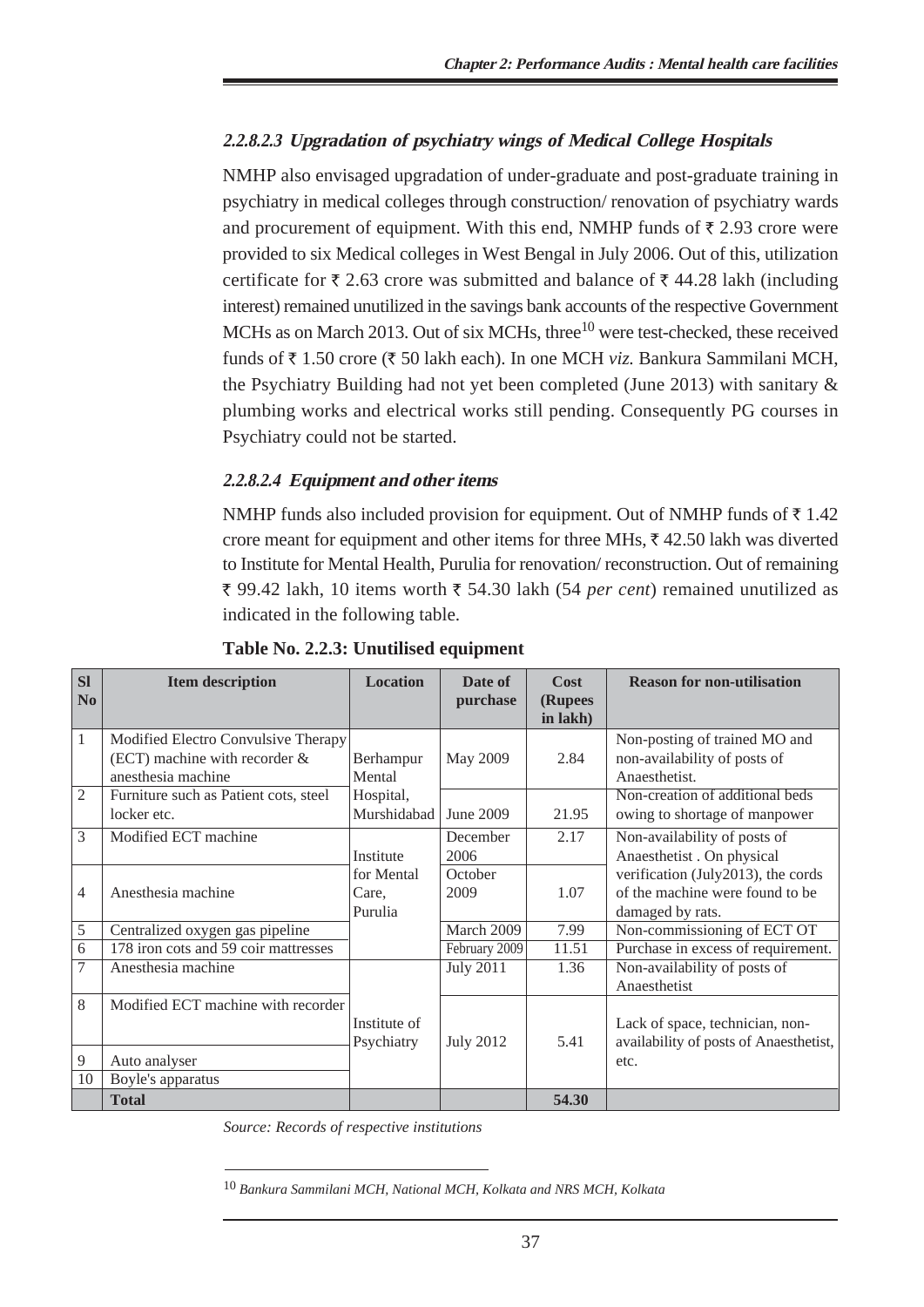Thus, though equipment worth  $\bar{\tau}$  54.30 lakh were available, they could not be put to use in patient care due to non-posting of requisite manpower and other reasons.

## **2.2.8.3 District Mental Health Programme**

GoI launched (1996) District Mental Health Programme (DMHP) as a component of NMHP with objective of providing basic mental health services to the community and integrating these with general health services. DMHP was initiated in West Bengal in four districts, *viz* Bankura (1998-99), Jalpaiguri (2003-04), Paschim Medinipur (2003-04) and South 24 Parganas (2006-07) through a nodal institution<sup>11</sup> identified in each district.

During 2008-13,  $\bar{\tau}$  145.33 lakh<sup>12</sup> was received from GoI directly outside State budget for implementation of District Mental Health Programme in Jalpaiguri, Paschim Medinipur and South 24 Parganas, out of which only ₹ 64.30 lakh (44 *per cent*) were spent. Balance  $\bar{\tau}$  81.03 lakh remained in savings bank accounts of West Bengal State Health & Family Welfare Samiti ( $\bar{\tau}$  41.72 lakh) and respective District Mental Health Programme ( $\overline{\xi}$  39.31 lakh) as on April 2013.

DMHP envisaged setting up of teams under the leadership of Head of Psychiatry Department of nodal MCH of the district with seven other contractual members from fields of Psychiatrist, Clinical Psychologist, Psychiatric Social Worker, Psychiatric Nurse etc. The teams were required to provide mental healthcare services to health centres not having such facilities.

Activities under the programme and the achievement thereagainst are indicated in **Appendix 2.9**. It was seen that:

- Against seven sanctioned members in a DMHP team, except in Jalpaiguri, where six members were in position, there were shortages of four to six members in other districts, which would potentially affect quality of services provided.
- Out of four nodal institutions, only one provided in-patient services. Ambulatory services, services in educational institutions, work place stress management and mental helpline services were not provided in any of the districts.
- OPD services in Bankura were discontinued in October 2012 owing to lack of staff .

<sup>11</sup> *Bankura - Bankura Sammilini Medical College Hospital, Jalpaiguri - North Bengal Medical College Hospital, Paschim Medinipur- Medinipur Medical College Hospital and South 24 Parganas-Calcutta National Medical College Hospital.*

<sup>12</sup> *15.82 lakh received by the North Bengal MCH in 2010-11; 20.99 lakh received by Medinipur MCH in*  $2011-12$ ; ₹ 21.80 lakh received by Kolkata National MCH and ₹ 86.72 lakh received by West Bengal State *Health & Family Welfare Samiti in September 2012*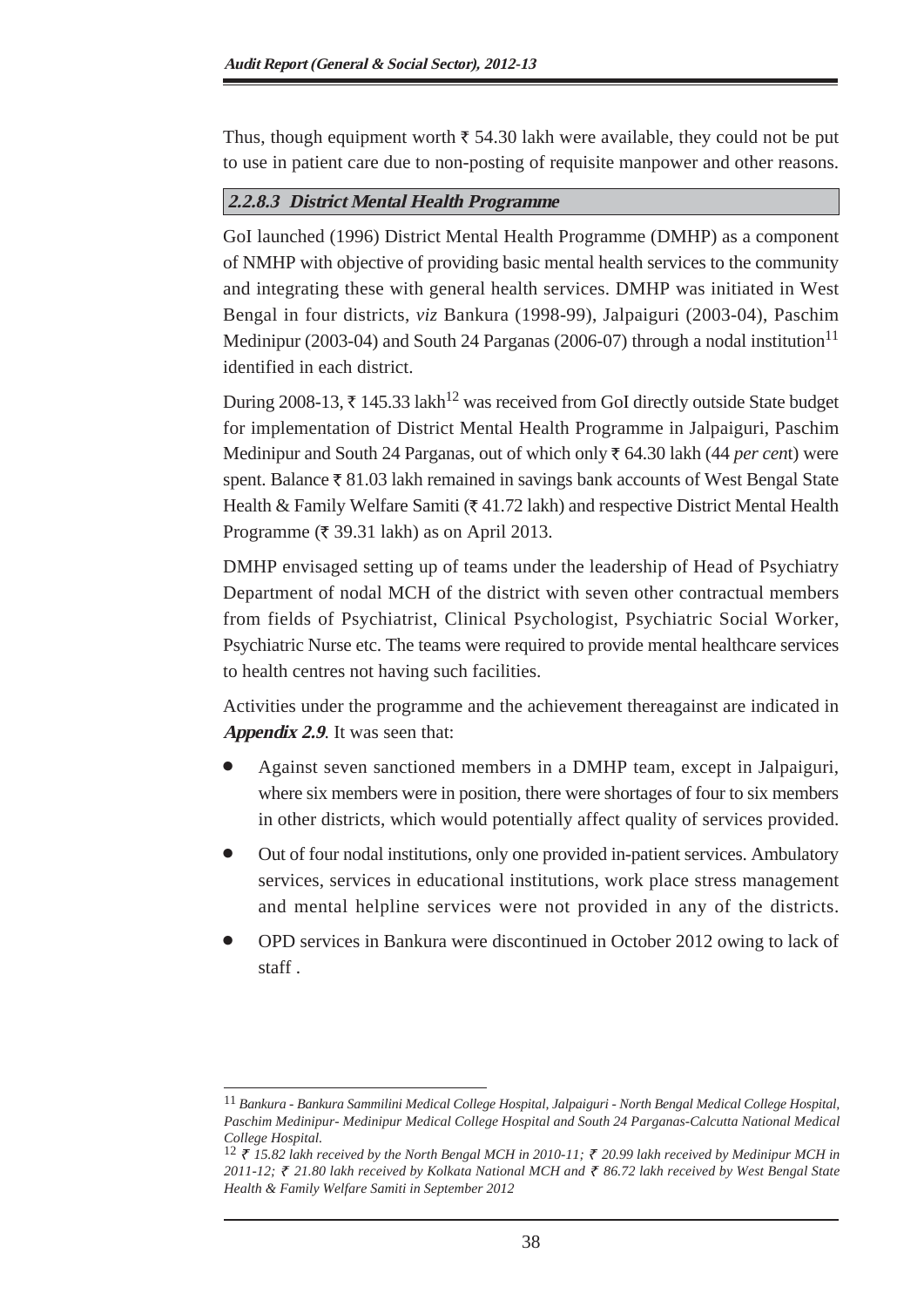#### **2.2.8.4 Treatment of mental patients**

As per available data<sup>13</sup>, following was the position of patients attending OPD and admitted for indoor treatment during 2008 onwards.

**Table No.2.2.4: Number of patients treated in Government run mental hospitals**

|                       | 2008   | 2009   | 2010   | 2011   |
|-----------------------|--------|--------|--------|--------|
| <b>OPD</b> attendance | 243641 | 275832 | 284855 | 284596 |
| Indoor admission      | 358    | 386    | 669    | 860    |

*Source : 'Health on the March 2011-12' published by Health & Family Welfare Department*

Above position indicates an increasing trend both in attendance of mental patients in hospitals and admission for treatment. Such trend notwithstanding, government run hospitals were found to be lacking in terms of mental health care facilities, as disclosed from test check and discussed in the subsequent paragraphs.

## **2.2.8.4.1 Mental health care facilities**

As per State Mental Health Rules, 1990, a psychiatry hospital should have minimum facilities like regular out-patient care, a well-equipped Electro Convulsive Therapy (ECT) facility; psycho diagnostic facilities; provision for rehabilitation activities, etc. Test-check of five State Government run mental hospitals (MHs) and Psychiatry departments of five Medical College Hospitals (MCH) disclosed the following:

- In three out of five test-checked MHs, despite ECT equipment available, the same could not be operated due to non-sanctioning of posts of anaesthetist. In remaining two MHs, ECT equipments were not installed. Thus, ECT facility was not available in any of five test checked MHs.
- Government did not have any rehabilitation programme in any of the test checked MHs. However, in three MHs,<sup>14</sup> NGOs were involved for rehabilitation activities.
- Laboratory facilities were not available in two MHs (Calcutta Pavlov MH and Lumbini Park MH).
- Out of five test checked MCHs, two<sup>15</sup> had both IPD and OPD facilities while remaining three had only OPD facilities. Though health department's records indicated MR Bangur District Hospital as having both IPD and OPD facilities, it only had the OPD facility. Hospital authority stated that IPD facility could not be started owing to shortage of nurses trained in psychiatry and deficiencies in related infrastructure.

<sup>13</sup> *As available from the statistics of H&FW department (Health on the March 2011-12), last published*

<sup>14</sup> *Berhampur Mental Hospital, Lumbini Park Mental Hospital and Pavlov Mental Hospital*

<sup>15</sup> *Calcutta National Medical College Hospital and Nil Ratan Sarkar Medical College Hospital*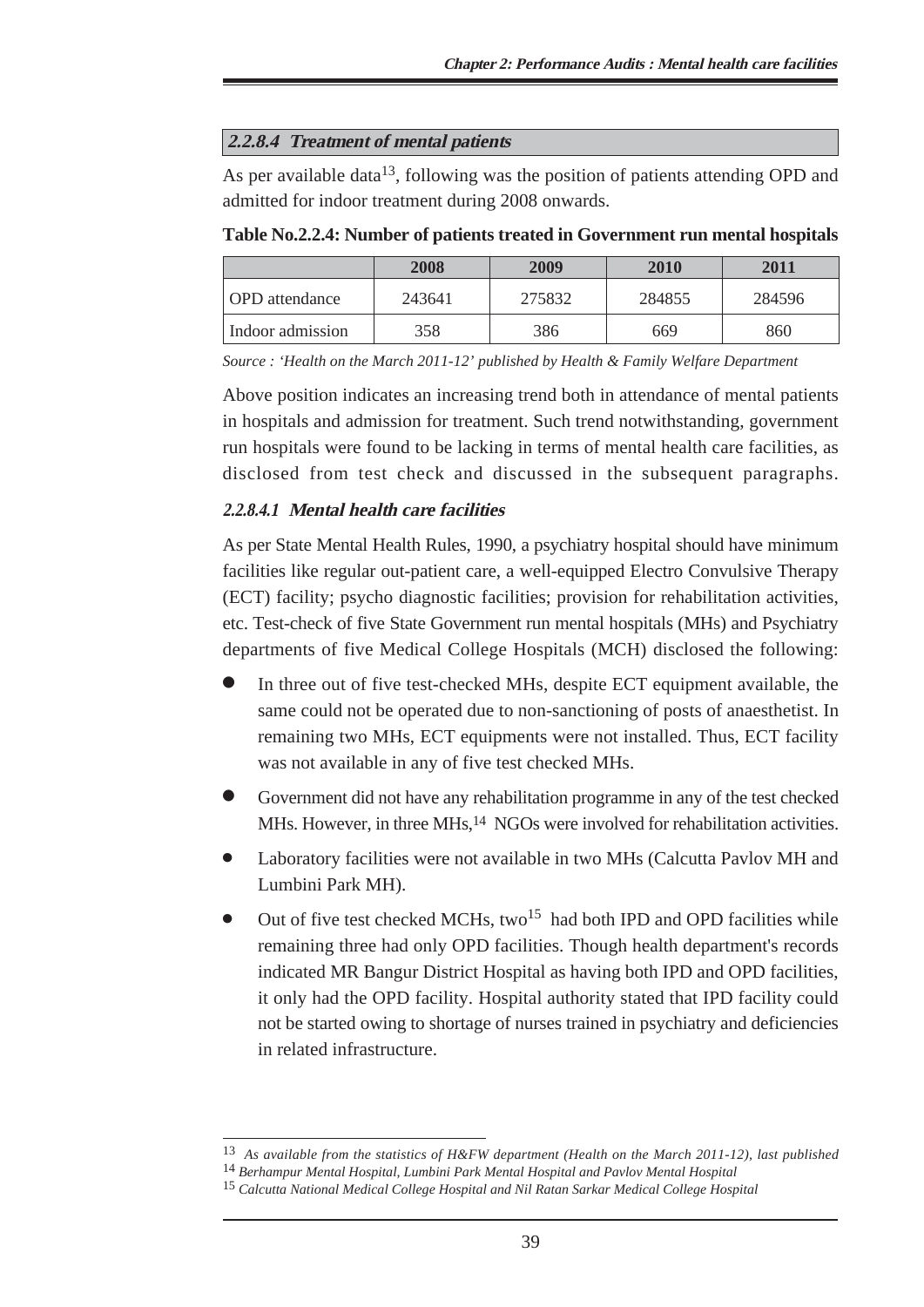## **2.2.8.4.2 Bed strength and occupancy**

Position of sanctioned beds, functional beds and average occupancy per day of State run MHs during 2008-12 are given below:

| <b>Name of the Institution</b>              | <b>Sanctioned</b><br><b>beds</b> | <b>Functional</b><br><b>beds</b> | Average occupancy per day<br>(percentage with respect to functional beds) |          |          |          |          |  |  |
|---------------------------------------------|----------------------------------|----------------------------------|---------------------------------------------------------------------------|----------|----------|----------|----------|--|--|
|                                             |                                  |                                  | 2008                                                                      | 2009     | 2010     | 2011     | 2012     |  |  |
| Berhampur Mental Hospital,<br>Murshidabad   | 350                              | 234(67)                          | 290 (124)                                                                 | 296(126) | 299(128) | 279(119) | 300(128) |  |  |
| Institute for Mental Care, Purulia          | 190                              | 140 (74)                         | 110(79)                                                                   | 101(72)  | 101(72)  | 117(83)  | 118(84)  |  |  |
| Institute of Psychiatry, Kolkata            | 60                               | 36(60)                           | <b>NA</b>                                                                 | 12(33)   | 12(33)   | 19(53)   | 20(56)   |  |  |
| Lumbini Park Mental Hospital,<br>Kolkata    | 200                              | 100(50)                          | 99(99)                                                                    | 91(91)   | 98(98)   | 96(96)   | 90(90)   |  |  |
| Calcutta Paylov Mental Hospital,<br>Kolkata | 250                              | 215 (86)                         | 301(140)                                                                  | 324(151) | 342(159) | 360(167) | 387(180) |  |  |

**Table No. 2.2.5 : Bed occupancy in State Mental Hospitals**

*Source: Information furnished by respective institutions*

Thus, 14 to 50 *per cent* of sanctioned beds were not functional in these hospitals. In two (Calcutta Pavlov and Berhampur MHs) out of five MHs, occupancy ranged between 119 and 180 *per cent*, indicating overcrowding of inpatients. Overstayal of cured patients accounted for 17 to 73 *per cen*t of the functional beds of test checked MHs which were occupied by cured patients. Between 50 and 86 *per cen*t of sanctioned beds were only functional in these MHs. In Berhampur Mental Hospital, a new ward constructed under NMHP could not be utilized due to shortage of staff<sup>16</sup>.

Besides above, in Toofanganj Mental Hospital, Cooch Behar, though there were 30 sanctioned beds, none of them was functional.

## **2.2.8.4.3 Monitoring of mental health care services provided by NGOs**

As of March 2013, 39 psychiatric nursing homes, clinics, drug de-addiction centres, rehabilitation centres, etc. are functioning in the State. NGOs also collaborated with the Government for providing mental health care services. It was noticed that two NGOs were engaged by the government to provide mental health care services even though they did not have the requisite license as per Act.

Records of the Department did not show existence of any mechanism of monitoring of the activities of NGOs.

<sup>16</sup> *In Berhampur Mental Hospital out of 23 posts of Psychiatrist, 23 posts of Psychologist and 78 posts of Nurses, only nine Psychiatrists, one Psychologist and 50 Nurses are posted as of March 2013 (the issue has been elaborated in the para on human resources)*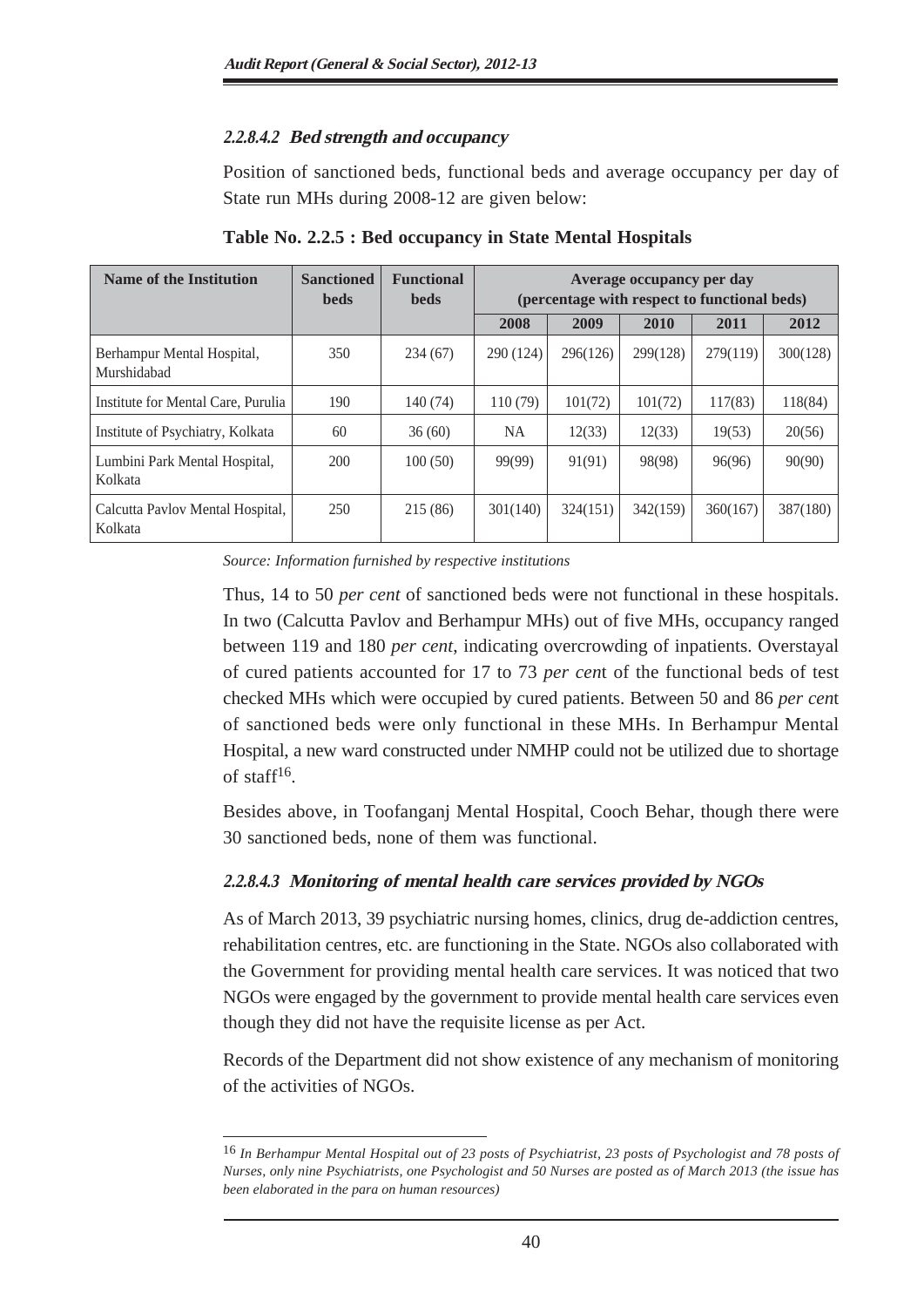## **2.2.9 Rehabilitation**

The stigma attached with mental illness often resulted in cured patients not being accepted in their families who are therefore compelled to stay back in mental health care institutions. The fact that in four out of five test checked MHs, during 2008- 13 on an average, 17 to 73 *per cent* of functional beds were occupied by cured patients (Table No 2.2.6) is an indicator of the gravity of the situation. Expressing concern over this, Principal Secretary, H&FW Department stated during entry conference (May 2013) that this resulted in overcrowding in hospitals putting strain on resources of the Department. He added that this situation often led to relapsing of mental illness among cured patients living in close proximity to patients still under treatment.

| <b>Name of the Institution</b>        | Number of                 | Year wise number of long staying cured patients |         |         |         |         |                                               |  |  |
|---------------------------------------|---------------------------|-------------------------------------------------|---------|---------|---------|---------|-----------------------------------------------|--|--|
|                                       | functional<br><b>beds</b> | 2008-09                                         | 2009-10 | 2010-11 | 2011-12 | 2012-13 | Average<br>(percentage of<br>functional beds) |  |  |
| Berhampur MH,<br>Murshidabad          | 234                       | 31                                              | 32      | 34      | 45      | 54      | 39.2(17)                                      |  |  |
| Institute for Mental Care,<br>Purulia | 140                       | 70                                              | 78      | 78      | 78      | 78      | 76.4 (55)                                     |  |  |
| Lumbini Park MH,<br>Kolkata           | 100                       | 73                                              | 79      | 85      | 73      | 54      | 72.8 (73)                                     |  |  |
| Calcutta Paylov MH.<br>Kolkata        | 215                       | 69                                              | 65      | 101     | 121     | 143     | 99.8 (46)                                     |  |  |

**Table No. 2.2.6: Number of overstaying cured patients**

*Source: Data furnished by respective institutions*

Rehabilitation facilities assume greater significance in this context. State Mental Health Rules, 1990 also stipulate rehabilitation as one of the minimum facilities to be provided in a psychiatry hospital. There were, however, no rehabilitation centres to rehabilitate long staying cured patients of government-run mental hospitals. Though one such Centre was built in Berhampore Mental Hospital in 2008-09 at an expenditure of  $\overline{\xi}$  57.81 lakh, it was being utilized for OPD and other sections.

## **2.2.10 Human resource**

## **2.2.10.1 Availability of manpower**

According to Rule 22 of State Mental Health Rules, 1990, there should be one psychiatrist and one clinical psychologist/social worker for every 10-bedded hospital or nursing home. In addition, one staff nurse and one attendant were to be provided for every three and five patients respectively. Men in position *vis-à-vis* normative requirement in four test-checked MHs is indicated below.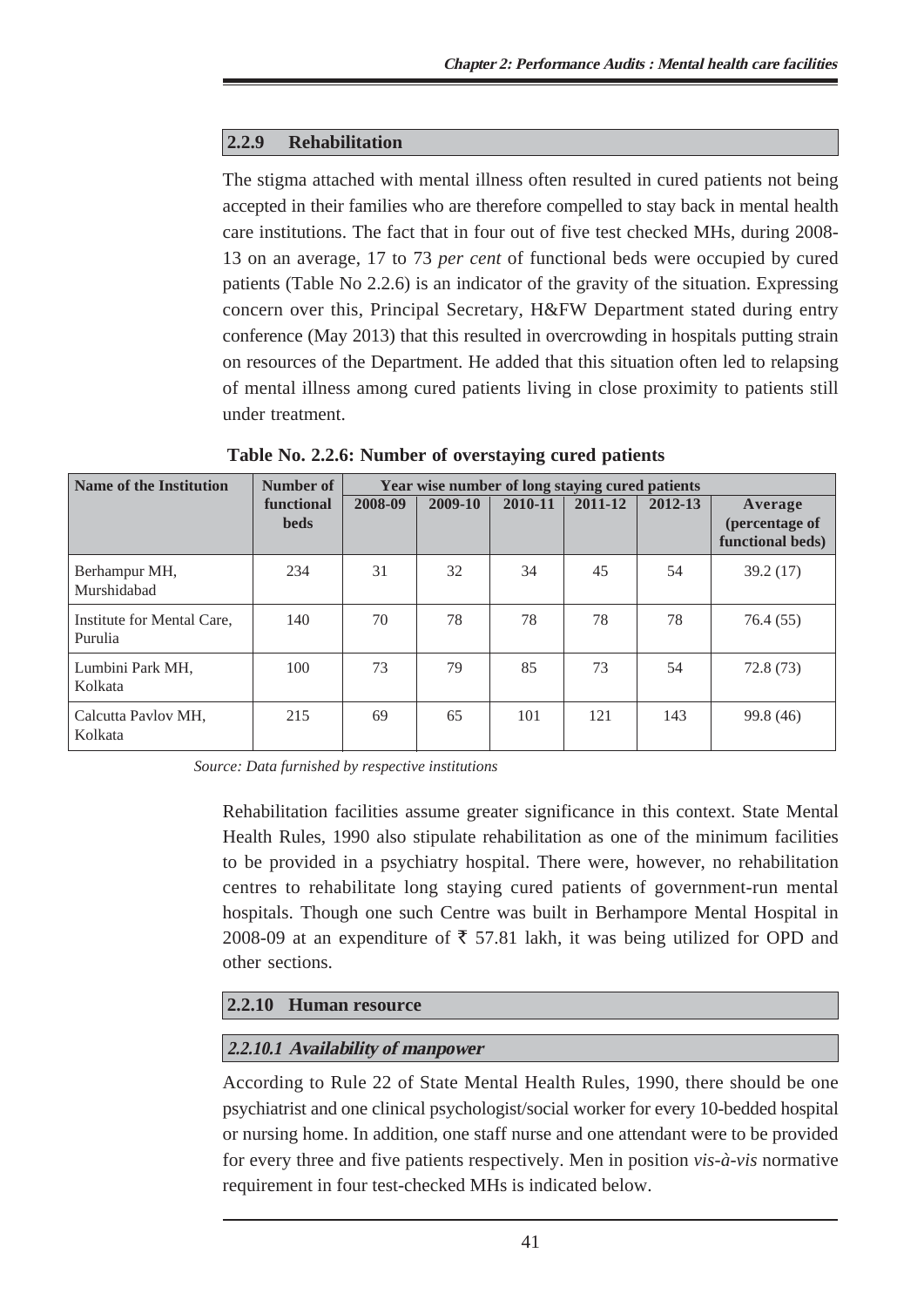| <b>Required manpower</b><br><b>Actual manpower</b><br>based on functional beds<br>Name of                                                                                                                                                                                                                                                                                                                                                                                                                                                                                                                                                                                                                                                                                                                                                                                                                                            |                        |                                                 |                                                          |              |       |                  |                  | (percentage)   | <b>Shortfall/excess</b> |           |              |              |        |                                                                                                                                                                                                                                                          |
|--------------------------------------------------------------------------------------------------------------------------------------------------------------------------------------------------------------------------------------------------------------------------------------------------------------------------------------------------------------------------------------------------------------------------------------------------------------------------------------------------------------------------------------------------------------------------------------------------------------------------------------------------------------------------------------------------------------------------------------------------------------------------------------------------------------------------------------------------------------------------------------------------------------------------------------|------------------------|-------------------------------------------------|----------------------------------------------------------|--------------|-------|------------------|------------------|----------------|-------------------------|-----------|--------------|--------------|--------|----------------------------------------------------------------------------------------------------------------------------------------------------------------------------------------------------------------------------------------------------------|
| <b>Mental</b><br>Hospital                                                                                                                                                                                                                                                                                                                                                                                                                                                                                                                                                                                                                                                                                                                                                                                                                                                                                                            | <b>Functional Beds</b> | Average number of inpatient<br>as of March 2012 | Psychiatrist                                             | Psychologist | Nurse | <b>Attendant</b> | Psychiatrist     | Psychologist   | Nurse                   | Attendant | Psychiatrist | Psychiatrist | Nurse  | Attendant                                                                                                                                                                                                                                                |
| Berhampur MH,<br>Murshidabad                                                                                                                                                                                                                                                                                                                                                                                                                                                                                                                                                                                                                                                                                                                                                                                                                                                                                                         | 234                    | 300                                             | 23                                                       | 23           | 78    | 47               | 9                | 1              | 50                      | 89        | 14(61)       | 22(96)       | 28(36) | $-42(-89)$                                                                                                                                                                                                                                               |
| Institute for mental<br>Care, Purulia                                                                                                                                                                                                                                                                                                                                                                                                                                                                                                                                                                                                                                                                                                                                                                                                                                                                                                | 140                    | 118                                             | 14                                                       | 14           | 47    | 28               | 5                | 1              | 39                      | 36        | 9(64)        | 13(93)       | 8(17)  | $-8(-29)$                                                                                                                                                                                                                                                |
| Lumbini Park<br>MH, Kolkata                                                                                                                                                                                                                                                                                                                                                                                                                                                                                                                                                                                                                                                                                                                                                                                                                                                                                                          | 100                    | 90                                              | 10                                                       | 10           | 33    | 20               | 5                | 1              | 28                      | 32        | 5(50)        | 9(90)        | 5(15)  | $-12(-60)$                                                                                                                                                                                                                                               |
| Calcutta Pavlov<br>MH, Kolkata                                                                                                                                                                                                                                                                                                                                                                                                                                                                                                                                                                                                                                                                                                                                                                                                                                                                                                       | 215                    | 387                                             | 22                                                       | 22           | 72    | 43               | $\boldsymbol{7}$ | $\overline{4}$ | 41                      | 51        | 15(68)       | 18(82)       | 31(43) | $-8(-19)$                                                                                                                                                                                                                                                |
| <b>Total</b>                                                                                                                                                                                                                                                                                                                                                                                                                                                                                                                                                                                                                                                                                                                                                                                                                                                                                                                         | 689                    | 895                                             | 69                                                       | 69           | 230   | 138              | 26               | $\overline{7}$ | 158                     | 208       |              |              |        |                                                                                                                                                                                                                                                          |
|                                                                                                                                                                                                                                                                                                                                                                                                                                                                                                                                                                                                                                                                                                                                                                                                                                                                                                                                      |                        |                                                 | in position against the required three.                  |              |       |                  |                  |                |                         |           |              |              |        | 82 and 96 per cent for psychologist and 15 and 43 per cent for nurse. Test-checked<br>MCHs presented a slightly better position with psychologists available in all test<br>checked MCHs excepting one (North Bengal MCH) and one to three psychiatrists |
|                                                                                                                                                                                                                                                                                                                                                                                                                                                                                                                                                                                                                                                                                                                                                                                                                                                                                                                                      |                        |                                                 |                                                          |              |       |                  |                  |                |                         |           |              |              |        |                                                                                                                                                                                                                                                          |
| The quality of mental health care service may be adversely affected by such substantial<br>shortages of staff in key positions.<br>2.2.10.2 Training<br>To tide over shortages in trained manpower <sup>17</sup> in vital areas such as psychiatrists,<br>clinical psychologists, psychiatric social workers and psychiatric nurses, NMHP<br>proposed imparting short-term skill based training among in service personnel<br>(Medical Officers, Social Workers and Nurses) in reputed institutions. SMHA also<br>gave a recommendation (December 2010) in this regard to train MO (Psychiatrist),<br>Nursing Staff, General Duty Attendant (GDA) etc. of state-run MHs.<br>Accordingly, Department decided (June 2012) to organize training/orientation<br>programme for the staff of mental hospitals in a phased manner. It was also decided<br>that nursing staff and GDA of three mental hospitals in Kolkata would be provided |                        |                                                 |                                                          |              |       |                  |                  |                |                         |           |              |              |        |                                                                                                                                                                                                                                                          |
|                                                                                                                                                                                                                                                                                                                                                                                                                                                                                                                                                                                                                                                                                                                                                                                                                                                                                                                                      |                        |                                                 | for one in Calcutta Pavlov MH and one in Lumbini Park MH |              |       |                  |                  |                |                         |           |              |              |        | $17$ Scrutiny revealed that none of the nurses working in the state-run MHs were qualified in psychiatry except                                                                                                                                          |

**Table No. 2.2.7: Position of manpower- requirement** *vis-à-vis* **men-in-position**

## **2.2.10.2 Training**

<sup>17</sup> *Scrutiny revealed that none of the nurses working in the state-run MHs were qualified in psychiatry except*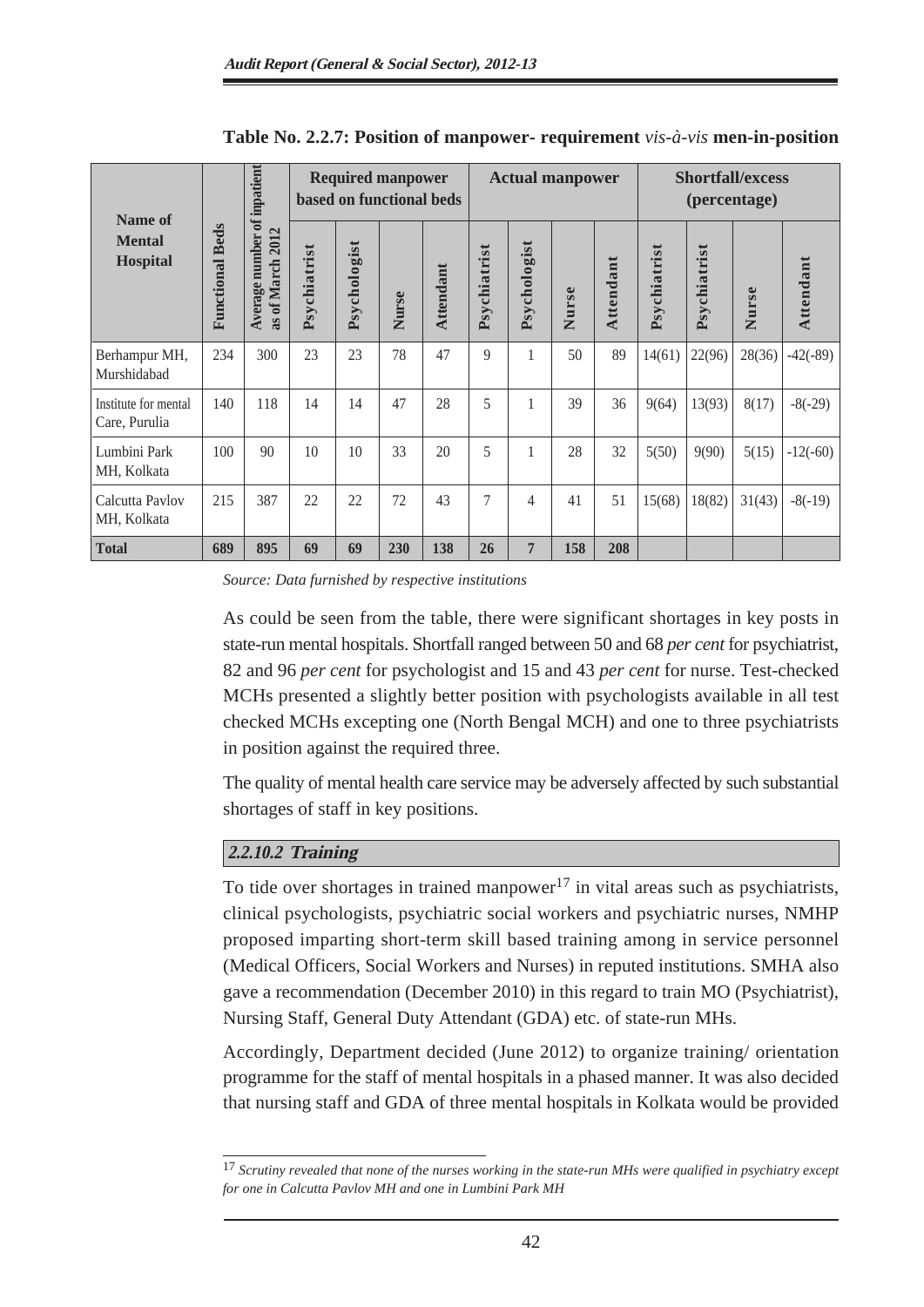with such training at the first phase at IOP. No plan /schedule for training for remaining staff of Kolkata or districts was, however, drawn up.

Scrutiny revealed that out of 118 nurses and 81 GDAs in three MHs in Kolkata (Calcutta Pavlov MH, Lumbini Park MH and IOP, Kolkata), 79 (67 *per cent*) nurses and 50 GDAs (62 *per cent*) had been trained between July and September 2012. None of the Nursing staff (158) and GDA (208) of four test checked mental hospitals was covered under orientation/ training programme till July 2013.

#### **2.2.11 Monitoring**

Mental Health Act of 1987 had made it obligatory for the state to create a mechanism for licensing and monitoring mental health care facilities by Visitors and SMHA.

## **2.2.11.1 Board of Visitors**

Under section 37 of the Mental Health Act, 1987, the government shall appoint for every psychiatry hospital and every psychiatric nursing home, not less than five Visitors<sup>18</sup> for the purpose of inspection, discharge, leave of absence and removal of mentally ill patients. As per Act and the government order on constitution of Board of Visitors, not less than three visitors should at least once in every month make a joint inspection of every part of the psychiatric institution/organization (both private and government) and shall record in books kept for that purpose such remarks as they deem appropriate with regard to the management and condition of such hospital or nursing home and of the inpatients therein. After visit they would submit suggestions to the Department for overall improvement of the psychiatry hospital.

It was seen that though orders for constitution of the board were given in June 1999 and again in June 2002, Board of visitors were constituted only in April 2008 (for five state run MHs) and June 2012 (Institute of Psychiatry, Kolkata) after a lapse of about nine years. Board of visitors had not been constituted for any of the private psychiatric institutions/organizations though 39 licensed private institutions were working in mental health care field as of March 2013.

The position of visits by the board of visitors during 2008-09 to 2012-13 is given below:

<sup>18</sup> *Among the visitors, at least one shall be medical officer, preferably a Psychiatrist and two social workers*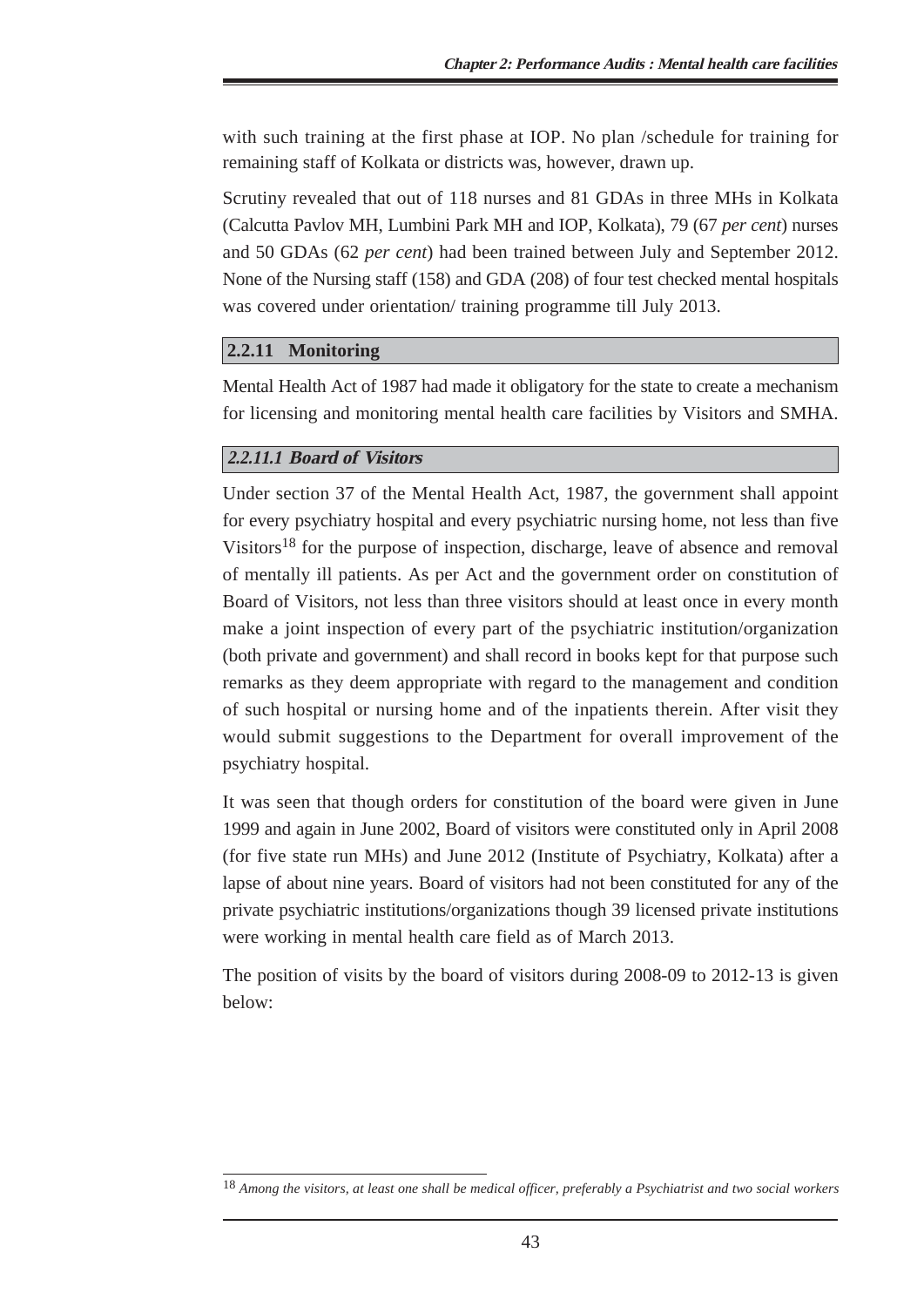| <b>Particulars during</b>                         |                                            | <b>Name of the Institution</b>                                      |                                                                  |                                                                     |  |
|---------------------------------------------------|--------------------------------------------|---------------------------------------------------------------------|------------------------------------------------------------------|---------------------------------------------------------------------|--|
| 2008-09 to 2012-13                                | <b>Berhampur MH,</b><br><b>Murshidabad</b> | <b>Institute for Mental</b><br>Care, Purulia                        | <b>Lumbini Park</b><br><b>MH, Kolkata</b>                        | <b>Calcutta Paylov</b><br><b>MH, Kolkata</b>                        |  |
| Required number of visit                          | 60                                         | 60                                                                  | 60                                                               | 60                                                                  |  |
| Actual number of visit                            | 2 in 2012-13                               | (one in $2009-10$ and<br>three each in $2011-12$<br>and $2012-13$ ) | $\mathfrak{D}$<br>(one each in<br>$2011 - 12$ and<br>$2012 - 13$ | (one in 2008-09,<br>two in $2011 - 12$ and<br>four in $2012 - 13$ ) |  |
| <b>Shortfall</b>                                  | 58                                         | 53                                                                  | 58                                                               | 53                                                                  |  |
| <b>Years in which visit</b><br>were not undetaken | 2008-09<br>to $2011 - 12$                  | 2008-09 and<br>$2010 - 11$                                          | $2008 - 09$ to<br>$2010 - 11$                                    | 2009-10 and<br>2010-11                                              |  |

**Table No. 2.2.8: Position of visits by Board of visitors**

*Source: Records of respective institutions*

Thus, there were huge shortfalls in number of visits with only two to seven visits having been undertaken during five years period of 2008-13 against required 60 visits. No visits were undertaken in four MHs for periods ranging between two to four years (out of the five years covered in audit). Audit further noted following deficiencies in this regard:

- Board of Visitors for Institute of Psychiatry, Kolkata was created as late as June 2012 and it visited the hospital only once against the required nine visits.
- Out of four test checked MHs, two *viz*. Lumbini Park MH and Calcutta Pavlov MH did not maintain required books to enter remarks of board of visitors.
- Though Act stipulated joint inspection by not less than three members, such visits by three member board were conducted only eight $19$  times out of the 18 visits conducted during 2008-13.

Some of the recommendations of Board of visitors like, rehabilitation of long staying patients, construction of new wards, provision of equipment etc. (**Appendix 2.10**) were yet to be implemented.

## **2.2.11.2 Supervision by SMHA**

As per Act, supervision of psychiatry hospitals and psychiatry nursing homes and other Mental Health Service Agencies under control of State Governments rests with SMHA. As already mentioned in paragraph 2.2.8.1, there were shortfalls in required minimum number of meetings by SMHA in the range of one to three. Minutes of the meeting indicated that SMHA reviewed mental health care activities. However, non-implementation of recommendations of the Authority rendered the mechanism ineffective.

<sup>19</sup> *Once in Lumbini Park MH, Berhampur MH and Institute of Psychiatry, two times in Pavlov MH and three times in Institute for Mental Care, Purulia.*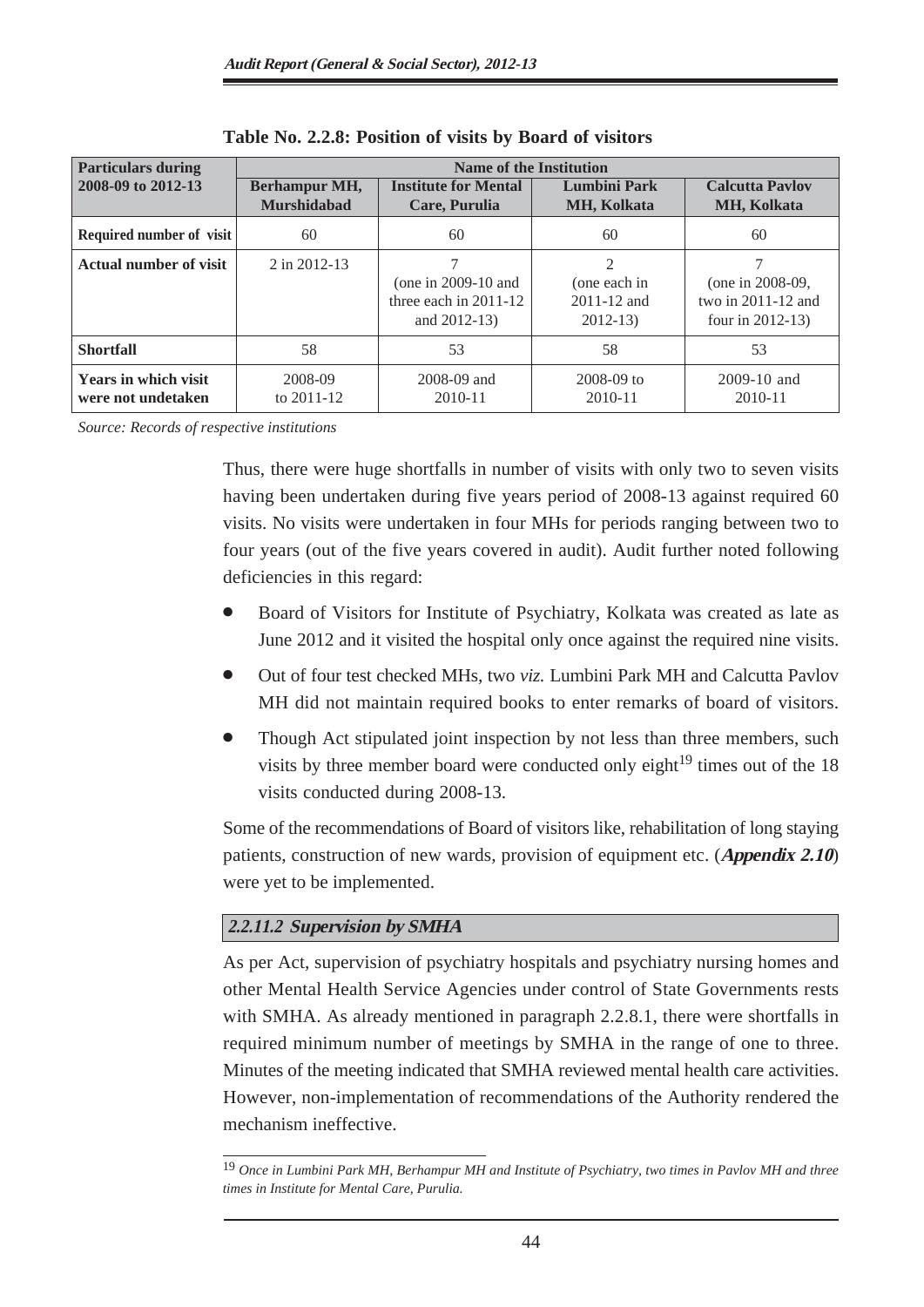Further, it was seen that Department held monthly meetings of mental health cell and took decisions like commencement of laboratory facilities in Calcutta Pavlov MH and Lumbini Park MH, Kolkata, visits of gynaecologist to the Lumbini Park MH, etc. However, these decisions were yet to be carried out.

## **2.2.11.3 Human Rights Commission recommendation**

During 2008-13, Human Rights Commission conducted visits in three Mental Hospitals *viz.* Institute of Psychiatry, Kolkata (November 2010), Calcutta Pavlov MH, Kolkata (December 2008) and Lumbini Park MH, Kolkata (August 2010) and gave 53 recommendations, out of which only 10 were implemented. **Appendix 2.11** brings out lack of action on the part of the Department towards implementation of significant suggestions of the Commission like providing laboratory facilities, rehabilitation facilities, etc.

## **2.2.12 Conclusions**

Performance audit on mental health care facilities in West Bengal highlighted various instances of deficiencies in respect of planning, implementation and monitoring, which call for attention and initiative of the Department.

- Absence of a mental health care policy and epidemiological survey to assess prevalence of mental illness and adequacy or otherwise of the health care infrastructure resulted in planning deficiencies and consequently activities in area of mental health care did not have desired holistic approach.
- Level of utilization of GoI funds often remained low indicating inadequate attention given to development of infrastructure for mental health care. Objective of improvement of infrastructure through construction of new buildings remained largely unfulfilled as construction works entrusted to PWD were delayed resulting in cost escalation and non-completion of works. Procurement of equipment also did not yield fruitful results as the same were not put to use, partly due to non-posting of requisite manpower. As a result, patients were deprived of better mental health care services like ECT, better indoor facilities, etc.
- District Mental Health Programme suffered as services envisaged under the programme were not provided or services at primary level could not be continued. There were noticeable shortages in key posts like psychiatrists, psychologists and nurses, which adversely affect mental health care services.
- There was overcrowding of in-patients in some mental hospitals due to nonfunctioning of sanctioned beds, overstayal of cured patients, etc. Patients overstayed in mental hospitals even after being cured mainly owing to the reluctance of families to accept them. Not only did this strain the government resources, but also exposed the cured patients to a possible relapse of their